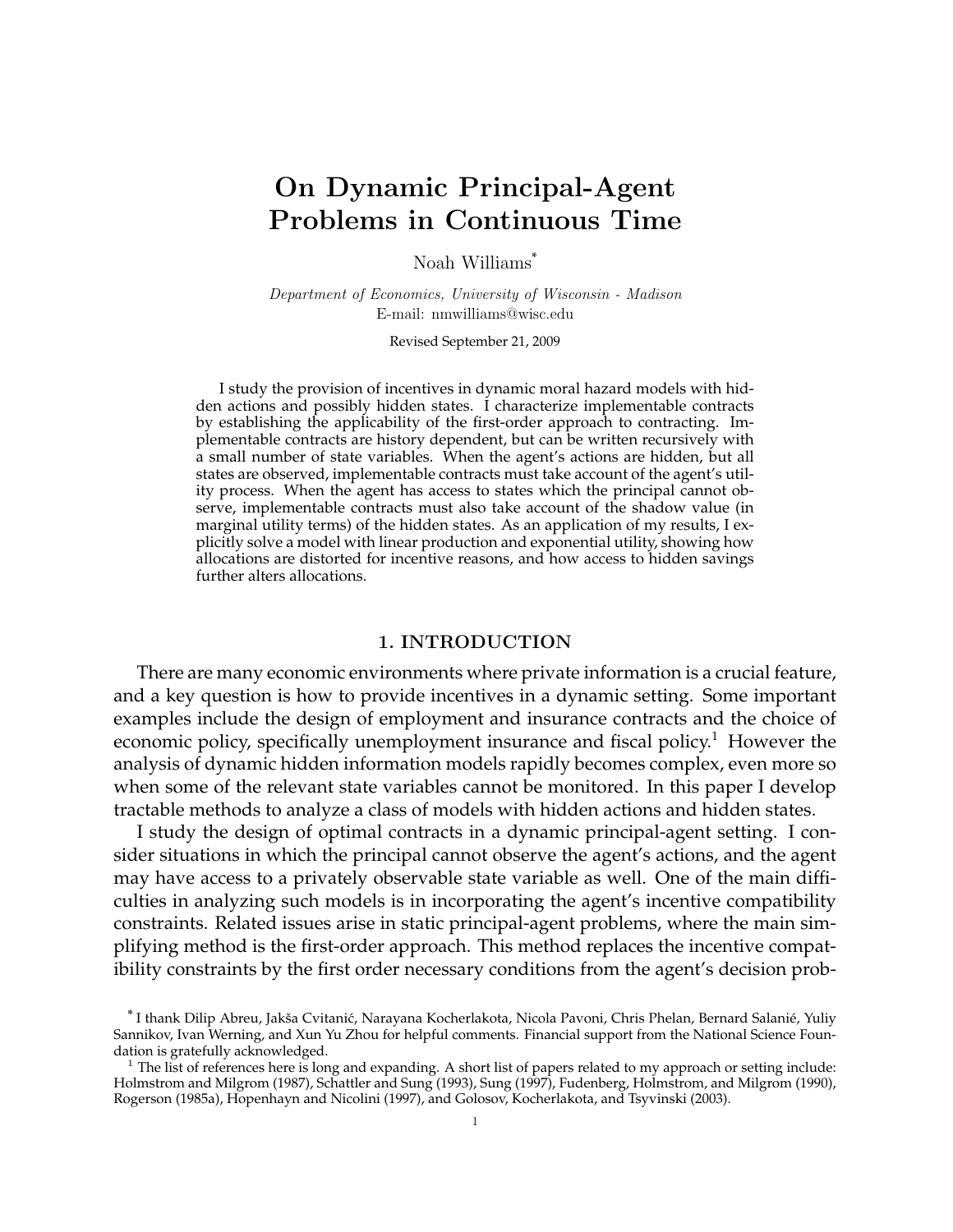lem. Hence the problem becomes solvable with standard Lagrangian methods. However it has been known at least since Mirrlees (1999) (originally 1975), that this approach is not generally valid. Different conditions insuring the validity of the first-order approach in a static setting were given by Mirrlees (1999), Rogerson (1985b), and Jewitt (1988). But there has been little previously work on the first-order approach in a dynamic setting, which has hindered the analysis of such models. Working in continuous time, I establish the validity of the first-order approach in a very general dynamic model.<sup>2</sup>

When only the agent's actions are hidden, under mild conditions the first-order approach gives a complete characterization of the class of implementable contracts, those in which the agent carries out the principal's recommended action. Even in the static setting, the conditions insuring the validity of the first order approach can be difficult to satisfy, and they become even more complex in more than one dimension. By contrast my conditions are quite natural, are easily stated in terms of the primitives of the model, and apply to multidimensional settings. I simply require that effort increase output but decrease utility, and that output and utility each be concave in effort. Thus my results here are quite general, and easier to apply than even in static settings. I discuss the reasons for this below, and show how my results relate to the static moral hazard literature.

When the agent has access to hidden states as well, I show that the first-order approach is valid under stronger concavity assumptions. As I discuss below, these assumptions are too strong for some typical formulations with hidden savings, although they may apply in other hidden state models.<sup>3</sup> Nevertheless, even when the sufficient conditions fail, the first-order approach can be used to derive a candidate optimal contract. Then one can check whether the contract does indeed provide the proper incentives.<sup>4</sup>

To illustrate my methods, I study a more fully dynamic extension of Holmstrom and Milgrom (1987) in which the principal and agent have exponential preferences, and produce and save via linear technologies. In this setting I explicitly solve for the optimal contracts under full information, when the agent's effort action is hidden, and when the agent has access to hidden savings as well. I characterize how the informational frictions distort the labor/leisure margin (a "labor wedge") and the consumption/savings margin (an "intertemporal wedge").<sup>5</sup> Moral hazard in production leads directly to a wedge between the agent's marginal rate of substitution and the marginal product of la-

<sup>&</sup>lt;sup>2</sup> Independently in concurrent research, Sannikov (2008) has given a similar proof in a simpler model with only hidden actions. More recently (after the first drafts of this paper), Westerfield (2006) analyzed a related model using different techniques, and Cvitanic, Wan, and Zhang (2009) analyzed hidden action models with only terminal pay- ´ ments. But there are no comparable results of my generality, and none of these papers touch on the hidden action case. There are some related results on the first-order approach in other dynamic settings. For example, Phelan and Stacchetti (2001) used a first-order approach to characterize optimal Ramsey taxation.

<sup>3</sup> See Allen (1985), Cole and Kocherlakota (2001), Werning (2002), Abraham and Pavoni (2008), Kocherlakota (2004a), and Doepke and Townsend (2006) for some alternative formulations with hidden savings. In Williams (2009), I show that the methods developed here can be used to characterize models with persistent private information.

<sup>&</sup>lt;sup>4</sup>Werning (2002) and Abraham and Pavoni (2008) follow similar procedures to numerically check whether the candidate optimal contract is implementable. In section 7 below, I do so analytically. Kocherlakota (2004a) explicitly solves a particular hidden savings model using different means and provides a discussion.

<sup>&</sup>lt;sup>5</sup> See Chari, Kehoe, and McGrattan (2007) on the role of the labor and intertemporal (or investment) wedges in fluctuations. Kocherlakota (2004b) shows how intertemporal wedges result form dynamic moral hazard problems.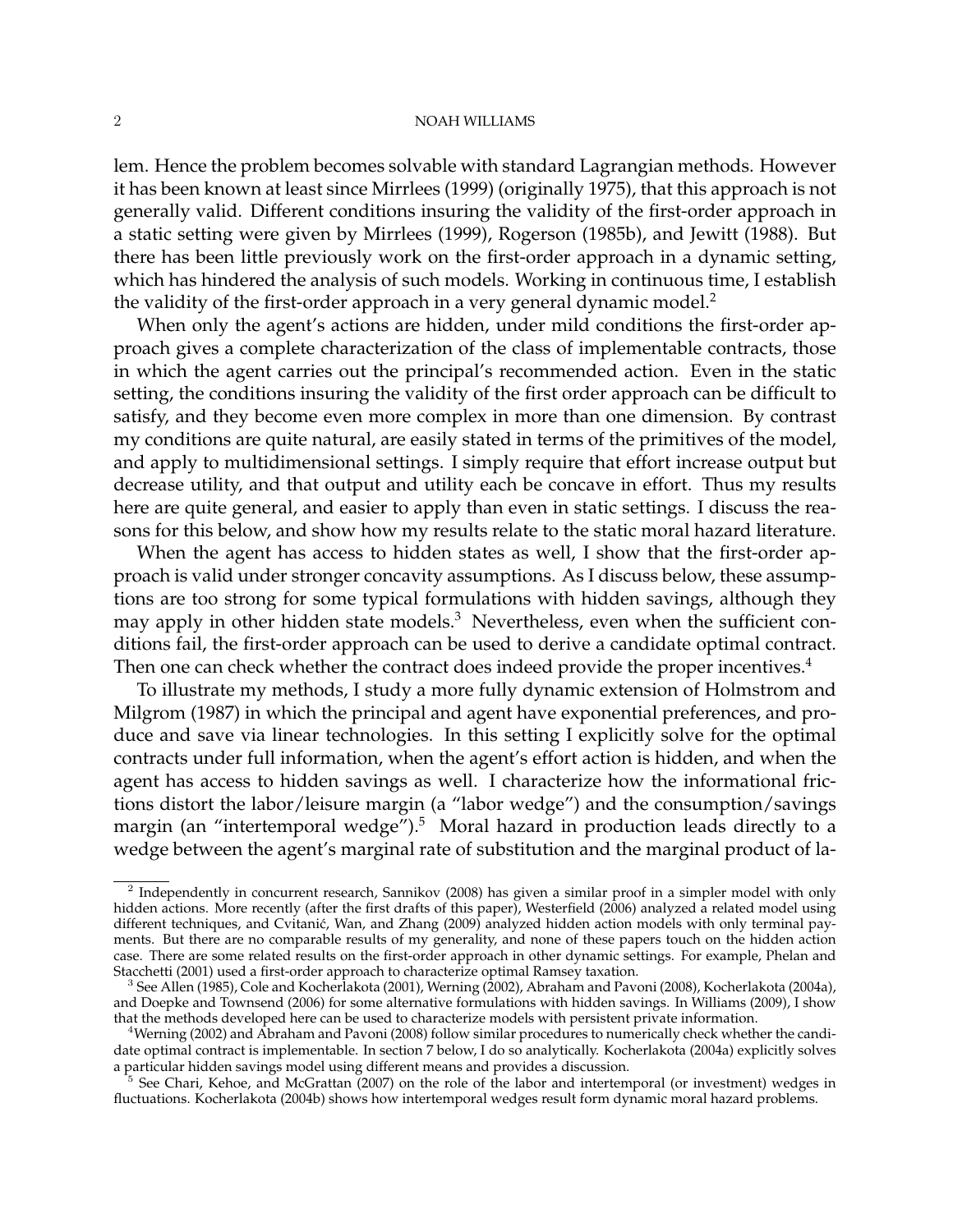bor. Moreover, the dynamic nature of the contracting problem leads to a wedge between the agent's intertemporal marginal rate of substitution and the marginal product of capital. If the principal can control the agent's consumption (or tax his savings), the contract will thus have an intertemporal wedge. However with hidden savings, the agent's consumption cannot be directly controlled by the principal. Thus there is no intertemporal wedge, but instead a larger labor wedge. Finally, I show how the contracts can be implemented by a history-dependent, performance-related payment and a tax on savings.

My analysis builds on and extends Holmstrom and Milgrom (1987) and Schattler and Sung (1993), who studied incentive provision in a continuous time model. In those papers, the principal and the agent contract over a period of time, with the contract specifying a one-time salary payment at the end of the contract period. In contrast to these *intertemporal* models, which consider dynamic processes but only a single transfer from the principal to the agent, in my fully *dynamic* model transfers occur continuously throughout the contract period. $6 \text{ In such a dynamic setting, the agent's utility process becomes}$ an additional state variable which the principal must respect. This form of history dependence is analogous to many related results in the literature, starting with Abreu, Pearce, and Stacchetti (1986)-(1990) and Spear and Srivastrava (1987).

As noted above, the paper closest to mine is Sannikov (2008), who studied a model with hidden actions and no state variables other than the utility process. While there are similarities in some of our results, there is a difference in focus. Sannikov's simpler setup allows for more complete characterization of the optimal contract. In contrast my results cover much more general models with natural dynamics and with hidden states, but the generality implies that typically I can only provide partial characterizations. However, I do show how to use my methods to solve for optimal contracts in particular settings.

When the agent has access to hidden states, the principal must respect an additional state variable which summarizes the "shadow value" of the state in marginal utility terms. My results, which draw on some results in control theory due to Zhou (1996), are similar to the approach of Werning (2002) and Abraham and Pavoni (2008) in discrete time dynamic moral hazard problems. While I'm able to provide some conditions to prove the validity of the first-order approach ex-ante (which the discrete time literature has not), the conditions are rather stringent and thus in many cases I too must check implementability ex-post (like Werning and Abraham and Pavoni). However even in such cases, the continuous time methods here may have some computational advantages, as an optimal contract can be found by solving a partial differential equation. Section 7 illustrates a case where this can be done analytically. In a companion paper, Williams (2009), I extend and adapt the methods developed here to consider models with persistent private information. The setting in that paper has some additional structure, which allows me to develop weaker sufficient conditions.

 $6$  The recent paper by Cadenillas, Cvitanić, and Zapatero (2007) studies a general intertemporal model with full observation, and some of their results cover dynamic transfers. Detemple, Govindaraj, and Loewenstein (2005) extend the Holmstrom and Milgrom (1987) model to allow hidden states.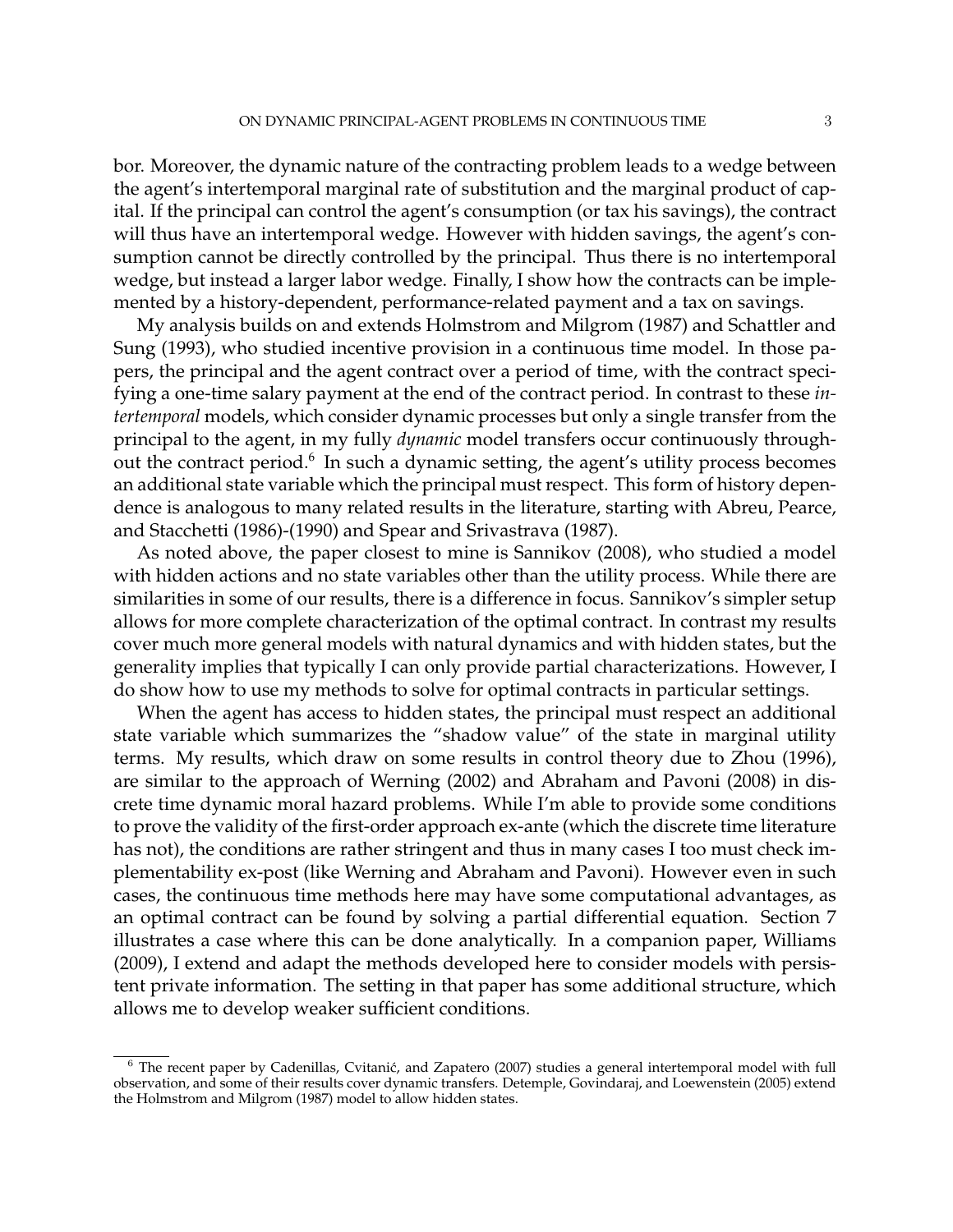An alternative approach is considered by Doepke and Townsend (2006), who developed a recursive approach to hidden state models by enlarging the state space. In their setup the state vector includes the agent's promised utility conditional on each value of the unobserved state. This requires discretization of the state space, and leads to a large number of incentive constraints which need to be checked. While they provide some ways to deal with these problems, their results remain less efficient than mine, albeit requiring some less stringent assumptions.

### 2. OVERVIEW

In order to preview the main ideas and results of the paper, in this section I describe a simple version of a benchmark the dynamic moral hazard model. I then summarize the main results of the paper, and relate them to the literature. I defer formal detail to later sections, which also consider more general settings.

# 2.1. A moral hazard model: hidden actions

The model is set in continuous time, where a principal contracts with an agent over a finite horizon [0, T]. Output  $y_t$  is determined by the effort  $e_t$  put forth by the agent as well as Brownian motion shocks  $W_t$ . In particular:

$$
dy_t = f(e_t)dt + \sigma dW_t, \tag{1}
$$

where the f is twice differentiable with  $f' > 0$ ,  $f'' < 0$ . Later sections allow for more complex specifications of the output process. As in the classic moral hazard literature, I focus here on the case where output is the sole state variable and it is observed by the principal, while he cannot distinguish between effort and shock realizations. Later I discuss cases when the agent observes some states that the principal cannot. The principal designs a contract that provides the agent consumption  $s_t$  and recommends an effort level  $\hat{e}_t$ . The agent seeks to maximize his expected utility:

$$
E\left[\int_0^T u(s_t, e_t)dt + v(s_T)\right],
$$
\n(2)

where *u* is twice differentiable with  $u_e < 0$ ,  $u_{ee} < 0$ . Later I consider more general preferences, allowing time and state dependence.

In section 4, I apply a stochastic maximum principle due to Bismut (1973) to characterize the agent's optimality conditions facing a specified contract.<sup>7</sup> Similar to the deterministic Pontryagin maximum principle, the stochastic maximum principle defines a Hamiltonian, expresses optimality conditions as differentials of it, and derives "co-state" or adjoint variables. Here the Hamiltonian is:

$$
H(e) = \gamma f(e) + u(s, e),\tag{3}
$$

 $7$  The basic maximum principle is further exposited in Bismut (1978). More recent contributions are detailed in Yong and Zhou (1999). Bismut (1975) and Brock and Magill (1979) give early important applications of the stochastic maximum principle in economics.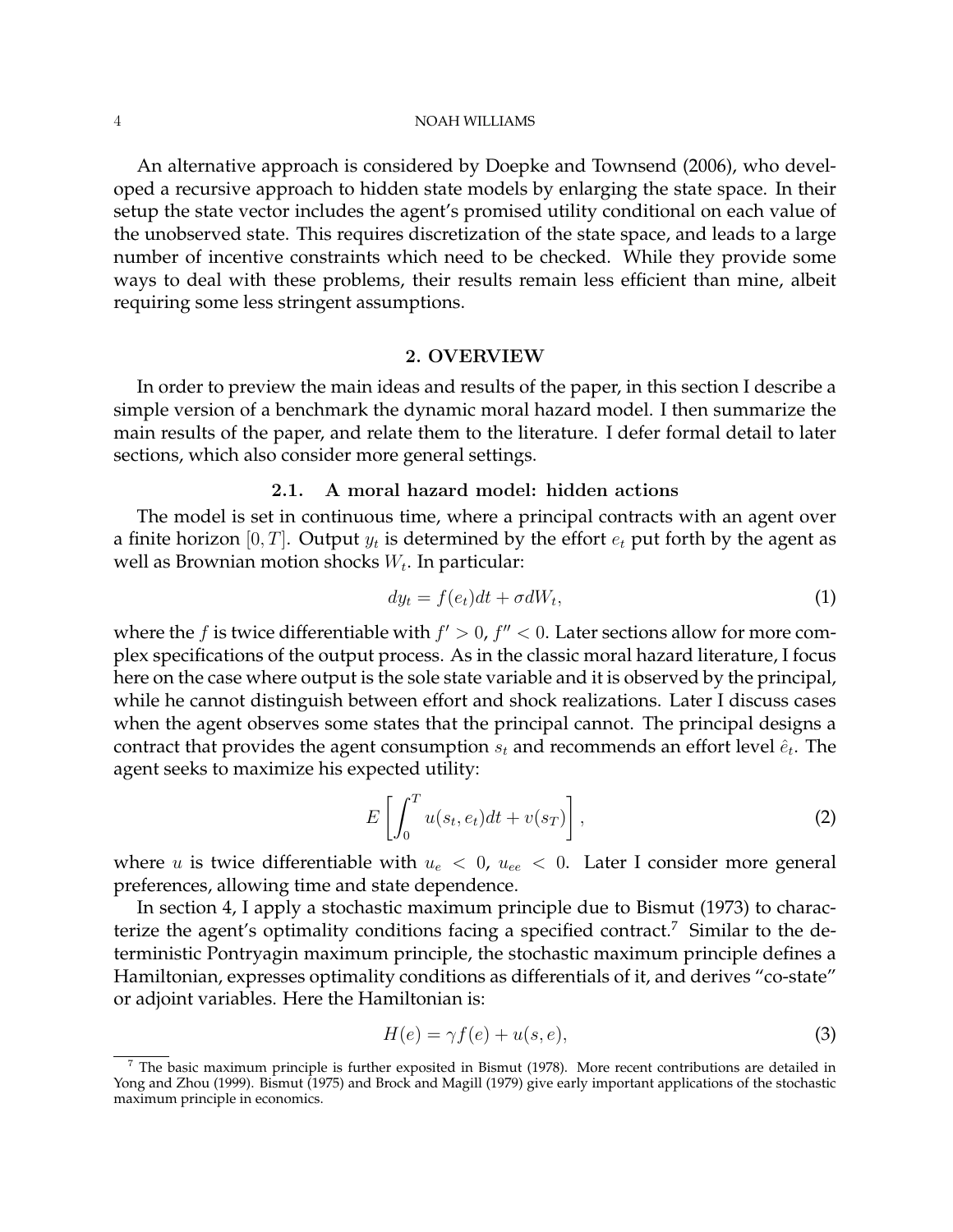See equation (16) below for the more general case. The agent's optimal effort choice  $e^*$  is given by the first order condition:

$$
\gamma f'(e^*) = -u_e(s, e^*),\tag{4}
$$

where equation (20) below provides the more general case.

From the literature starting with Abreu, Pearce, and Stacchetti (1986)-(1990) and Spear and Srivastrava (1987), we know that in a dynamic moral hazard setting a contract should condition on the agent's promised utility. Here the promised utility process  $q_t$ plays the role of a co-state. In particular, the co-state follows:

$$
dq_t = -u(s_t, e_t^*)dt + \gamma_t \sigma dW_t, \qquad q_T = v(s_T). \tag{5}
$$

This follows from the more general (17) below, and its solution can be expressed:

$$
q_t = E\left[\int_t^T u(s_t, e_t^*)dt + v(s_T)\middle|\mathcal{F}_t\right].
$$

Thus  $q_t$  is the agent's optimal utility process, the remaining expected utility at date  $t$  when following an optimal control  $e^*$ . Here  $\gamma_t$  gives the sensitivity of the agent's promised utility to the fundamental shocks, and is the key for providing incentives. Note from (4) that under our assumptions on u and f we see that  $\gamma > 0$ . Therefore the agent's promised utility increases with positive shocks (positive movements in  $W_t$ ).

One of the main results of the paper, Proposition 5.1, establishes that the first-order approach to contracting is valid in this environment. In particular, I show that if a contract  $\{s_t, \hat{e}_t\}$  is consistent with the evolution of  $(5)$  —a "promise-keeping" constraint —where  $\gamma_t = -u_e(s_t, \hat{e}_t)/f'(\hat{e}_t)$  from (4) —a local incentive compatibility constraint —then the contract is implementable. That is, the agent will in find it optimal to choose  $\hat{e}_t$  when facing the contract. Moreover all implementable contracts can be written in this way, and the results hold for much broader specifications than outlined in this section. The key restrictions are the natural monotonicity and concavity assumptions on preferences and production. As mentioned in the introduction, this result is far stronger than what has been shown in discrete time or even in static settings. I next try to provide some intuition as to why the results are so strong here.

# 2.2. Relation with previous results

### 2.2.1. Sufficient conditions for the first-order approach in static models

As discussed in the introduction, it is well-known that the first-order approach only holds in a static environment under rather stringent conditions, as spelled out by Mirrlees (1999), Rogerson (1985b), and Jewitt (1988). However these conditions are much easier to satisfy when an action by the agent has a (vanishingly) small effect on distribution of output.<sup>8</sup> For this argument, I embed a static model in a dynamic framework. In

<sup>&</sup>lt;sup>8</sup> For contemporary discussions of the first-order approach in static models, see chapter 4 of Bolton and Dewatripont (2005).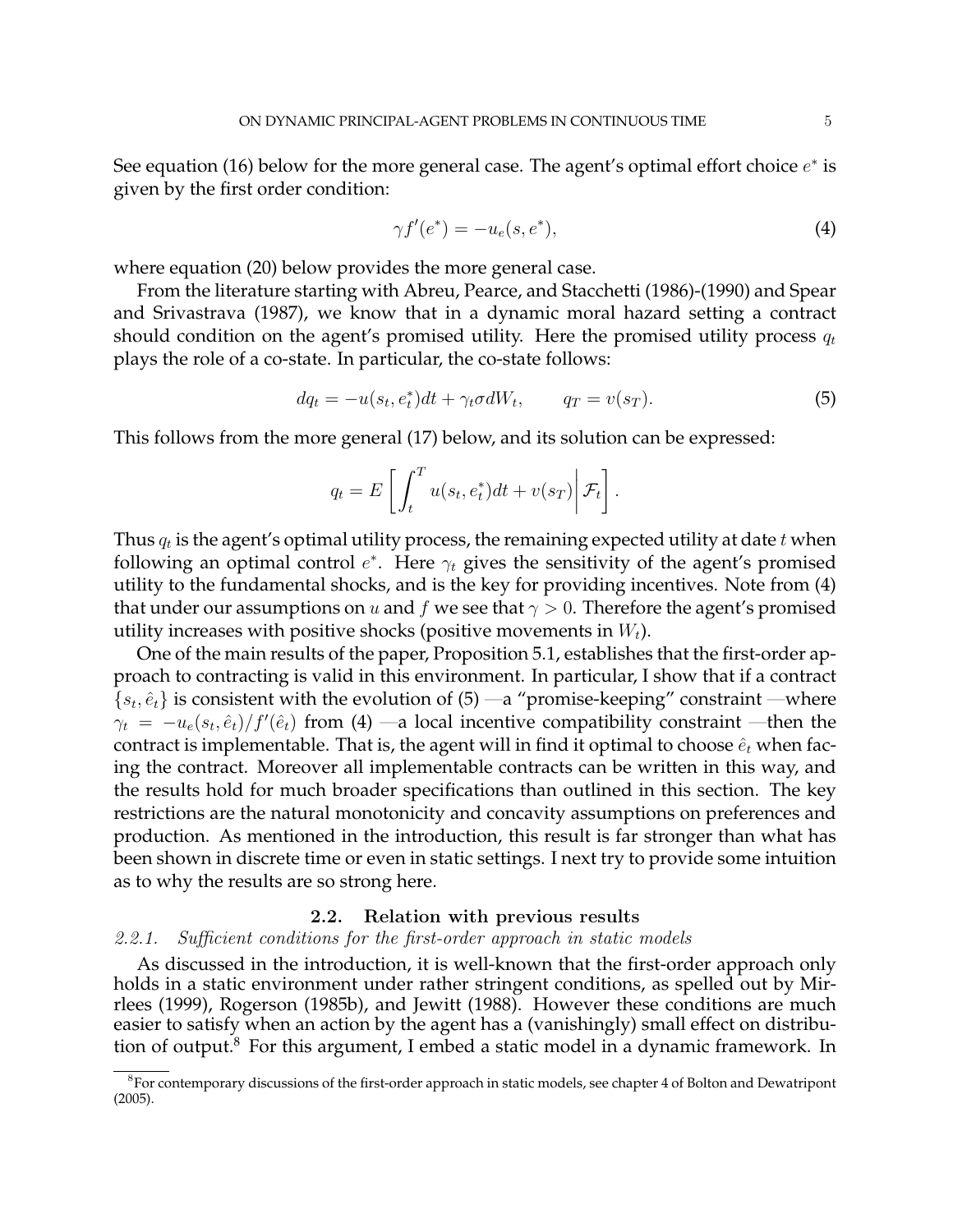particular, let  $T = 1$  and suppose that effort is constant at  $e_0$  over the interval [0, 1]. Then output at date 1 is given by:

$$
y_1 = f(e_0) + W_1.
$$

Apart from the timing, this is a static model. We assume that the shock  $W_1$  is normally distributed with density  $\phi$ , truncated to an interval  $[-K, K]$ .<sup>9</sup> Thus output has the density  $\phi(y - f(e))$  and the normal distribution function  $\dot{\Phi}(y - f(e))$ . The sufficient conditions for the first order approach are the monotone-likelihood ration property (MLRP) and the convexity of the distribution function condition (CDFC). In this setting the MLRP holds under the natural assumption that the production function is strictly increasing:

$$
\frac{d}{dy}\left[\frac{\phi_e(y-f(e))}{\phi(y-f(e))}\right] = f'(e) > 0.
$$

However the CDFC can't be assured, as we have:

$$
\Phi_{ee}(y - f(e)) = \phi'(y - f(e))f'(e)^{2} - \phi(y - f(e))f''(e).
$$

As Jewitt (1988) notes, if  $f(e) = e$  then the CDFC only holds ( $\Phi_{ee} \ge 0$ ) if the density  $\phi$  is increasing everywhere ( $\phi' \geq 0$ ), which clearly is not the case for the normal density. In cases like this it is difficult to guarantee in advance that the first-order approach is valid.

Now divide the time interval [0, 1] into N different sub-intervals of length  $\Delta$  and suppose that the agent may choose different effort levels for each sub-interval. In this case, output is given by:

$$
y_1 = \sum_{i=0}^{N-1} f(e_{\Delta i}) \Delta + W_1.
$$

This is a discretized (and integrated) version of equation (1) with  $\sigma = 1$ . For each choice  $e_t, t \in \{0, \Delta, \cdots, (N-1)\Delta = T\}$  we now show that the sufficient conditions hold in the limit for small  $\Delta$ . The MLRP continues to hold for all  $\Delta$ , as we have:

$$
\frac{d}{dy}\left[\frac{\phi_{e_t}\left(y-\sum_{i=0}^{N-1}f(e_{\Delta i})\Delta\right)}{\phi\left(y-\sum_{i=0}^{N-1}f(e_{\Delta i})\Delta\right)}\right] = f'(e_t)\Delta > 0.
$$

But now for the CDFC we have:

$$
\Phi_{e_{t}e_{t}}\left(y-\sum_{i=0}^{N-1}f(e_{\Delta i})\Delta\right)=\phi'\left(y-\sum_{i=0}^{N-1}f(e_{\Delta i})\Delta\right)f'(e_{t})^{2}\Delta^{2}-\phi\left(y-\sum_{i=0}^{N-1}f(e_{\Delta i})\Delta\right)f''(e_{t})\Delta.
$$

While this can't be guaranteed to be positive in general, in the limit as  $\Delta \to 0$  the second term dominates, and so the CDFC will hold if  $f$  is concave.

Thus by passing to the limit in which the agent takes frequent actions, with each action having a diminishingly small effect on the distribution of output, we can ensure that the

 $9$ We truncate the distribution to bound the likelihood ratio, and thus avoid the non-existence problems noted by Mirrlees (1999). When we let  $\Delta \to 0$ , we make the bound  $[-K/\Delta, K/\Delta]$  so the truncation vanishes in the limit.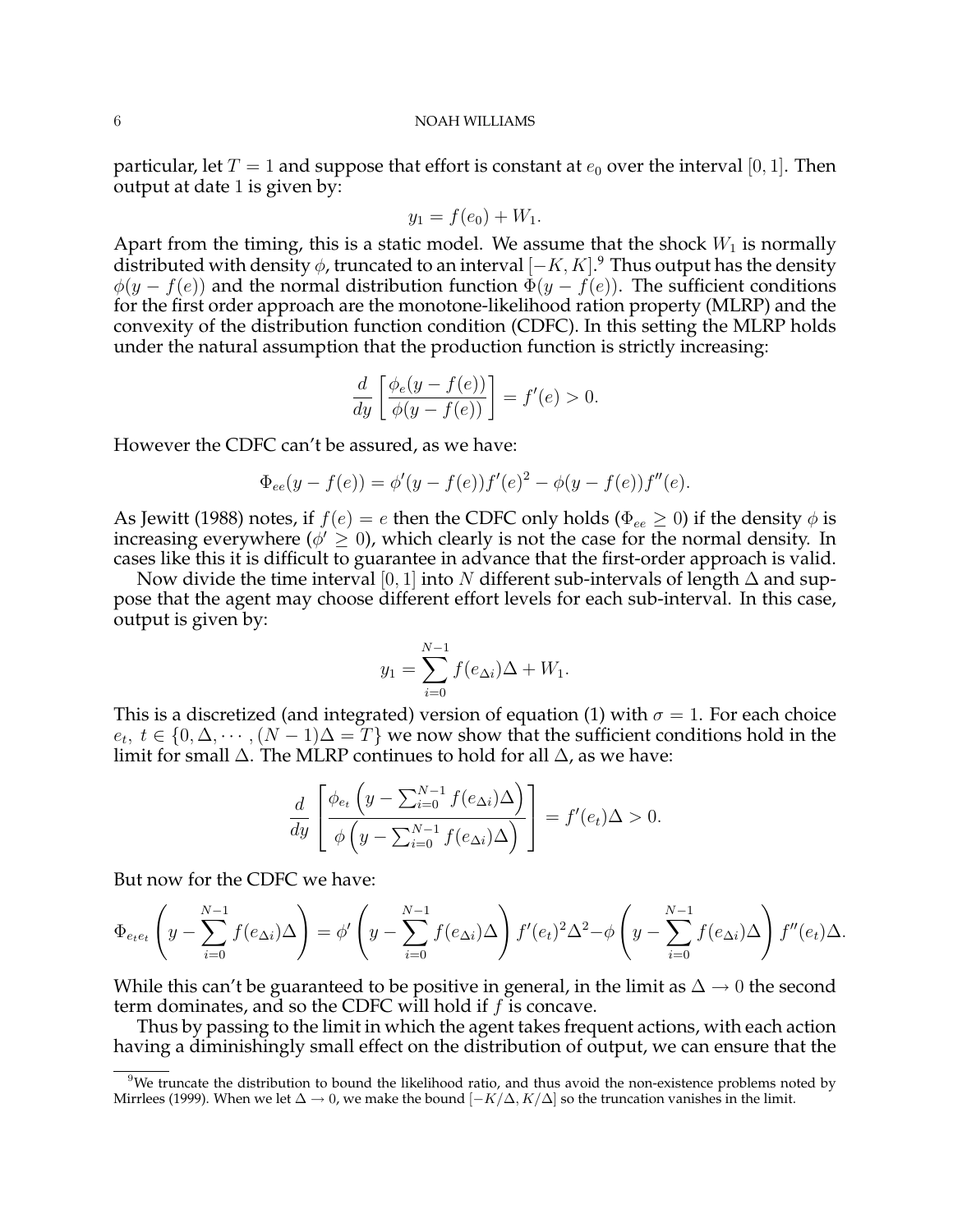first-order approach is valid. The first-order conditions use only local information, and when an action is relevant for a very short horizon such information is sufficient. This paper shows that this logic extends to much more general dynamic environments.

# 2.2.2. Models with two performance outcomes

While the preceding argument is informative, the argument in this paper is fairly different, and has similarities with simpler static models where output can take on only two values.<sup>10</sup> In particular, a key step in my analysis uses the fact that we can express the agent's utility under the contract with a target effort policy  $\{\hat{e}_t\}$  as:

$$
\int_0^T u(s_t, \hat{e}_t) dt + v(s_T) = E_{\hat{e}} \left[ \int_0^T u(s_t, \hat{e}_t) dt + v(s_T) \right] + V_T
$$

where  $E_{\hat{e}}[V_T] = 0$ , and where the expectations are conditional on employing  $\{\hat{e}_t\}$ . This simply states that the realized utility is equal to expected utility plus a mean zero shock. Due to the special structure of the Brownian information flow, we can further express the "utility shock"  $V_T$  as a stochastic integral:

$$
V_T = \int_0^T \gamma_t dW_t = \int_0^T \gamma_t (dy_t - f(\hat{e}_t) dt), \tag{6}
$$

for some process  $\{\gamma_t\}$ .<sup>11</sup> This representation is what allows me to depict the utility process as in (5) above, and to tie the utility sensitivity  $\gamma_t$  to the optimality conditions.

Similar results hold in a static model, again with effort fixed at  $e_0$  on the interval  $[0, 1]$ . For this argument, it is convenient to work with separable preferences, so assume  $u(s_t, e_t) = u(e_t)$ . Then we can write:

$$
u(\hat{e}_0) + v(s_1) = E[u(\hat{e}_0) + v(s_1(y_1)) | \hat{e}_0] + V_1(y_1),
$$

where we emphasize that  $V_1$  and  $s_1$  are dependent on the realization of  $y_1$ , and  $E[V_1|\hat{e}_0] =$ 0. For an arbitrary output distribution we cannot say much more. But now suppose that  $y_1 = 1$  with probability  $f(e_0)$  and  $y_1 = 0$  with probability  $1 - f(e_0)$ , where we of course assume  $0 \le f(e) \le 1$ .<sup>12</sup> In this case it is easy to verify that we can express the "utility" shock" in a way similar to (6):

$$
V_1(y_1) = \gamma(y_1 - f(\hat{e}_0)),
$$

where the sensitivity term  $\gamma$  is the difference in the utility of consumption across output realizations:  $\gamma = v(s_1(1)) - v(s_1(0))$ . With this representation, we can then write the agent's problem given a contract as:

$$
\max_{e} E[u(e) + v(s_1(y_1))|e] = \max_{e} u(e) + v(s_1) - \gamma(y_1 - f(e)).
$$

The first order condition for the optimal effort choice is:

$$
\gamma f'(e^*) = -u'(e^*),
$$

<sup>&</sup>lt;sup>10</sup>The discussion of two performance outcome models follows chapter 4.1 of Bolton and Dewatripont (2005).

 $11$ See Theorem 4.15 and Problem 4.17 in Karatzas and Shreve (1991), which also state the required conditions.

<sup>&</sup>lt;sup>12</sup>Moreover, to obtain an interior solution we assume that  $f(0) = 0$ ,  $\lim_{e\to\infty} f(e) = 1$ , and  $f'(0) > 1$ .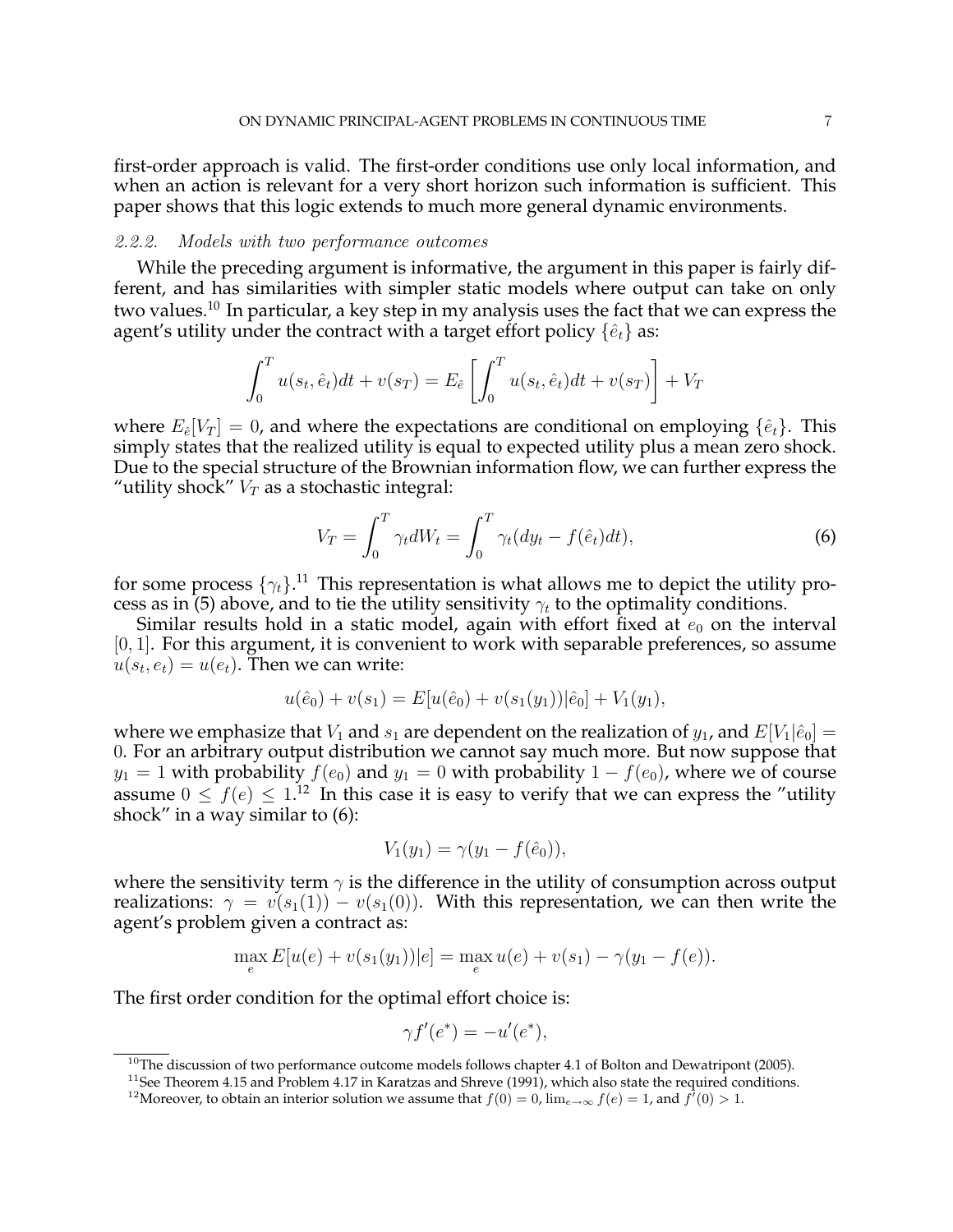which is directly parallel to (4), the first-order condition in the dynamic model. In addition, this first-order condition is sufficient when  $f'' < 0$  and  $u'' < 0$ , the same conditions as in my dynamic setting.

While the ease of analysis of the static two outcome case has been known, it is striking to see how much of it carries over to more complex dynamic environments.<sup>13</sup> Even though the diffusion setting of my dynamic model has a continuum of outcomes, and there may be general temporal dependence in output, the key local properties are similar to this static binary model with i.i.d. shocks.

# 2.3. A more complex case: hidden states

While thus far I have discussed models where all states are observed, I also consider a more complicated environment in which the agent has access to a hidden state variable. In such situations, a recursive representation of the contract needs to condition on additional information besides promised utility. I use a first-order approach to show that, at least in some cases, it is sufficient to condition on the "shadow value" of the hidden state in marginal utility terms.

In particular, suppose that the agent's consumption  $c_t$  cannot be observed, and that it influences the evolution of a hidden state  $m_t$ , which evolves as:

$$
dm_t = b(m_t, s_t, c_t)dt.
$$

The agent's preferences are as in (2), but now with  $c_t$  replacing  $s_t$  and terminal utility  $v(c_T, m_T)$ . My motivating example is a model of hidden savings which has:

$$
dm_t = (rm_t + s_t - c_t)dt,\t\t(7)
$$

where  $m_t$  is the agent's hidden wealth, which earns a constant rate of return  $r$ , gets inflows due to the payment  $s_t$  from the principal, and has outflows for consumption. The more general specification of  $b$  also captures the persistent private information specification in Williams (2009), where  $m$  is the cumulation of the agent's past misreports of his privately observed income. More general cases are considered in (12) below.

With the hidden state, the agent's Hamiltonian now becomes:

$$
H(m, e, c) = (\gamma + Qm)f(e) + pb(m, s, c) + u(c, e).
$$
\n(8)

Optimizing  $(8)$  by choice of c yields:

$$
-b_c(m, s, c^*)p = u_c(e^*, c^*).
$$
\n(9)

While  $\gamma$  is once again the sensitivity of the utility process (5), p is a second co-state variable and  $Q$  is its sensitivity:

$$
dp_t = -b_m(m_t, s_t, c_t)p_t dt + Q_t \sigma dW_t, \qquad p_T = v_m(c_T, m_T). \tag{10}
$$

See equation (18) below for the more general case.

 $13$ Similar binomial approximations have been widely used in asset pricing (see Cox, Ross, and Rubinstein (1979) for an influential example), and Hellwig and Schmidt (2002) study such approximations in a setting like mine.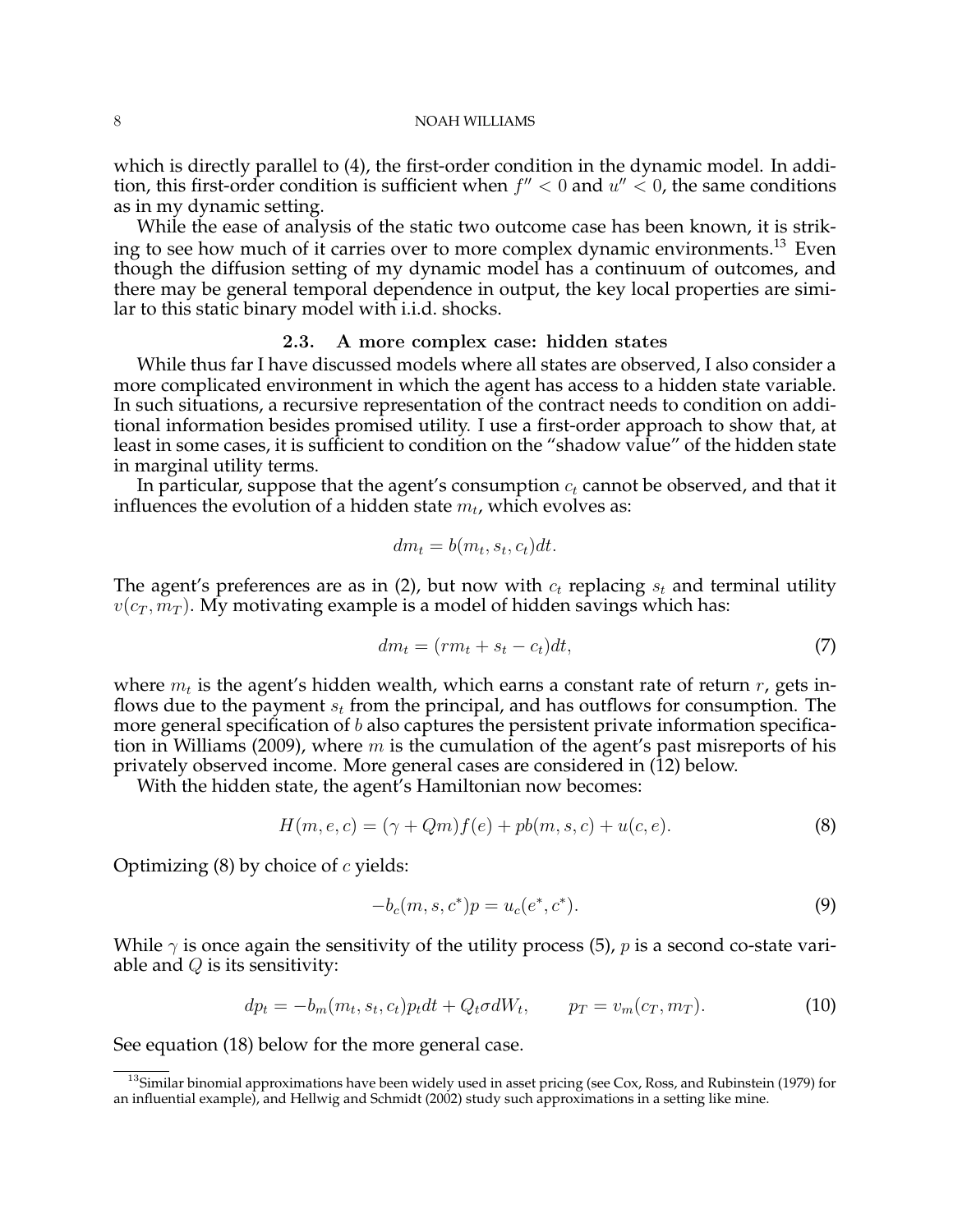The interpretation of  $p_t$  is most apparent in the hidden savings model (7). In that case  $b_c = -1$  and thus (9) shows that p is the marginal utility of consumption. Moreover since  $b_m = r$ , the solution to (10) can be written:

$$
p_t = E\left[e^{r(T-t)}v_m(c_T, m_T)\middle|\mathcal{F}_t\right].
$$

By the law of iterated expectations, this implies that an Euler equation holds, as for  $s > t$ :

$$
u_c(c_t, e_t) = E\left[e^{r(s-t)}u_c(c_s, e_s)\middle|\mathcal{F}_t\right].
$$

The agent's optimality conditions pin down the expected evolution of the marginal utility of consumption, while the contract influences the volatility of marginal utility  $Q_t$ .

The paper's main result with hidden states, Proposition 5.2, provides necessary and sufficient conditions for the first-order approach to be valid in this environment. In particular, I show that necessary conditions for a contract to be implementable are the local incentive compatibility constraints (4) and (9), the promise-keeping constraint (5), and the "extended promise keeping" constraint (10). These conditions are also sufficient when the Hamiltonian (8) is concave in  $(m, e, c)$ . As I discuss in more detail in section 5.3 below, this concavity restriction is stringent and in fact fails in the hidden savings case. Nevertheless a constructive solution strategy when the sufficient conditions fail is to use the first-order approach to derive a candidate optimal contract, and then check ex-post whether solution is indeed implementable. Werning (2002) and Abraham and Pavoni (2008) do this numerically in their models, and I pursue this strategy in an example in section 7 below, where it can be done analytically.

# 2.4. Overview of the rest of the paper

The next several sections fill in the formal detail behind the results in this section. In section 3, I lay out the general model and discuss a change of variables that is useful in analyzing it. Section 4 derives optimality conditions for the agent facing a given contract, and then section 5 characterizes the set of implementable contracts. I briefly discuss the principal's choice of a contract in section 6. Then I turn to a fully solved example in section 7, where I find the optimal contracts under full information, hidden actions, and hidden savings, and illustrate the implications of the information frictions in a dynamic environment. Finally, section 8 provides some concluding remarks. An appendix provides proofs and technical conditions for all of the results in the text.

### 3. THE MODEL

### 3.1. The general model

The environment is a continuous time stochastic setting, with an underlying probability space  $(\Omega, \mathcal{F}, P)$ , on which is defined an  $n_y$ -dimensional standard Brownian motion. Information is represented by a filtration  $\{\mathcal{F}_t\}$ , which is generated by the Brownian motion  $W_t$  (suitably augmented). I consider a finite horizon  $[0, T]$  which may be arbitrarily long, and in the application in section 7 below I let  $T \to \infty$ .

The actions of the agent and the principal affect the evolution of an observable state  $y_t \in \mathbb{R}^{n_y}$  called *output* and a hidden state  $m_t \in \mathbb{R}$ . I assume that the hidden state is scalar for notational simplicity only. The agent has two sets of controls,  $e_t \in A \subset \mathbb{R}^{n_e}$  which affects the observable state  $y_t$  and will be referred to as *effort*, and *consumption*  $c_t \in B \subset$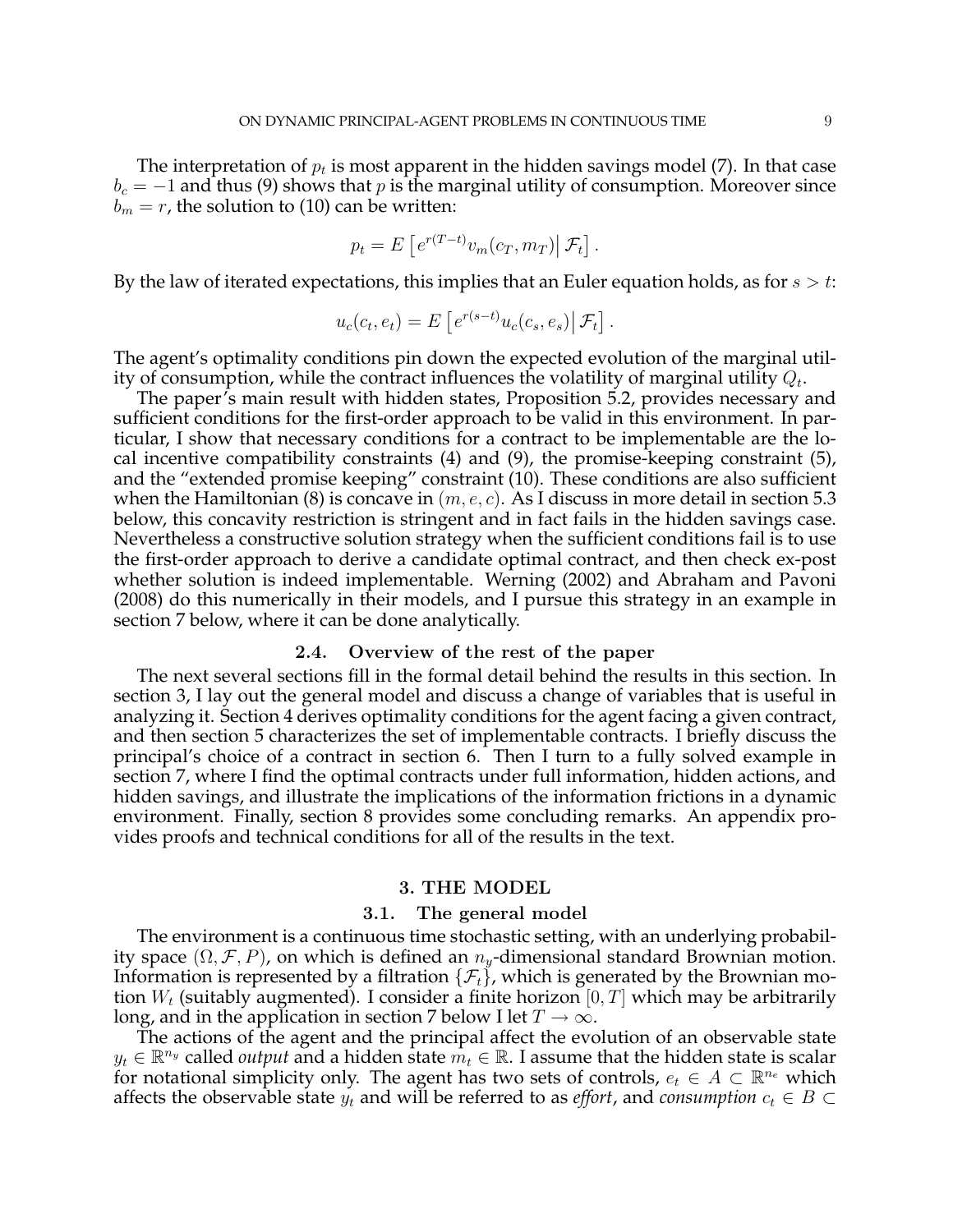R which affects the unobservable state  $m_t$ . The principal takes actions  $s_t$  ∈  $S$  ⊂  $\mathbb{R}^{n_s}$ , referred to as the *payment*. The evolution of the states is given by:

$$
dy_t = f(t, y_t, m_t, e_t, s_t)dt + \sigma(t, y_t, s_t)dW_t
$$
\n(11)

$$
dm_t = b(t, y_t, m_t, c_t, s_t)dt
$$
\n(12)

with  $y_0$ ,  $m_0$  given. Note that the agent does not directly affect the diffusion coefficient  $\sigma$ . Due to the Brownian information structure, if the agent were to control the diffusion then his action would effectively be observed. Later results make regularity assumptions on f, b, and  $\sigma$ . The principal observes  $y_t$  but not  $e_t$  or  $W_t$ . Moreover he knows the initial level  $m_0$  but does not observe  $c_t$  or  $\{m_t \, : \, t \, > \, 0\}.$  Since there is no shock in (12), even though the principal cannot observe  $m_t$ , if he were to know agent's decisions he could deduce what it would be.<sup>14</sup>

Let  $C^{n_y}$  be the space of continuous functions mapping  $[0, T]$  into  $\mathbb{R}^{n_y}$ . I adopt the convention of letting a bar over a variable indicate an entire time path on  $[0, T]$ . Note then that the time path of output  $\bar{y} = \{y_t : t \in [0,T]\}$  is a (random) element of  $C^{n_y}$ , which defines the principal's observation path. I define the filtration  $\{\mathcal{Y}_t\}$  to be the completion of the  $\sigma$ -algebra generated by  $y_t$  at each date. A *contract* specifies a set of recommended actions  $(\hat{e}_t, \hat{c}_t)$  and a corresponding payment  $s_t$  for all  $t$  as a function of the relevant history. In particular, the set of admissible contracts S is the set of  $\mathcal{Y}_t$ -predictable functions  $(s, \hat{e}, \hat{c})$ :  $[0, T] \times C^{n_y} \rightarrow S \times A \times B$ <sup>15</sup>. Thus the contract specifies a payment at date t that depends on the whole past history of the observations of the state up to that date (but not on the future). The recommended actions have no direct impact on the agent, as he is free to ignore the recommendations. Since the agent optimizes facing the given contract, the set of admissible controls A for the agent are those  $\mathcal{F}_t$ -predictable functions  $(\bar{e}, \bar{c}) : [0, T] \times C^{n_y} \to A \times B$ . I assume that the sets A and B can be written as the countable union of compact sets. A contract will be called *implementable* if given the contract  $(s, \hat{e}, \hat{c})$  the agent chooses the recommended actions:  $(\hat{e}, \hat{c}) = (\bar{e}, \bar{c})$ .

### 3.2. A change of variables

For a given payment  $s(t, \bar{y})$  the evolution of the state variables (11)-(12) can be written:

$$
dy_t = \bar{f}(t, \bar{y}, m_t, e_t)dt + \bar{\sigma}(t, \bar{y})dW_t,
$$
  
\n
$$
dm_t = \bar{b}(t, \bar{y}, m_t, c_t)dt,
$$
\n(13)

where the coefficients now include the contract:  $\bar{f}(t,\bar{y},m_t,e_t) = f(t,y_t,m_t,e_t,s(t,\bar{y}))$  and so on. The history dependence in the contract thus induces history dependence in the state evolution, making the coefficients of (13) depend on elements of  $\tilde{C}^{n_y}$ . This dependence is also inherited by the agent's preferences, as his payments from the principal in general depend on the whole past history of  $\bar{y}$ . Such dependence would complicate a direct approach to the agent's problem, as a function would be a state variable.

As in Bismut (1978), I make the problem tractable by taking the key state variable to be the density of the output process rather than the output process itself. In particular,

<sup>&</sup>lt;sup>14</sup> With some additional notational complexity only, an observable shock to  $m_t$  could be included. However I exclude the more general settings with partial information where some random elements are not observed. Detemple, Govindaraj, and Loewenstein (2005) consider an intertemporal partial information model.

 $15$  See Elliott (1982) for a definition of predictability. Any left-continuous, adapted process is predictable.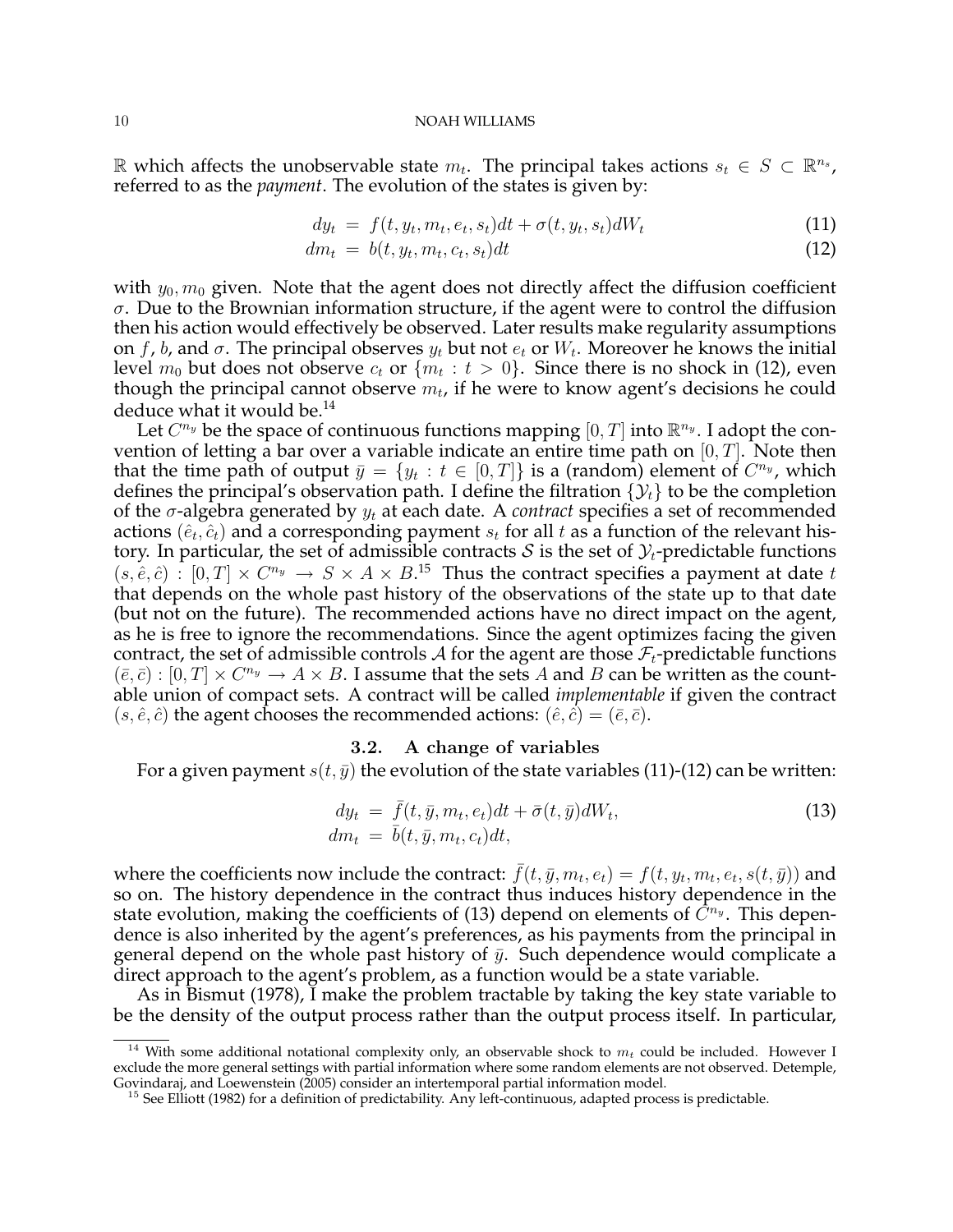let  $W_t^0$  be a Wiener process on  $C^{n_y}$ , which can be interpreted as the distribution of output resulting from an effort policy which makes output a martingale. Different effort choices by the agent change the distribution of output. Thus the agent's effort choice is a choice of a probability measure over output, and I take the relative density  $\Gamma_t$  for this change of measure as the key state variable. Details of the change of measure are given in Appendix A.1, where I show that the density evolves as:

$$
d\Gamma_t = \Gamma_t \bar{\sigma}^{-1}(t, \bar{y}) \bar{f}(t, \bar{y}, m_t, e_t) dW_t^0, \qquad (14)
$$

with  $\Gamma_0 = 1$ .<sup>16</sup> The covariation between the observable and unobservable states is also a key factor in the model. Thus is it also useful to take  $x_t = \Gamma_t m_t$  as the relevant unobservable state variable. Simple calculations show that its evolution is:

$$
dx_t = \Gamma_t \overline{b}(t, \overline{y}, x_t/\Gamma_t, c_t)dt + x_t \overline{\sigma}^{-1}(t, \overline{y})\overline{f}(t, \overline{y}, x_t/\Gamma_t, e_t)dW_t^0, \tag{15}
$$

with  $x_0 = m_0$ . By changing variables from  $(y, m)$  in (13) to  $(\Gamma, x)$  in (14)-(15) the state evolution is now a stochastic differential equation with random coefficients. Instead of the key states (and preferences) directly depending on their entire past history, the coefficients of the transformed state evolution depend on  $\bar{y}$  which is a fixed, but random, element of the probability space. This leads to substantial simplifications, as I show below.

### 4. THE AGENT'S PROBLEM

### 4.1. The agent's preferences

The agent has standard expected utility preferences defined over the states, his controls, and the principal's actions. Preferences take a standard time additive form, with flow utility  $u$  and a terminal utility  $v$ . In particular, for an arbitrary admissible control policy  $(\bar{e}, \bar{c}) \in A$  and a given payment  $s(t, \bar{y})$ , the agent's preferences are:

$$
V(\bar{e}, \bar{c}) = E_{\bar{e}} \left[ \int_0^T u(t, y_t, m_t, c_t, e_t, s_t) dt + v(y_T, m_T) \right]
$$
  
=  $E_{\bar{e}} \left[ \int_0^T \bar{u}(t, \bar{y}, m_t, c_t, e_t) dt + v(y_T, m_T) \right]$   
=  $E \left[ \int_0^T \Gamma_t \bar{u}(t, \bar{y}, m_t, c_t, e_t) dt + \Gamma_T v(y_T, m_T) \right].$ 

Here the first line uses the expectation with respect to the measure  $P_{\varepsilon}$  over output induced by the effort policy  $\bar{e}$ , as discussed in Appendix A.1. The second line substitutes in the contract and defines  $\bar{u}(t,\bar{y},m_t,c_t,e_t) = u(\bar{t},y_t,m_t,c_t,e_t,s(t,\bar{y}))$ , and shows how the agent's preferences inherit the state dependence. The third line uses the density process defined above, which allows us to effectively average over that state dependence. The agent's problem is to solve:

$$
\sup_{(\bar{e},\bar{c})\in\mathcal{A}} V(\bar{e},\bar{c})
$$

 $16$  Similar ideas are employed by Elliott (1982), Schattler and Sung (1993), and Sannikov (2008) who use a similar change of measure in their martingale methods. Their approach does not apply in the hidden state case however.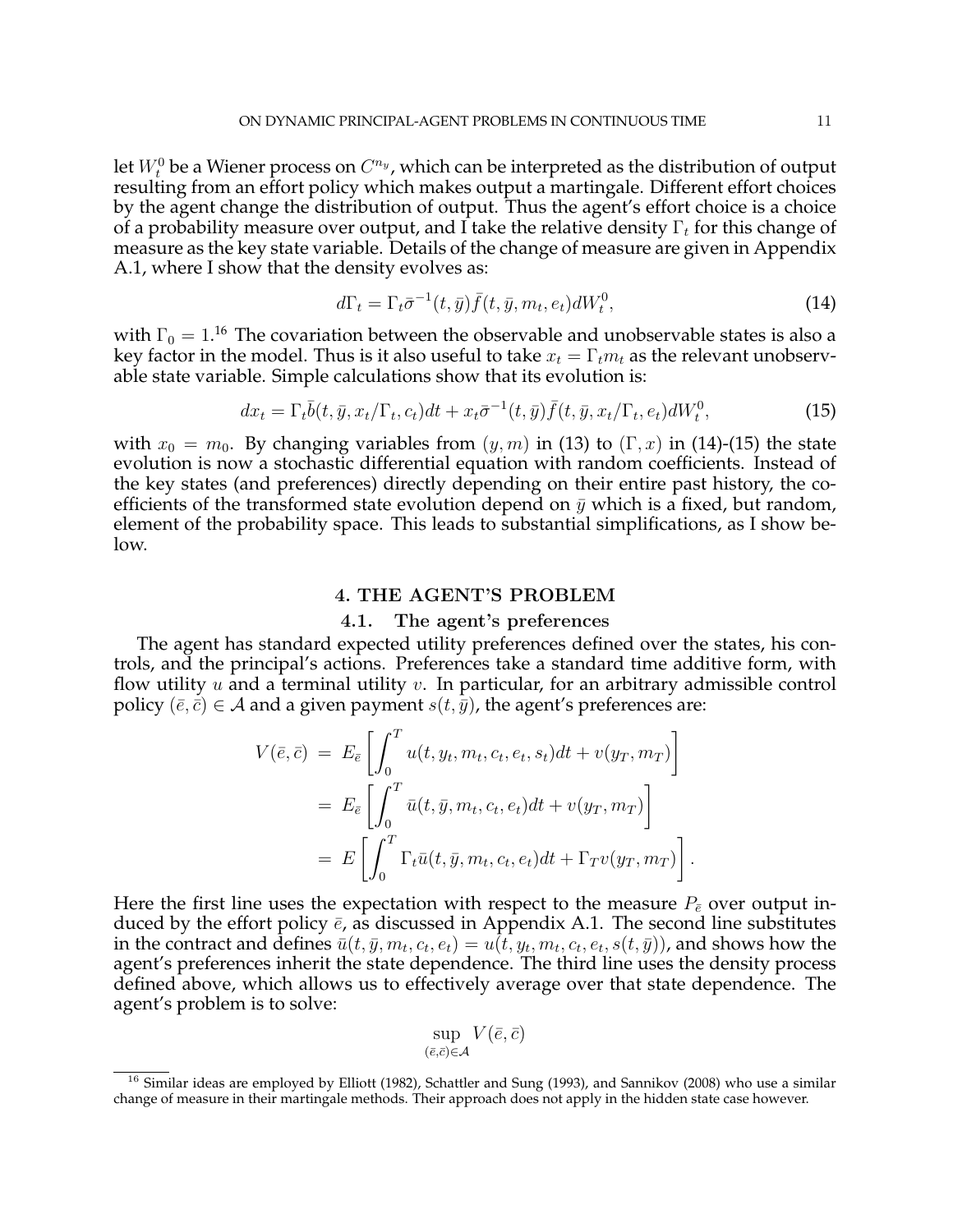subject to (14)-(15), given s. Any admissible control policy  $(e^*, c^*)$  that achieves the maximum is an optimal control, and it implies an associated optimal state evolution  $(\Gamma^*, x^*)$ .

# 4.2. The agent's optimality conditions

Under the change of variables, the agent's problem is one of control with random coefficients. I apply a stochastic maximum principle from Bismut (1973)-(1978) to derive the agent's necessary optimality conditions. Analogous to the deterministic Pontryagin maximum principle, I define a Hamiltonian function  $H$  as follows:

$$
H(t, y, m, e, c, \gamma, p, Q) = (\gamma + Qm)\bar{f}(t, y, m, e) + p\bar{b}(t, y, m, c) + \bar{u}(t, y, m, c, e).
$$
 (16)

Here  $\gamma$  and Q are  $n_{y}$  dimensional vectors, and p is a scalar.

As in the deterministic theory, optimal controls maximize the Hamiltonian, and the evolution of the adjoint (or co-state) variables is governed by differentials of the Hamiltonian. The adjoint variables corresponding to the states  $(\Gamma_t, x_t)$  satisfy the following:

$$
dq_{t} = -[\gamma_{t}\bar{f}(t) - (\gamma_{t} + Q_{t}m_{t})\bar{f}_{m}(t) + (\bar{b}(t) - \bar{b}_{m}(t)m_{t})p_{t} + (\bar{u}(t) - \bar{u}_{m}(t)m_{t})] dt + \gamma_{t}\sigma(t)dW_{t}^{0}
$$
  
\n
$$
= [(\gamma_{t} + Q_{t}m_{t})\bar{f}_{m}(t) - (\bar{b}(t) - \bar{b}_{m}(t)m_{t})p_{t} - (\bar{u}(t) - \bar{u}_{m}(t)m_{t})] dt + \gamma_{t}\sigma(t)dW_{t}^{\bar{e}}, \qquad (17)
$$
  
\n
$$
q_{T} = v(y_{T}, m_{T}) - v_{m}(y_{T}, m_{T})m_{T}.
$$
  
\n
$$
dp_{t} = -[\bar{b}_{m}(t)p_{t} + (\gamma_{t} + Q_{t}m_{t})\bar{f}_{m}(t) + Q_{t}\bar{f}(t) + \bar{u}_{m}(t)] dt + Q_{t}\sigma(t)dW_{t}^{0}
$$
  
\n
$$
= -[\bar{b}_{m}(t)p_{t} + (\gamma_{t} + Q_{t}m_{t})\bar{f}_{m}(t) + \bar{u}_{m}(t)] dt + Q_{t}\sigma(t)dW_{t}^{\bar{e}}, \qquad (18)
$$
  
\n
$$
p_{T} = v_{m}(y_{T}, m_{T}).
$$

For a given  $(\bar{e}, \bar{c})$ , I use the shorthand notation  $\bar{b}(t) = \bar{b}(t, \bar{y}, m_t, c_t)$  for all the functions, and (17)-(18) use the change of measure from  $W_t^0$  to  $W_t^{\overline{e}}$ . The adjoint variables follow backward stochastic differential equations (BSDEs), as they have specified terminal conditions but unknown initial values.<sup>17</sup>

ions but unknown initial values.<sup>17</sup><br>In the following, I say that a process  $X_t \in L^2$  if  $E \int_0^T$  $\int_{0}^{T} X_t^2 dt < \infty$ . The first result gives the necessary conditions for optimality. As with all later propositions, required assumptions and proofs are given in Appendices A.2 and A.3, respectively.

PROPOSITION 4.1. Suppose that Assumptions A.1, A.2, and A.3 hold, and that u also satisfies Assumption A.2. Let  $(e^*, c^*, \Gamma^*, x^*)$  be an optimal control-state pair. Then there exist  $\mathcal{F}_t$ adapted process  $(q_t, \gamma_t)$  and  $(p_t, Q_t)$  in  $L^2$  (with  $\gamma_t\sigma(t)$  and  $Q_t\sigma(t)$  in  $L^2$ ), that satisfy (17) and (18). Moreover the optimal control  $(e^*, c^*)$  satisfies for almost every  $t \in [0, T]$  almost surely:

$$
H(t, \bar{y}, m_t^*, e_t^*, c_t^*, \gamma_t, p_t, Q_t) = \max_{(e, c) \in A \times B} H(t, \bar{y}, m_t^*, e, c, \gamma_t, p_t, Q_t).
$$
 (19)

*Suppose in addition that* A *and* B *are convex and* (u, f, b) *are continuously differentiable in* (e, c)*. Then an optimal control*  $(e^*, c^*)$  *must satisfy for all*  $(e, c) \in A \times B$ , almost surely:

$$
H_e(t, \bar{y}, m_t^*, e_t^*, c_t^*, \gamma_t, p_t, Q_t)(e - e_t^*) \le 0
$$
  
\n
$$
H_c(t, \bar{y}, m_t^*, e_t^*, c_t^*, \gamma_t, p_t, Q_t)(c - c_t^*) \le 0
$$
\n(20)

<sup>&</sup>lt;sup>17</sup> See El Karoui, Peng, and Quenez (1997) for an overview of BSDEs in finance. In particular, these BSDEs depend on forward SDEs, as described in Ma and Yong (1999).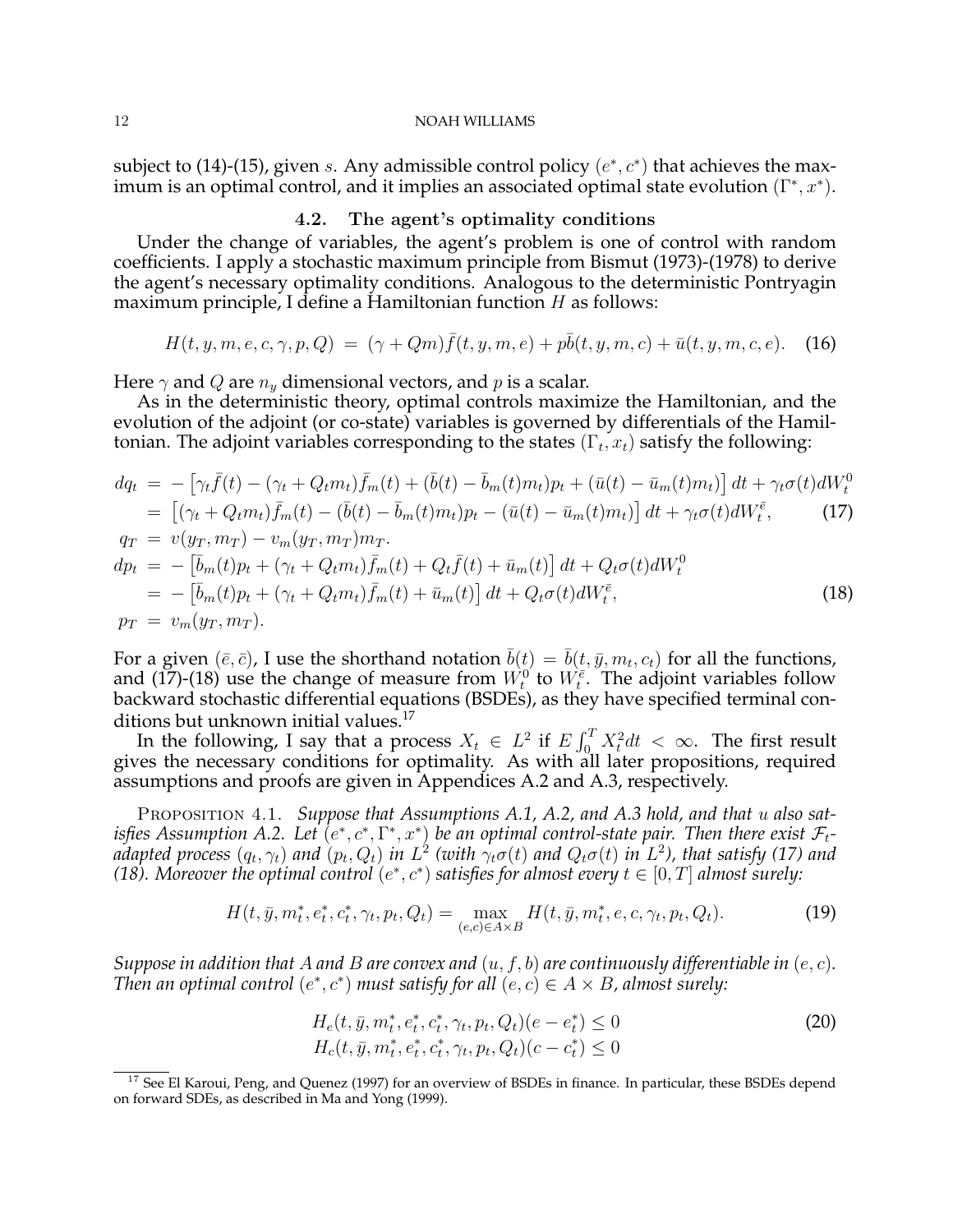I stress that these are only necessary conditions for problem. As discussed above, first order conditions such as (20) may not be sufficient to characterize an agent's incentive constraints, and so the set of implementable contracts may be smaller than that characterized by the first order conditions alone. However, I establish the validity of my first-order approach in the next section.

# 5. IMPLEMENTABILITY OF CONTRACTS

Now I characterize the class of controls that can be implemented by the principal by appropriately tailoring the contract. I focus first on settings when there are no hidden states, which is simpler and where my results are stronger. Then I add hidden states.

# 5.1. Hidden actions

With no hidden states, we can dispense with m and the separate control  $c$  for the agent. Thus a contract specifies a payment and a recommended action  $(s, \hat{e})$ . I focus on interior target effort policies, and build in the incentive constraints via the first order condition (20), the generalization of (4), which thus reduces to an equality at  $\hat{e}$ . This leads to a representation of the target volatility process  $\hat{\gamma}_t$ :

$$
\hat{\gamma}_t \equiv \hat{\gamma}(t, \bar{y}, \hat{e}_t, s_t) = -\bar{u}_e(t, \bar{y}, \hat{e}_t) \bar{f}_e^{-1}(t, \bar{y}, \hat{e}_t) \n= -u_e(t, y_t, \hat{e}_t, s(t, \bar{y})) f_e^{-1}(t, y_t, \hat{e}_t, s(t, \bar{y}))
$$
\n(21)

Here the first line introduces notation for the target volatility function and then applies (20), assuming that  $f_e$  is invertible, while the second uses the definitions of f and  $\bar{u}$ .

If the agent were to carry out the recommended actions, he would obtain the expected utility  $V(\hat{e}, \hat{c})$ . I assume that the agent has an outside reservation utility level  $V_0$ , and thus the contract must satisfy the *participation constraint*  $V(\hat{e}, \hat{c}) \geq V_0$ . Further, I say that a contract satisfies *promise-keeping* if  $(s, \hat{e})$  imply a solution  $\hat{q}$  of the BSDE (17) with volatility process  $\hat{\gamma}_t$  given by (21). This simply ensures that the policy is consistent with the utility evolution. Such contracts lead to a representation as in (6) above:

$$
v(y_T) = \hat{q}_T = \hat{q}_0 - \int_0^T u(t, y_t, \hat{e}_t, s_t) dt + \int_0^T \hat{\gamma}_t \sigma(t, y_t, s_t) dW_t^{\hat{e}}, \tag{22}
$$

for some  $\hat{q}_0 \geq V_0$ , which builds in the participation constraint.

Similarly, with the specified volatility  $\hat{\gamma}_t$  the Hamiltonian from (16) can be represented explicitly in terms of the target effort  $\hat{e}$ :

$$
H^*(t, e) = \hat{\gamma}(t, y_t, \hat{e}_t, s_t) f(t, y_t, e, s_t) + u(t, y_t, e, s_t).
$$
\n(23)

I say a contract  $(s, \hat{e})$  is *locally incentive compatible* if for almost every  $(t, y_t) \in [0, T] \times \mathbb{R}^{n_y}$ the following holds almost surely:

$$
H^*(t, \hat{e}_t) = \max_{e \in A} H^*(t, e).
$$
 (24)

This is a direct analogue of the maximum condition (19) with the given volatility process  $\hat{\gamma}$ . It states that, with the specified adjoint process, the target control satisfies the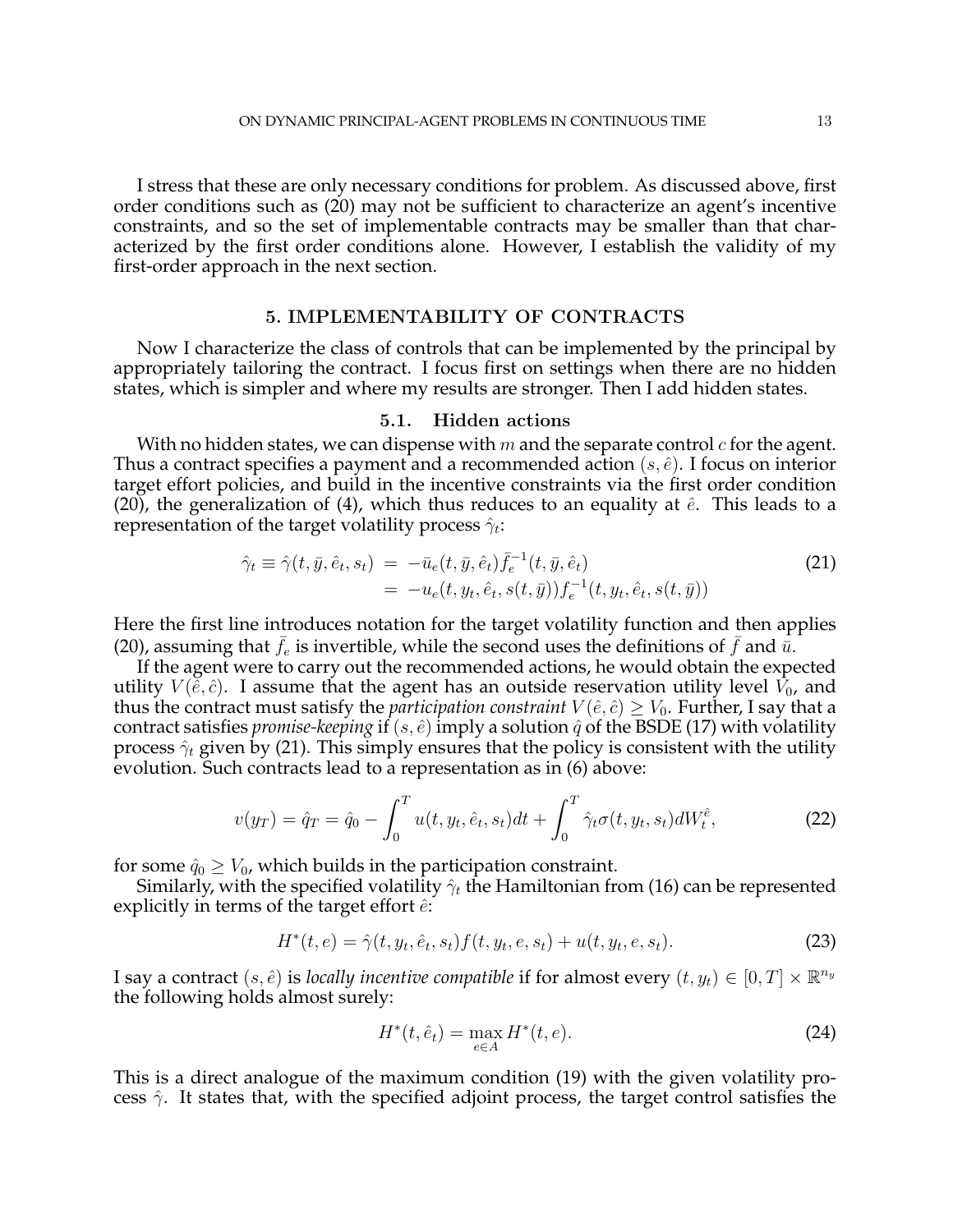agent's optimality conditions. With these definitions, I now have my main result, which establishes the validity of the first-order approach in this case.

PROPOSITION 5.1. *In addition to the assumptions of Proposition 4.1, suppose that*  $f_e(t, y, e, s)$ is invertible for every  $(t,y,e,s)\in[0,T]\times\mathbb{R}^n\times A\times \dot{S}$ , so that  $\hat{\gamma}_t$  in (21) is well-defined. Then *a* contract  $(s, \hat{e}) \in \mathcal{S}$  *is implementable in the hidden action case if and only if it: (i) satisfies the participation constraint, (ii) satisfies promise-keeping, and (iii) is locally incentive compatible.*

I now give some sufficient conditions which simplify the matter even further by guaranteeing that the local incentive compatibility condition holds. Natural assumptions are that u and f are all concave in e and that  $u_e$  and  $f_e$  have opposite signs, as increased effort lowers utility but increases output. These assumptions, which I state explicitly as Assumptions A.4 in Appendix A.2, imply that the target adjoint process  $\hat{\gamma}$  from (21) is positive. This allows me to streamline Proposition 5.1.

Corollary 5.1. *In addition to the conditions of Proposition 5.1, suppose that Assumptions* A.4 hold and the function  $H^*$  from (23) has a stationary point in  $A$  for almost every  $(t,y_t).$  Then *a* contract  $(s, \hat{e}) \in S$  *is implementable in the hidden action case if and only if it satisfies: (i) the participation constraint and (ii) promise-keeping.*

Under these conditions, implementable contracts are those which condition on the target utility process, which in turn builds in incentive compatibility through  $\hat{\gamma}_t$  and participation through  $\hat{q}_0$ . Moreover, the key conditions are the natural curvature restrictions in Assumptions A.4, and thus my results here are quite general.

# 5.2. Hidden states

When there are hidden states, the principal must forecast them. The initial  $m_0$  is observed, but from the initial period onward the principal constructs the target as in (12):

$$
d\hat{m}_t = b(t, \hat{m}_t, y_t, \hat{c}_t, s_t)dt. \tag{25}
$$

Now the principal cannot directly distinguish whether m deviates from  $\hat{m}$ .

Proposition 4.1 above implies that the agent's optimality conditions in this case include two adjoint processes, and so a contract must respect both of these. Thus a contract satisfies the *extended promise-keeping* constraints if  $(s, \hat{e}, \hat{c})$  and the implied target hidden state  $\hat{m}$  imply solutions  $(\hat{q}, \hat{\gamma})$  and  $(\hat{p}, Q)$  of the adjoint equations (17)-(18). These constraints ensure that the contract is consistent with the agent's utility process, as well as his shadow value of the hidden states. Thus I extend my representation of the Hamiltonian (16) with these particular adjoint processes as in (23):

$$
H^{**}(t, m, e, c) = (\hat{\gamma}_t + \hat{Q}_t m) f(t, y_t, m, e, s_t) + \hat{p}_t b(t, y_t, m, c, s_t) + u(t, y_t, m, c, e, s_t). (26)
$$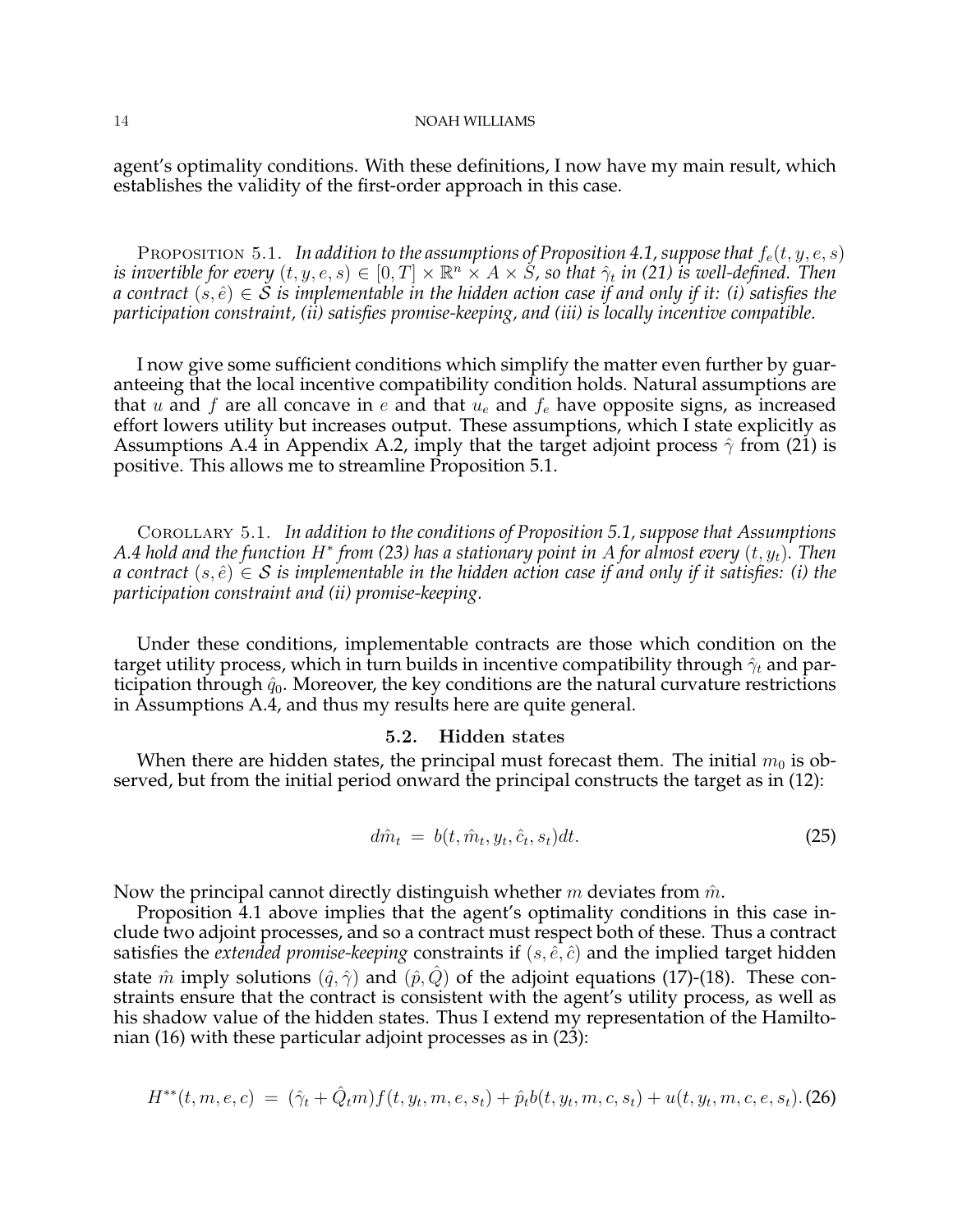Then parallel to (22) above, a contract which satisfies the extended promise-keeping constraints has the representation:

$$
v(y_T, \hat{m}_T) = \hat{q}_T + \hat{p}_T m_T = \hat{q}_0 + \hat{p}_0 m_0 + \int_0^T dq_t + \int_0^T d(pm)_t
$$
\n
$$
= \hat{q}_0 + \hat{p}_0 m_0 - \int_0^T [u(t, y_t, \hat{m}_t, \hat{e}_t, \hat{c}_t, s_t)] dt + \int_0^T [\hat{\gamma}_t + \hat{Q}_t \hat{m}_t] \sigma(t, y_t, s_t) dW_t^{\hat{e}}.
$$
\n(27)

So now we require  $V(\hat{e}, \hat{c}) = \hat{q}_0 + \hat{p}_0 m_0 \geq V_0$  for participation.

For almost every  $(t, y_t) \in [0, T] \times \mathbb{R}^{n_y}$ , the *local incentive compatibility* constraint now requires:

$$
H^{**}(t, \hat{m}_t, \hat{e}_t, \hat{c}_t) = \max_{(e,c) \in A \times B} H^{**}(t, \hat{m}_t, e, c),
$$
\n(28)

almost surely. This states that given the specified adjoint processes, if the agent has the target level of the hidden state then the target control satisfies his optimality conditions. However I also must rule out cases where the agent would accumulate a different amount of the hidden state and choose different actions. These cases are ruled out by the assumption that the Hamiltonian  $H^{**}$  is concave in  $(m, e, c)$ . This is analogous to the condition which ensures the sufficiency of the maximum principle in Zhou (1996). Unfortunately, this concavity assumption is somewhat high-level, and is too strong for many applications as mentioned in section 2. I discuss this in more detail in section 5.3 below.

The main result of this section characterizes implementable contracts in the hidden state case. The necessary conditions are those from the first-order approach, which become sufficient under the concavity assumption.

Proposition 5.2. *Under the assumptions of Proposition 5.1, an implementable contract*  $(s, \hat{e}, \hat{c}) \in S$  *in the hidden state case with target wealth* m̂ *satisfies (i) the participation constraint*, *(ii) extended promise-keeping, and (iii) is locally incentive compatible. If in addition, the Hamiltonian function* H∗∗ *from (26) is concave in* (m, e, c) *and the terminal utility function* v *is concave in* m*, then any admissible contract satisfying the conditions (i)-(iii) is implementable.*

As above, simple sufficient conditions imply that the local incentive compatibility condition holds. In addition to the previous assumptions, it is natural to assume that  $u_c$  and  $b_c$  have opposite signs, as for example consumption increases utility but lowers wealth. Assumptions A.5 state this, along with requiring that  $u(c, e)$  be separable.

Corollary 5.2. *In addition to the conditions of Proposition 5.2 (including the concavity restrictions), suppose that Assumptions A.4 and A.5 hold and the function* H∗∗ *from (26) has a stationary point in*  $A \times B$  *for almost every*  $(t, y_t)$ *. Then a contract*  $(s, \hat{e}, \hat{c}) \in S$  *which satisfies* (*i*) *the participation constraint and (ii) extended promise-keeping is implementable.*

# 5.3. The sufficient conditions in the hidden state case

Many applications lack the joint concavity necessary for  $H^{**}$  to be concave, and thus for implementability to be guaranteed in the hidden state case. Assuming the necessary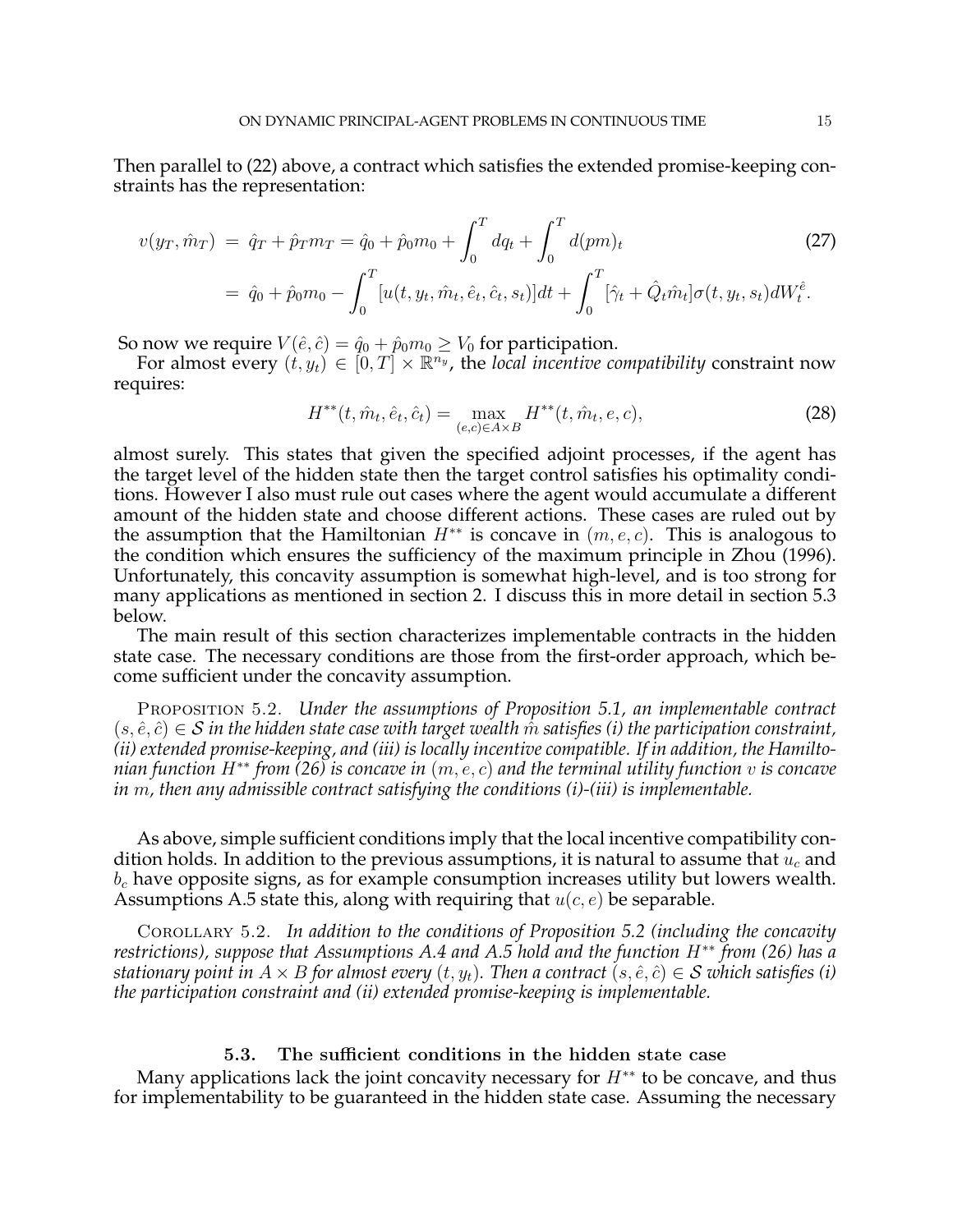differentiability, it is easy to see that the Hessian of the  $H^{**}$  function in (26) with respect to  $(m, e)$  is given by:

$$
\begin{bmatrix}\nH_{mm}^{**} & H_{me}^{**} \\
H_{em}^{**} & H_{ee}^{**}\n\end{bmatrix} = \begin{bmatrix}\n\hat{p}_t b_{mm}(t) + u_{mm}(t) & \hat{Q}_t f_e(t) + u_{me}(t) \\
\hat{Q}_t f_e(t) + u_{me}(t) & (\hat{\gamma}_t + \hat{Q}_t m_t) f_{ee}(t) + u_{ee}(t)\n\end{bmatrix},
$$

where I assume for simplicity  $f_{mm} = f_{em} = 0$ . In a standard hidden savings model like (7), b is linear and u is independent of m. Hence the upper left element of the matrix is zero. It is clear that in this case this matrix typically fails to be negative semidefinite.<sup>18</sup> The only possibility would be  $\hat{Q}_t = 0$ , in which case the savings decision and effort decision would be completely uncoupled. But when the payment to the agent depends on the realized output, as it of course typically will in order to provide incentives, we have  $\hat{Q}_t \neq 0$ . At a minimum, the sufficient conditions require that at least one of the drift or diffusion of the hidden state or the preferences be strictly concave in  $m$ . Moreover the curvature must be enough to make the determinant of the Hessian matrix non-negative.

While the concavity of  $H^{**}$  is restrictive, it is stronger than necessary. In some special settings, like the hidden information models in Williams (2009), the particular structure of the problem can be used to give weaker sufficient conditions. In addition, some specifications put more structure on the on the relationship between wealth and effort under the contract. For example, I show in section 7 that with exponential utility the agent's optimal choice of  $e_t$  is independent of  $m_t$  under the optimal contract. Thus the agent's saving decision has no effect on his effort choice, and so the contract is implementable.

Although my results cover certain applications of interest, the sufficient conditions are rather stringent. But even when my sufficient conditions fail, the methods can be used to derive a candidate optimal contract. Then one can check ex-post whether the contract is in fact implementable, as I do in section 7 below.

### 6. THE PRINCIPAL'S PROBLEM

I now turn briefly to the problem of the principal, who seeks to design an optimal contract. Since there is little I can establish at this level of generality, I simply set up and discuss the principal's (relaxed) problem here. In designing an optimal contract, the principal chooses a payment and target controls for the agent to maximize his own expected utility, subject to the constraint that the contract be implementable. For a given contract  $(\bar{s}, \bar{e}, \bar{c})$  in S the principal has expected utility preferences given by:

$$
J(\bar{s}, \bar{e}, \bar{c}) = E\left[\int_0^T U(t, y_t, m_t, c_t, e_t, s_t)dt + L(y_T, m_T)\right].
$$

This specification is quite general, which matters little since we simply pose the problem. Assuming that Proposition 5.2 holds, the principal's problem is to solve:

$$
\sup_{(\bar{s},\bar{e},\bar{c})\in\mathcal{S}} J(\bar{s},\bar{e},\bar{c})
$$

<sup>&</sup>lt;sup>18</sup> A similar problem in a related setting appears in Kocherlakota (2004a).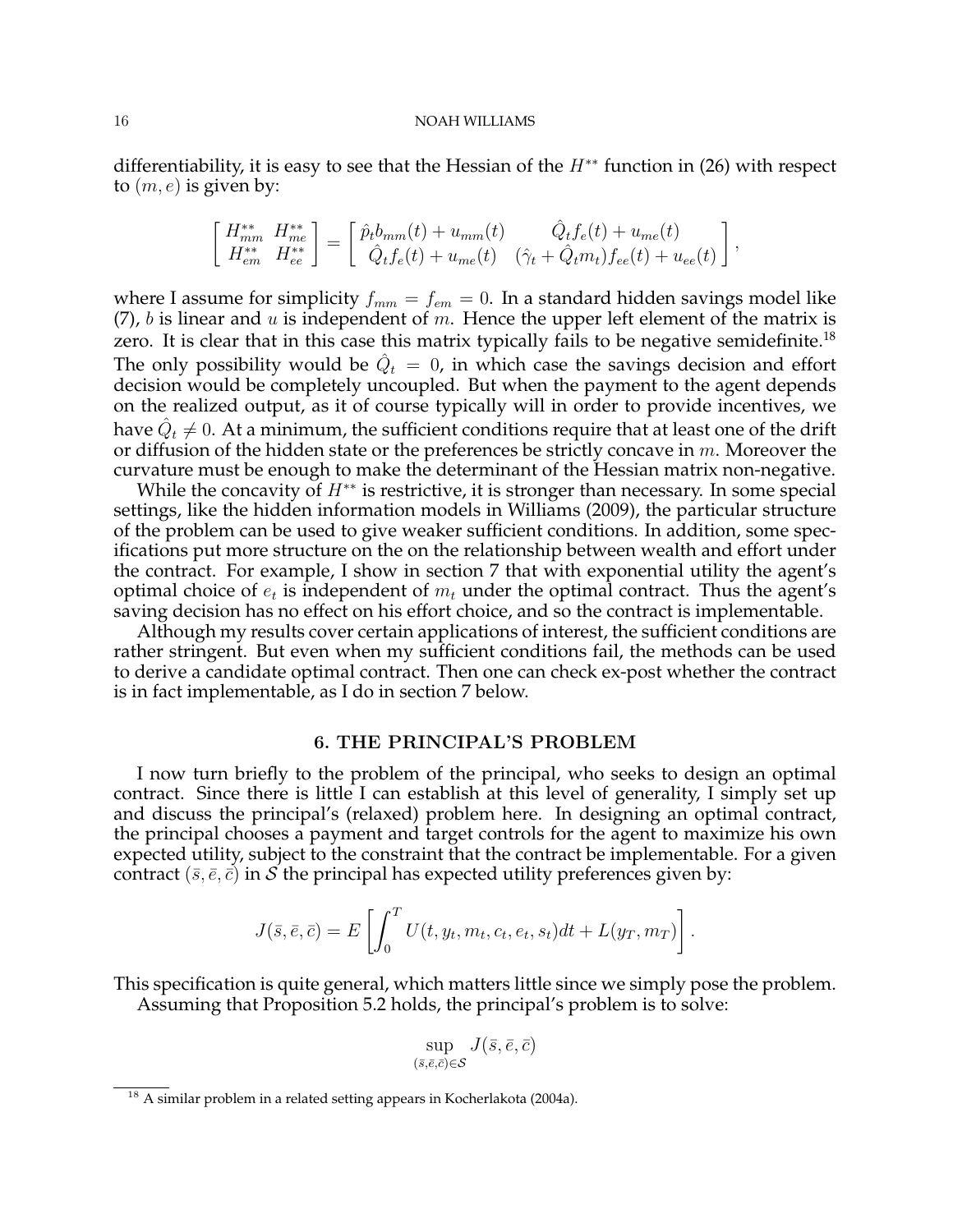subject to the state evolution  $(11)-(12)$ , the adjoint evolution  $(17)-(18)$ , and the agent's optimality conditions (20). Here  $(y_0, m_0)$  are given, and  $(q_0, p_0)$  are to be determined subject to the constraints:

$$
q_0 + p_0 m_0 = V(\bar{e}, \bar{c}, \bar{s}) \ge V_0, \quad q_T = v(y_T, m_T) - v_m(y_T, m_T) m_T, \quad p_T = v_m(y_T, m_T).
$$

In general, this is a difficult optimization problem, which typically must be solved numerically. In the next section I analyze an example which can be solved explicitly.

# 7. A FULLY SOLVED EXAMPLE

In this section I study a model with exponential preferences and linear evolution that is explicitly solvable. This allows me to fully describe the optimal contract and its implementation, as well as to characterize the distortions caused by the informational frictions.

# 7.1. An example

I now consider a model in which a principal hires an agent to manage a risky project, with the agent's effort choice affecting the expected return on the project. The setup is a more fully dynamic version of Holmstrom and Milgrom (1987). In their environment consumption and payments occur only at the end of the period and output is i.i.d., while I include intermediate consumption (by both the principal and agent) and allow for persistence in the underlying processes. In addition, mine is a closed system, where effort adds to the stock of assets but consumption is drawn from it.<sup>19</sup> I also consider an extension with hidden savings, where the agent can save in a risk-free asset with a constant rate of return. In this case, my results are related to the discrete time model of Fudenberg, Holmstrom, and Milgrom (1990), who show that the hidden savings problem is greatly simplified with exponential preferences. Much of the complications of hidden savings comes through the interaction of wealth effects and incentive constraints, which exponential utility does away with. However my results are not quite as simple as theirs, as in my model the principal is risk averse and the production technology is persistent.<sup>20</sup> Nonetheless, hidden savings affects the contract in a fairly simple way.

I assume that the principal and agent have identical exponential utility preferences over consumption, while the agent has quadratic financial costs of effort:

$$
u(t, c, e) = -\exp\left(-\rho t - \lambda \left(c - \frac{e^2}{2}\right)\right), \ U(t, d) = -\exp(-\rho t - \lambda d).
$$

Thus both discount at the rate  $\rho$ , and d is the principal's consumption, interpreted as a dividend payment. The assumption of a common risk aversion parameter aids in obtaining explicit analytic solutions, and thus helps to illustrate the methods and the key issues. For simplicity, I consider an infinite horizon version of the model, thus letting  $T\rightarrow\infty$  in my results above. The evolution of the asset stock is linear with additive noise

 $19$ The preferences here also differ from Holmstrom and Milgrom (1987), as they consider time multiplicatively separable preferences while I use time additively separable ones.

 $^{20}$ In their model Fudenberg, Holmstrom, and Milgrom (1990) show that there are no gains to long term contracting, and that an optimal contract is completely independent of history. The first result relies on the risk neutrality of the principal, while the second relies on technology being history independent as well. Neither condition holds in my model, and I find that the optimal contract is history dependent and that hidden savings alter the contract.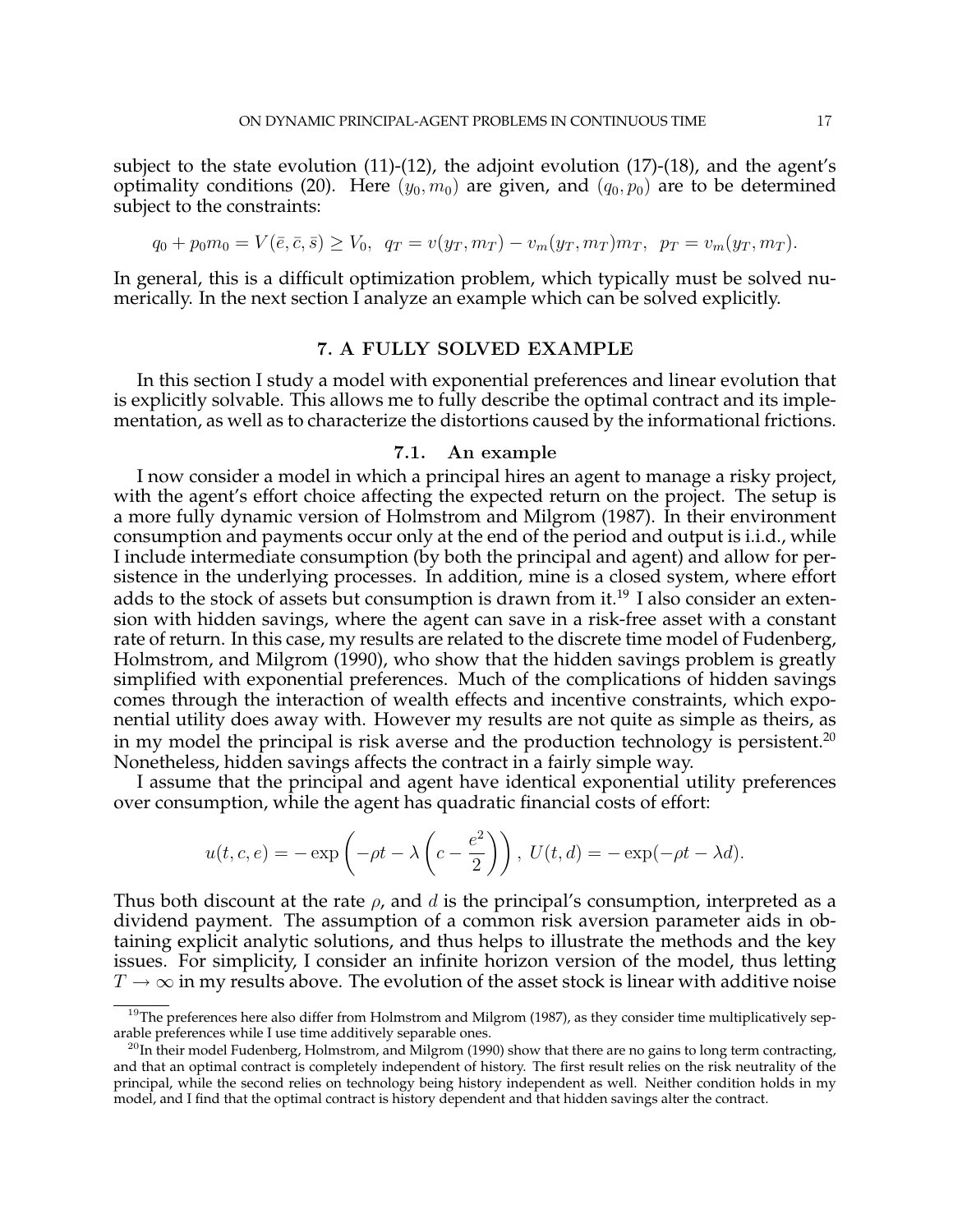and the agent may have access to hidden savings as in (7):

$$
dy_t = (ry_t + Be_t - s_t - d_t) dt + \sigma dW_t
$$
  
\n
$$
dm_t = (rm_t + s_t - c_t) dt.
$$
\n(29)

Here  $s_t$  is the principal's payment to the agent,  $r$  is the expected return on assets in the absence of effort and also the return on wealth, and  $B$  represents the productivity of effort. In this case the agent's saving is redundant, as all that matters are total assets  $y_t + m_t$ . Without loss of generality I suppose that the principal does all the saving, and thus the target is  $\hat{m}_t \equiv 0$  and so  $\hat{c}_t = s_t$ .<sup>21</sup>

Since I consider an infinite horizon problem, it is easiest to work with the agent's *discounted* utility process (still denoted  $q_t$ ), which follows:

$$
dq_t = \left[\rho q_t + \exp\left(-\lambda \left(c_t - \frac{e_t^2}{2}\right)\right)\right] dt + \gamma_t \sigma dW_t.
$$

I now successively solve for the optimal contract when the principal has full information, when the agent's effort choice is hidden, and when the agent's savings are hidden as well.

### 7.2. Full information

Although not considered above, the full information case can be analyzed using my methods as well. I let  $J(y, q)$  denote the principal's value function, where the agent's promised utility only matters because of the participation constraint. The principal can freely choose the volatility term  $\gamma$ , as he need not provide incentives. The principal's Hamilton-Jacobi-Bellman (HJB) equation can thus be written:

$$
\rho J(y, q) = \max_{c, d, e, \gamma} \left\{ -\exp(-\lambda d) + J_y(y, q) \left[ ry + Be - c - d \right] + J_q(y, q) \left[ \rho q + \exp(-\lambda (c - e^2/2)) \right] + \frac{1}{2} J_{yy}(y, q) \sigma^2 + J_{yq}(y, q) \gamma \sigma^2 + \frac{1}{2} J_{qq}(y, q) \gamma^2 \sigma^2 \right\}
$$

The first order conditions for  $(d, c, e, \gamma)$  are then:

$$
\lambda \exp(-\lambda d) = J_y
$$
  
\n
$$
\lambda \exp(-\lambda (c - e^2/2)) = -J_y/J_q
$$
  
\n
$$
\lambda e \exp(-\lambda (c - e^2/2)) = -BJ_y/J_q
$$
  
\n
$$
\gamma = -J_{yq}/J_{qq}
$$

Taking ratios of the conditions for  $(c, e)$  gives  $e = B$ .

Due to the exponential preferences and linear evolution, it is easy to verify that the value function is the following:

$$
J(y, q) = \frac{J_0}{q} \exp(-r\lambda y),
$$

<sup>&</sup>lt;sup>21</sup>This relies on risk being additive. Otherwise varying m may affect the risk of the total asset stock  $y + m$ , and the principal would face a portfolio problem.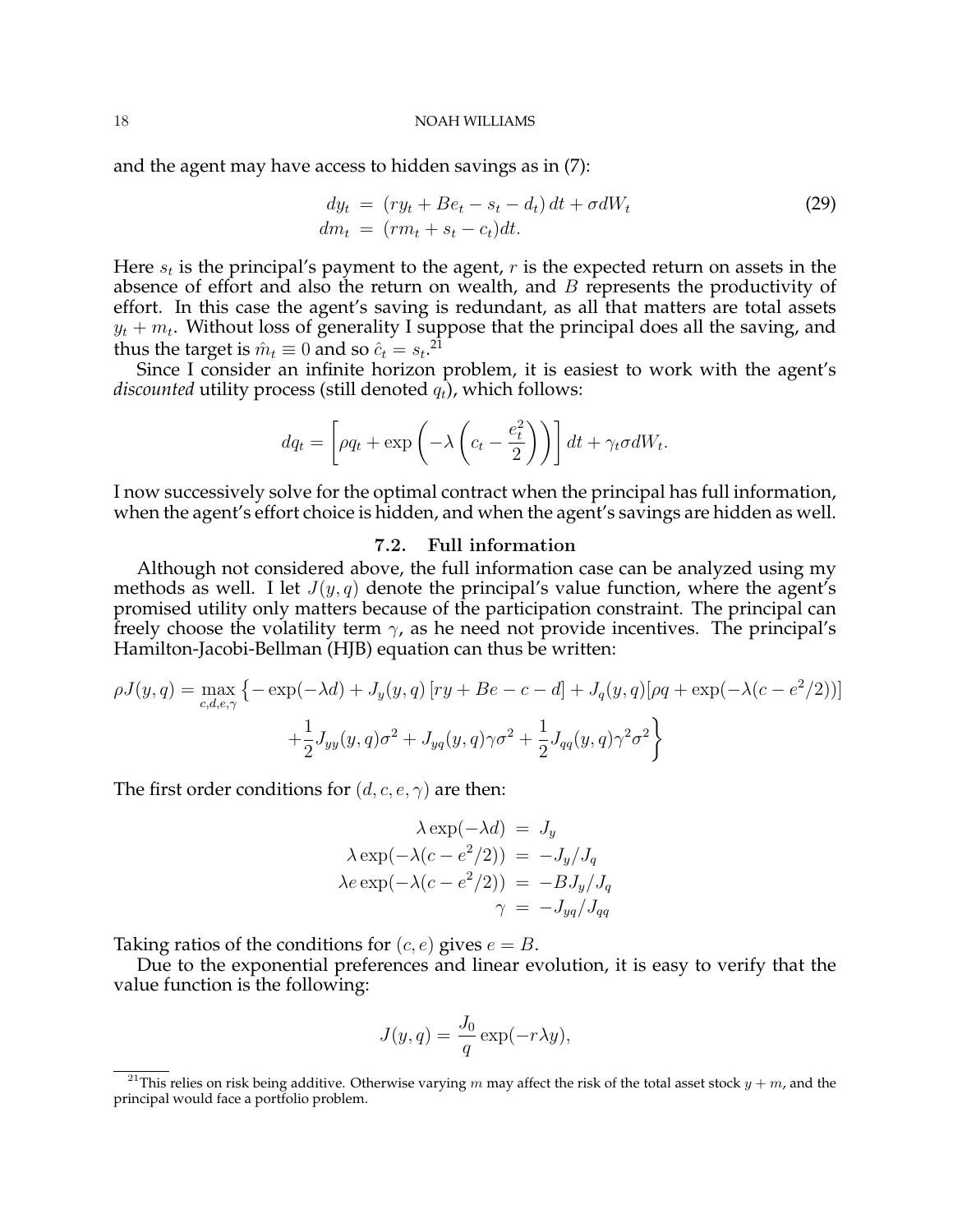where the constant  $J_0$  is given by:

$$
J_0 = \frac{1}{r^2} \exp\left(\frac{2(r-\rho)}{r} - \frac{\lambda B^2}{2} + \frac{\sigma^2 \lambda^2 r}{4}\right)
$$

.

The optimal policies are thus:

$$
e^{fi} = B, \quad \gamma^{fi}(q) = -\frac{r\lambda q}{2},
$$

$$
c^{fi}(q) = \frac{B^2}{2} - \frac{\log r}{\lambda} - \frac{\log(-q)}{\lambda},
$$

$$
d^{fi}(y, q) = -\frac{\log(J_0 r)}{\lambda} + \frac{\log(-q)}{\lambda} + ry.
$$

The agent's optimal effort is constant and his consumption does not depend directly on output, but instead is linear in the log of the utility process (which however is a function of output). The principal's consumption is linear in the log of the agent's utility process and also linear in current output. These policies imply that the state variables evolve as follows:

$$
dy_t = \left[\frac{2(r-\rho)}{r\lambda} + \frac{\sigma^2 \lambda r}{4}\right] dt + \sigma dW_t
$$
  

$$
dq_t = (\rho - r)q_t dt - \frac{\sigma \lambda r}{2} q_t dW_t.
$$

Thus output follows an arithmetic Brownian motion with constant drift, while the utility process follows a geometric Brownian motion. The expected growth rate of utility is constant and equal to the difference between the subjective discount rate  $\rho$  and the rate of return parameter  $r$ .

# 7.3. The hidden action case

I now turn to the case where the principal cannot observe the agent's effort  $e_t$ . Note that the sufficient conditions from Corollary 5.1 above are satisfied. Therefore the agent's effort level is determined by his first order condition (20), which here is:

$$
\gamma B = \lambda e \exp(-\lambda (c - e^2/2)).
$$
\n(30)

The principal must now choose contracts which are consistent with this local incentive compatibility condition. The principal's HJB equation now becomes:

$$
\rho J(y, q) = \max_{c, d, e} \left\{ -\exp(-\lambda d) + J_y(y, q) \left[ ry + Be - c - d \right] + J_q(y, q) [\rho q + \exp(-\lambda (c - e^2/2))] + \frac{1}{2} J_{yy}(y, q) \sigma^2 + J_{yq}(y, q) \gamma(c, e) \sigma^2 + \frac{1}{2} J_{qq}(y, q) \gamma(c, e)^2 \sigma^2 \right\}
$$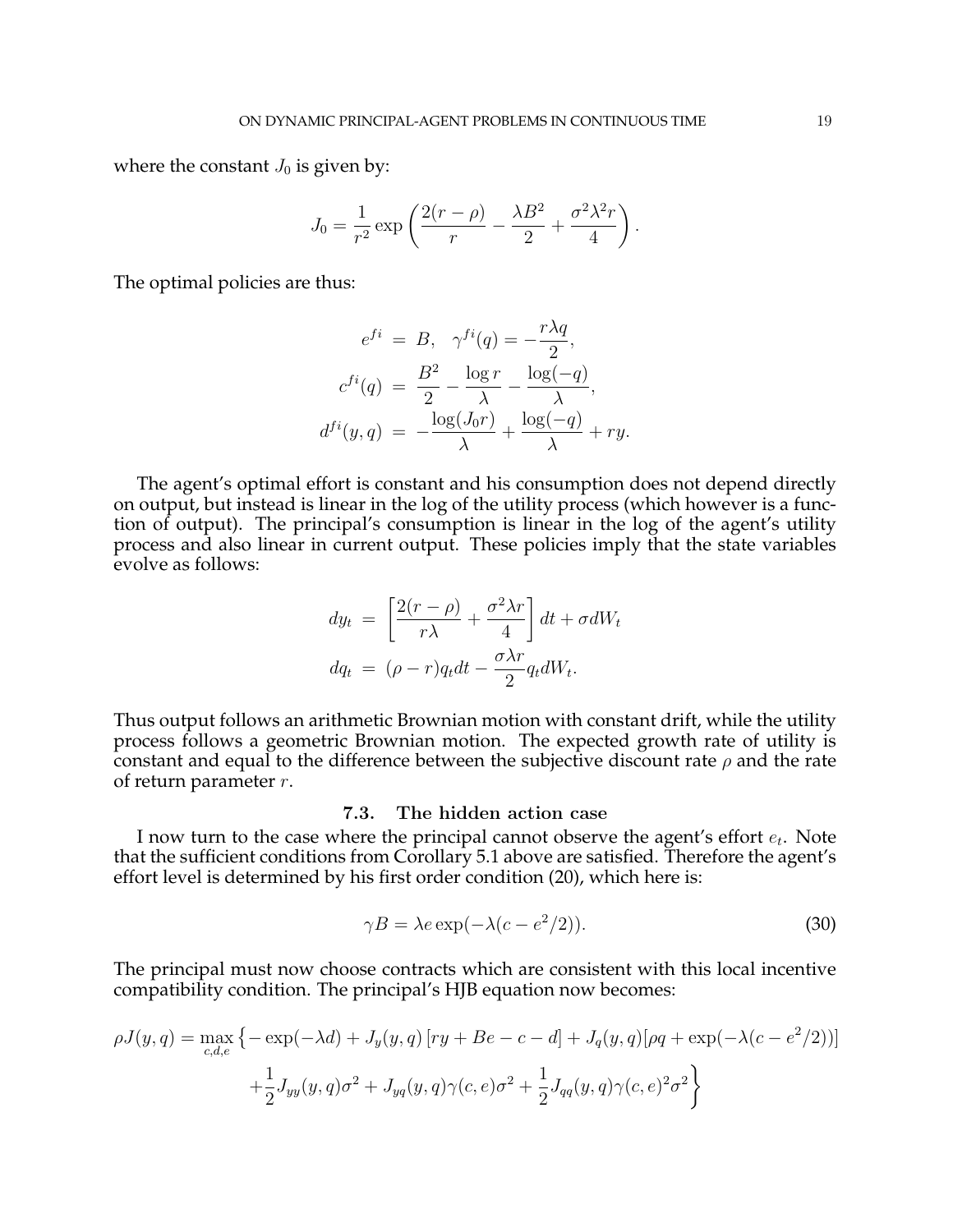where I substitute  $\gamma = \gamma(c, e)$  using (30). The first order conditions for  $(d, c, e)$  are then:

$$
\lambda \exp(-\lambda d) = J_y,
$$
  

$$
-J_y - J_q \lambda \exp(-\lambda (c - e^2/2)) - J_{yq} \sigma^2 \lambda \gamma (c, e) - J_{qq} \sigma^2 \lambda \gamma (c, e)^2 = 0,
$$
  

$$
J_y B + J_q \lambda e \exp(-\lambda (c - 1/2e^2)) + J_{yq} \sigma^2 \frac{1 + \lambda e^2}{e} \gamma (c, e) + J_{qq} \sigma^2 \frac{1 + \lambda e^2}{e} \gamma (c, e)^2 = 0.
$$

A special feature of this example is that the value function and the optimal policies take the same form as the full information case, albeit with different key constants. In particular, the value function is of the same form as above,

$$
J(y,q) = \frac{J_1}{q} \exp(-r\lambda y)
$$

for some constant  $J_1$ . The optimal policies are thus:

$$
e^{ha} = e^*, \quad \gamma^{ha}(q) = -\frac{\lambda e^* kq}{B},
$$

$$
c^{ha}(q) = \frac{(e^*)^2}{2} - \frac{\log k}{\lambda} - \frac{\log(-q)}{\lambda},
$$

$$
d^{ha}(y, q) = -\frac{\log(J_1 r)}{\lambda} + \frac{\log(-q)}{\lambda} + ry,
$$

where  $(e^*, k, J_1)$  are constants. In appendix A.4.1, I provide the expressions that these constants satisfy. Under the optimal contract, the evolution of the states is now:

$$
dy_t = \left[\frac{(r+k-2\rho)}{r\lambda} + \sigma^2 \lambda \left(\frac{r}{2} - \frac{e^*k}{B} + \frac{(e^*)^2 k^2}{rB^2}\right)\right] dt + \sigma dW_t
$$
  

$$
dq_t = (\rho - k)q_t dt - \frac{\sigma \lambda e^* k}{B} q_t dW_t.
$$

While the form of the policy functions is the same as in the full information case, the constants defining them differ. Solving for the values of the constants is a simple numerical task, but explicit analytic expressions are not available. To gain some additional insight into the optimal contract, I expand  $e^*$  and k in  $\sigma^2$  around zero. From (A.5) and  $(A.\overline{6})$  I have the following approximations:

$$
e^* = B - \sigma^2 \frac{r\lambda}{B} + o(\sigma^4)
$$

$$
k = r - \sigma^2 r^2 \lambda^2 + o(\sigma^4).
$$

In turn, substituting these approximations into  $c^{ha}(q)$  gives:

$$
c^{ha}(q) = c^{fi}(q) + o(\sigma^4).
$$

Thus the first order effects (in the shock variance) of the information frictions are a reduction in effort put forth, but no change in consumption. I also show below that  $k$  is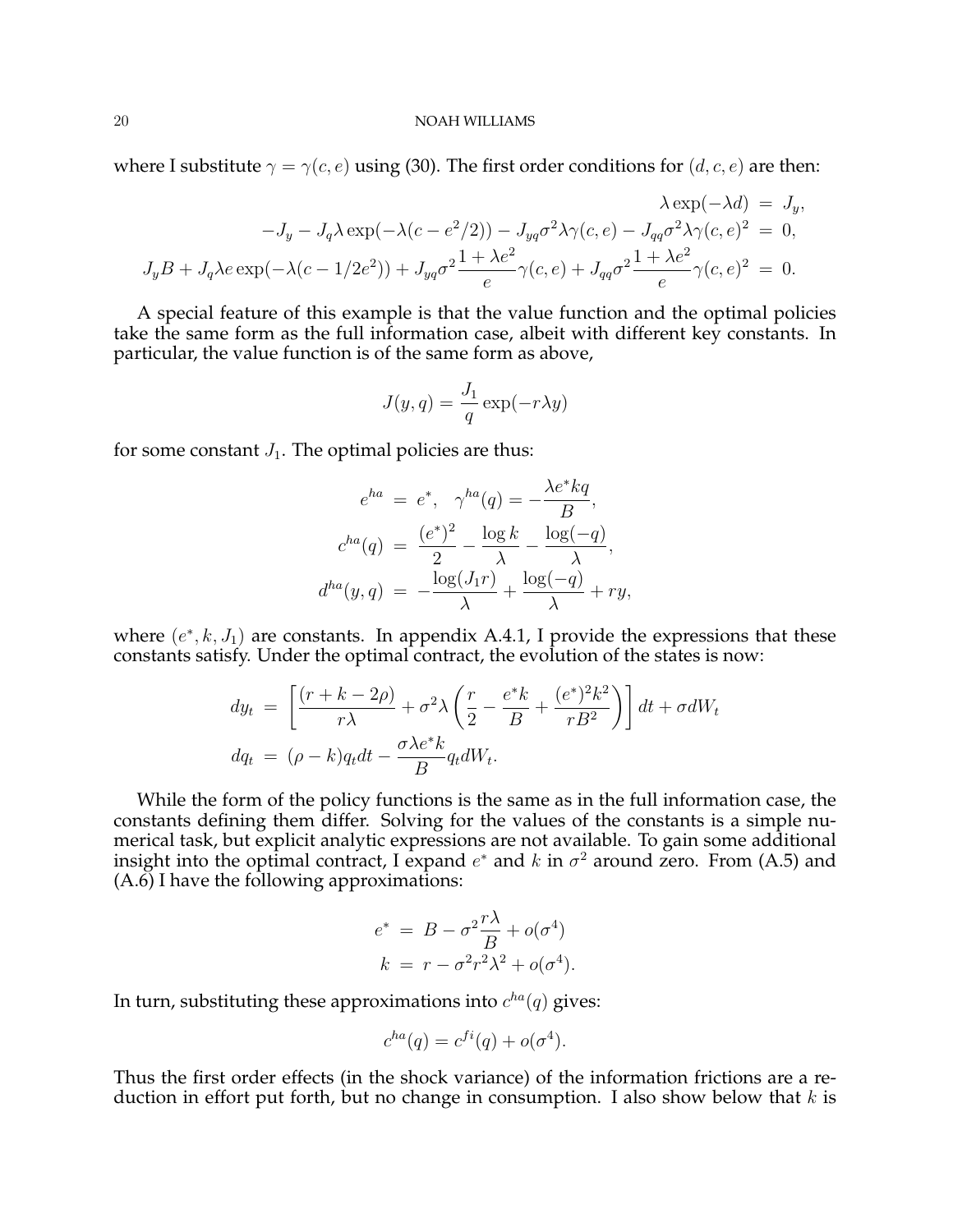the agent's effective rate of return, and thus this return decreases with more volatility. Moreover, effort varies with the parameters in a simple way: a greater rate of return parameter r or risk aversion parameter  $\lambda$  or smaller productivity values B lead to larger reductions in effort. Below I plot the exact solutions for a parameterized version of the model and show that the results are in accord with these first order asymptotics. Thus the information friction leads to a reduction in effort, but has little effect on consumption.

# 7.4. The hidden saving case

When the agent has access to hidden savings, some of the analysis is altered as we must consider the dynamics of  $m$  and the agent's choice of  $c$ . The agent's (current-value) Hamiltonian becomes:

$$
H = (\gamma + Qm)(ry + Be - s - d) + p(rm + s - c) - \exp(-\lambda(c - e^{2}/2)),
$$

and thus his optimality conditions for  $(e, c)$  are:

$$
(\gamma + Qm)B = \lambda e \exp(-\lambda(c - e^2/2))
$$
  

$$
p = \lambda \exp(-\lambda(c - e^2/2)).
$$

For the reasons discussed in section 5.3 above, the agent's Hamiltonian is not concave in  $(m, e, c)$ . Thus the sufficient conditions of Proposition 5.2 fail, and I cannot be sure the first-order approach is valid here. However I use it to derive a contract, and verify below that the candidate optimal contract is indeed implementable. The agent's optimality conditions determine the following functions:

$$
\gamma(e, p) = \frac{ep}{B}, \qquad c(e, p) = \frac{e^2}{2} - \frac{\log(p/\lambda)}{\lambda}.
$$

Thus we also have  $u(c(e, p), e) = -p/\lambda$ . The evolution of the discounted marginal utility state, the discounted version of (18), is simply:

$$
dp_t = (\rho - r)p_t dt + Q_t \sigma dW_t.
$$

For a given p, the principal's value function  $J(y, q, p)$  solves the HJB equation:

$$
\rho J = \max_{d,e,Q} \left\{ -\exp(-\lambda d) + J_y \left[ ry + Be - c(e,p) - d \right] + J_q [\rho q + p/\lambda] + J_p (\rho - r) p \right\}
$$

$$
+ \sigma^2 \left( \frac{1}{2} J_{yy} + J_{yq} \gamma(e,p) + J_{yp} Q + \frac{1}{2} J_{qq} \gamma(e,p)^2 + J_{qp} \gamma(e,p) Q + \frac{1}{2} J_{pp} Q^2 \right) \right\} \tag{31}
$$

where I substitute  $\gamma = \gamma(e, p)$  and  $c = c(e, p)$  and suppress arguments of J. Then if the value function is concave in  $p$ , the optimal initial condition  $p_0^*$  is determined by:

$$
J_p(y, q, p_0^*) = 0.
$$

Due to the proportionality of utility and marginal utility with exponential preferences, the value function can be written in the form:

$$
J(y, q, p) = \frac{F(p/q)}{q} \exp(-r\lambda y)
$$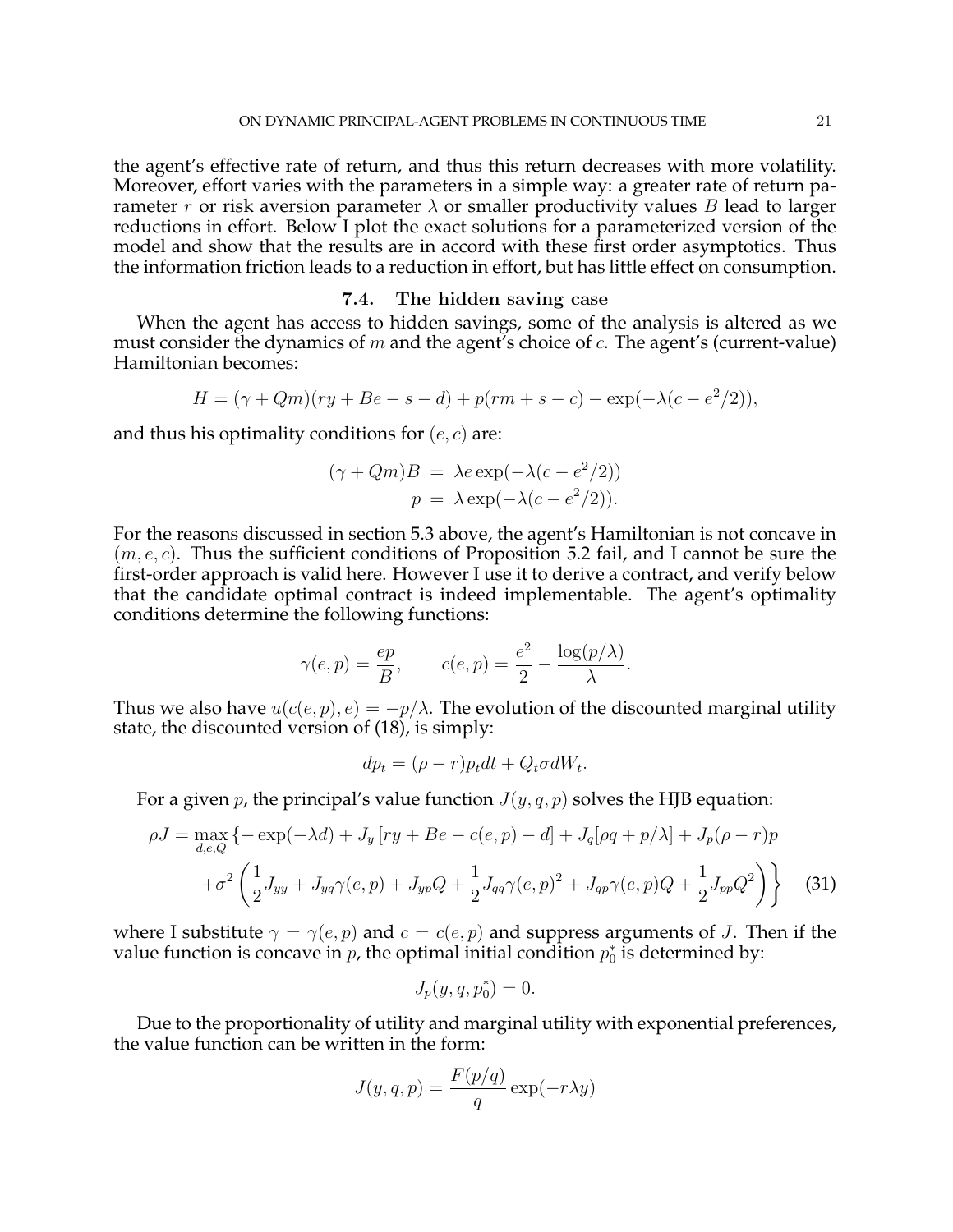### **TABLE 1.**

Comparison of the policies for the optimal contracts under full information, hidden actions, and hidden savings.

|                                                  | Full Information                                                         | Hidden Action                                                                                                                                                                  | Hidden Saving                                                                                                                                                                                          |
|--------------------------------------------------|--------------------------------------------------------------------------|--------------------------------------------------------------------------------------------------------------------------------------------------------------------------------|--------------------------------------------------------------------------------------------------------------------------------------------------------------------------------------------------------|
| Effort, $e$<br>Consumption, $c$<br>Dividend, $d$ | $log(-q)$<br>$\log r$<br>$\log(J_0r)$<br>$\frac{\log(-q)}{1-\log(q)}+ry$ | $e^*(k) = \frac{B^3 r + \sigma^2 \lambda Brk}{B^2 r + 2\sigma^2 \lambda k^2}$<br>$e^*(k)^2$<br>$\log k$<br>$log(-q)$<br>$-\frac{\log (J_1 r)}{2}$<br>$\frac{\log(-q)}{y} + ry$ | $e^*(r) = \frac{B^3r + \sigma^2\lambda Br^2}{B^2r + 2\sigma^2\lambda r^2}$<br>$e^{*}(r)^{2}$<br>$log(-q)$<br>$\log r$<br>$-\frac{\log(F(-\lambda r)r)}{\lambda} + \frac{\log(-q)}{\lambda}$<br>$+ry$ . |

for some univariate function F. In appendix A.4.2, I show that F is the solution of a second-order ordinary differential equation, and derive the principal's optimality conditions in terms of this function. Thus in general the contract depends upon  $p_t/q_t$ , the ratio of promised utility to the current marginal utility of consumption. However I also show in appendix A.4.2 that the optimal choice of initial marginal utility is  $p_0^* = -\lambda r q_0$ . With this initialization, the key ratio remains constant over the contract:  $p_t/q_t = p_0^*/q_0 = -\lambda r$ for all  $t$ . Thus the contract does not need to condition on the additional marginal utility state. This is a consequence of the absence of wealth effects, and thus special to exponential utility. The policy functions are once again very similar, with only the constants differing. As discussed in more detail below, hidden savings limits the ability of the principal to provide intertemporal incentives, by requiring that the agent's effective return on assets be equated to the risk-free rate r.

# 7.5. Comparing the different cases

Table 1 summarizes the optimal contracts under full information, hidden actions, and hidden savings. As we've seen, the policy functions bear a strong resemblance to each other. In each case, effort is constant, consumption is linear in the log of the promised utility q, and the principal's dividend is linear in  $log(-q)$  and the current assets y. The consumption policies also depend negatively on the agent's effective rate of return on assets, which is r with full information,  $k$  with hidden actions, and  $r$  with hidden savings. As we've already seen, the main effect of the hidden action case relative to full information is the reduction of effort. We've also seen that to first order there is no effect on consumption. This can be seen in the consumption policies, as effort falls but so does the effective return as  $k < r$ , leading to at least partially offsetting effects.

The main difference between the hidden saving and the hidden action cases is the effective rate of return on the agent's savings. If the return on the agent's saving were  $k$ then the optimal policies in the hidden action and hidden savings cases would coincide. But the access to hidden saving limits the ability of the principal to provide intertemporal incentives. If  $k < r < 4k$  then effort is decreasing in k, and hence consumption is as well.<sup>22</sup> Since for small shocks we've seen that k is smaller than r by a term proportional to the shock variance, this will certainly hold for small shocks. Moreover  $c^{ha}(q; k)$  is decreasing in k if  $e^*(k)$  is, as effort falls but the effective return rises. Thus at least for

$$
\frac{de^*(k)}{dk} = \frac{\sigma^2 B^3 r \lambda (r - 4k) - 2\sigma^4 B r \lambda^2 k}{(B^2 r + 2\sigma^2 \lambda k^2)^2},
$$

which is clearly negative if  $r < 4k$ .

<sup>22</sup>Simple calculations give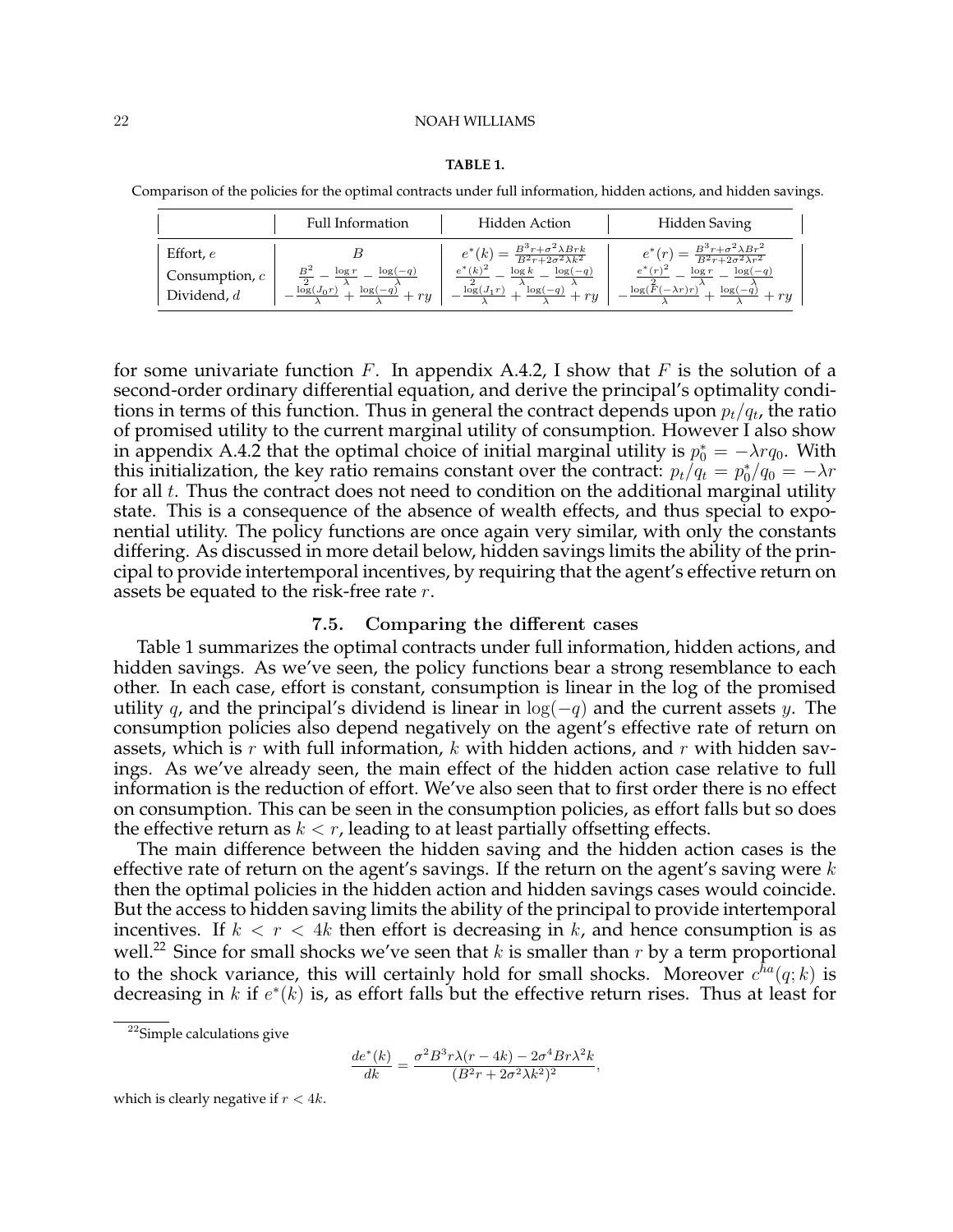

**FIGURE 1.** The agent's effort and consumption policies for different noise levels  $\sigma$ .

small enough  $\sigma$ , with hidden savings the agent puts forth less effort and consumes less than with hidden actions alone.

The analytic results are also borne out numerically. In Figure 1 I plot the consumption functions for effort and consumption in the full information, hidden action, and hidden savings cases for a particular parameterization of the model. I set  $r = 0.15$ ,  $B = 0.5$ ,  $\rho = 0.1$ ,  $\lambda = 2$ , and show the results for varying  $\sigma$ . In particular, the left panel plots effort versus  $\sigma$ , while the right panel plots consumption (evaluated at  $q = -1$ ) versus  $\sigma$ . Clearly as  $\sigma \to 0$  the cases all agree, as the information friction vanishes. Compared to full information, both effort and consumption fall under hidden actions. Moreover, for small  $\sigma$  effort falls but consumption is relatively unaffected, as the approximations suggest. When the agent has access to hidden savings, consumption and effort fall further. In addition, these effects are all monotone in  $\sigma$ .

The policy functions also provide explicit expressions for the inefficiency "wedges," discussed by Kocherlakota (2004b) and others. These measure how the information frictions distort the consumption and labor allocations for incentive reasons. In particular, suppose that the agent were able borrow and lend at the same risk free rate  $r$  as the principal. When the agent's saving is observable, the principal can to tax it and drive its return down to k. Thus in the hidden action case, the contract introduces an intertemporal wedge  $\tau^K$ , a gap between the intertemporal marginal rate of substitution and the marginal return on assets. This is simply given by the tax rate which drives the after-tax rate of return down to  $k$ :

$$
\tau^K(k) = 1 - \frac{k}{r}.
$$

However if the principal cannot observe the agent's savings, then of course he cannot tax it, so  $\tau^K(r) = 0$ .

By varying the payment to the agent for incentive reasons, the optimal contract also induces a labor wedge  $\tau^L$ , a gap between the marginal productivity of effort and the marginal rate of substitution between consumption and effort. As the marginal product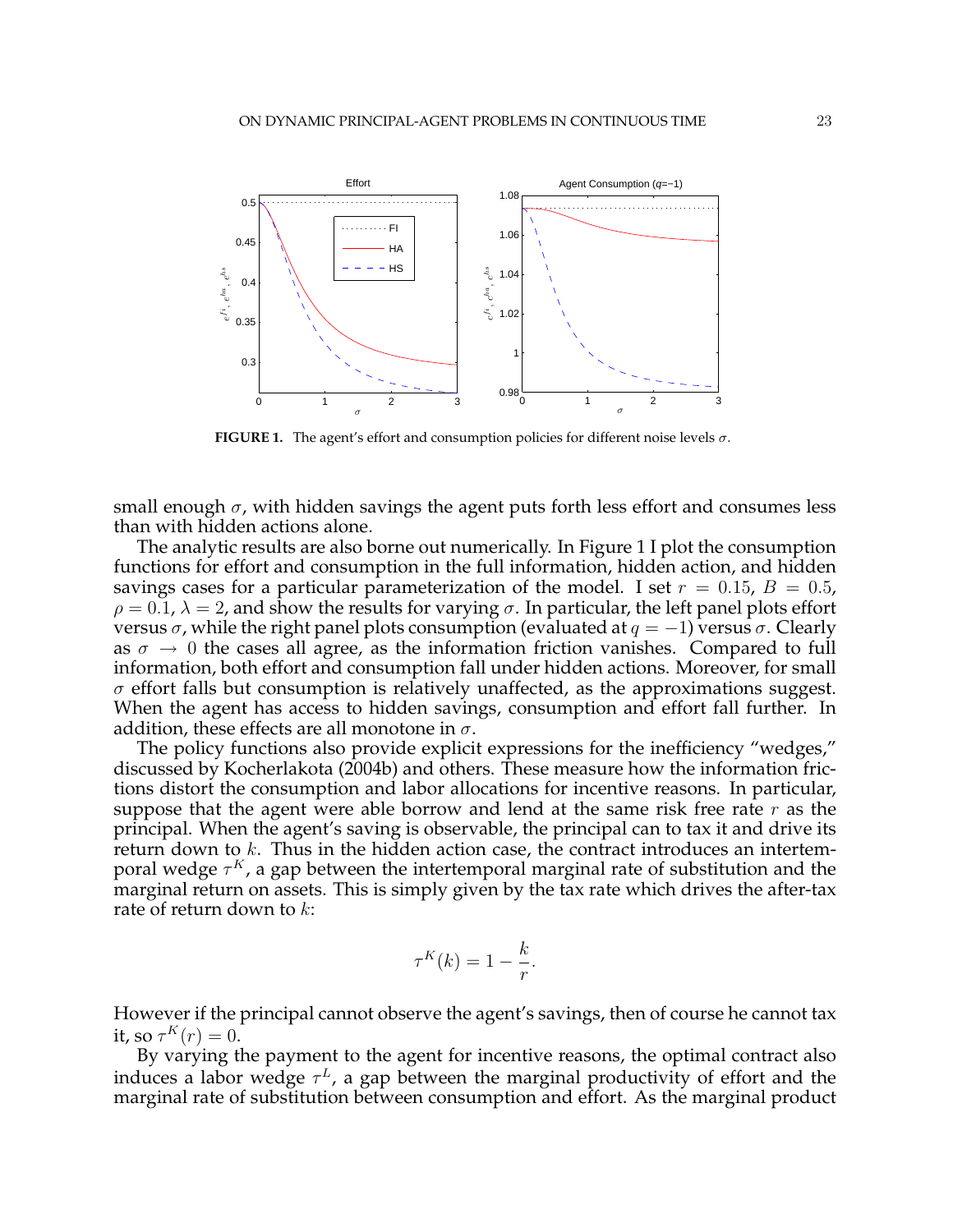

**FIGURE 2.** The labor and intertemporal wedges for different noise levels  $\sigma$ .



**FIGURE 3.** Reduction in the principal's dividend relative to the full information case for different noise levels σ.

of effort is B and the marginal rate of substitution is  $e^*(k)$ , the labor wedge is simply:

$$
\tau^L(k) = 1 - \frac{e^*(k)}{B}.
$$

Thus in the hidden saving case, the labor wedge increases relative to the hidden action case, as  $\tau^L(r) > \tau^L(k)$  for  $k < r < 4k$ .

Both the intertemporal and labor wedges are constant, and are shown in figure 2 for varying  $\sigma$ . The labor wedge is especially significant for this parameterization, as for  $\sigma >$ 1.5 it is comparable to labor income tax rates of more than 30% under hidden actions and roughly 40% under hidden savings. The intertemporal wedge is smaller, of course being identically zero under hidden savings and flattening out for large  $\sigma$  near an effective tax rate of 13% under hidden actions.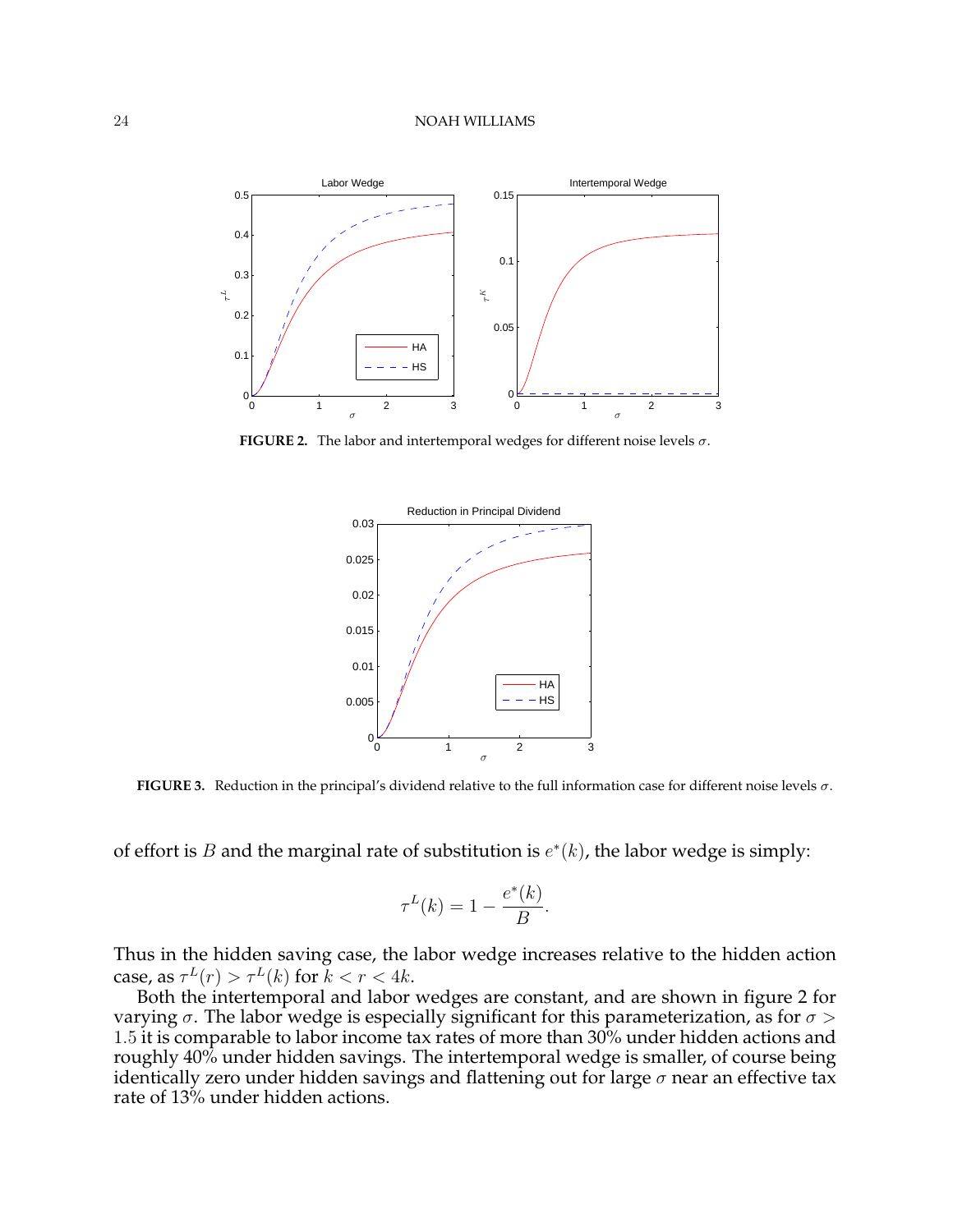Finally, reductions in the principal's consumption provide a measure of the cost of the information frictions. As Table 1 shows, the different informational assumptions affect  $d$ only through the additive constants. Thus for each level of promised utility q and assets y, the principal's consumption differs by a constant amount depending on the information structure. In Figure 3 I plot the reduction (relative to the full information case) in the level of the principal's dividend under hidden actions and hidden savings. The costs are relatively low, flattening out near 0.025 units of consumption under hidden actions and 0.03 units under hidden savings. As an example, with  $y = 0$  and  $q = -1$  the dividend is exactly equal to the constant term, and these level reductions imply a 1.5-2% fall in the principal's dividend. Of course with greater output or lower levels of promised utility, the proportional decline is much lower.

# 7.6. Implementing the optimal allocations

Thus far I have focused on the direct implementation of contracts, with the principal assigning consumption to the agent. In this section I show how the same outcomes can be achieved by giving the agent a performance-related payment, but then allowing him to invest in a risk-free asset and thus to choose his own consumption. This also allows me to verify that the contract is indeed implementable in the hidden saving case.

Suppose that the principal makes a payment to the agent of the history-dependent form  $s_t = s(q_t; \hat{r}) = c^{\hbar a}(q_t; \hat{r})$  where the after-tax return on saving is  $\hat{r} = k$  in the hidden action case and  $\hat{r} = r$  in the hidden savings case. This embodies an associated target effort  $e^*(\hat{r})$  and evolution for  $q_t$ . The contract also specifies a tax rate  $\tau^K(\hat{r}) = 1 - \hat{r}/r$  on saving. For the agent, the state  $q_t$  is simply part of the specification of the payment under the contract. From his vantage point, it evolves as:

$$
dq_t = (\rho - \hat{r})q_t dt - \frac{\sigma \lambda e^*(\hat{r})\hat{r}}{B} q_t dW_t^{e^*}
$$
  
=  $(\rho - \hat{r})q_t dt - \frac{\sigma \lambda e^*(\hat{r})\hat{r}}{B} q_t \left( \frac{dy_t - (ry_t + Be^*(\hat{r}) - s(q_t; \hat{r}) - d_t)dt}{\sigma} \right)$   
=  $[\rho - \hat{r} - \lambda e^*(\hat{r})\hat{r}(e_t - e^*(\hat{r}))] q_t dt - \frac{\sigma \lambda e^*(\hat{r})\hat{r}}{B} q_t dW_t.$ 

Here I use the fact that  $W_t^{e^*}$  $t^{e^*}$  is the driving Brownian motion under the optimal contract for the principal's information set. Moreover the agent begins with zero wealth  $m_0 = 0$ , which then evolves as:

$$
dm_t = \left( [1 - \tau^K(\hat{r})]rm_t + s(q_t; \hat{r}) - c_t \right) dt
$$
  
= 
$$
\left( \hat{r}m_t + \frac{e^*(\hat{r})^2}{2} - \frac{\log(\hat{r})}{\lambda} - \frac{\log(-q_t)}{\lambda} - c_t \right) dt
$$

Thus the agent's value function  $V(q,m)$  solves the HJB equation:

$$
\rho V(q, m) = \max_{c,e} \left\{ -\exp(-\lambda(c - e^2/2)) + V_m(q, m) [\hat{r}m + s(q; \hat{r}) - c] + V_q(q, m)q[\rho - \hat{r} - \lambda e^*(\hat{r})\hat{r}(e_t - e^*(\hat{r}))] + \frac{1}{2} V_{qq}(q, m)q^2 \frac{\sigma^2 \lambda^2 e^*(\hat{r})^2 \hat{r}^2}{B^2} \right\}
$$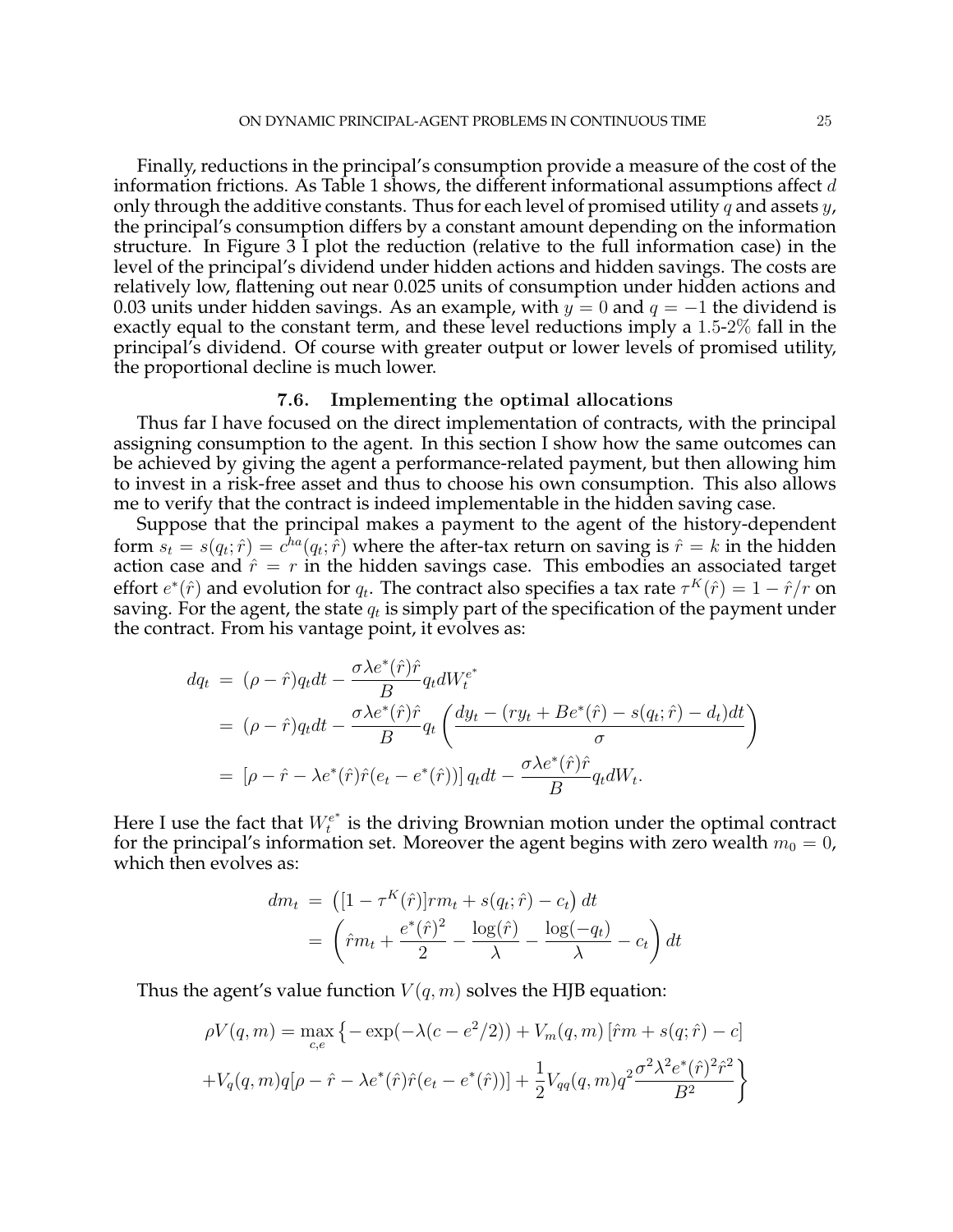It is easy to verify that the agent's value function is given by  $V(q, m) = q \exp(-\lambda \hat{r}m)$ . Substituting this into the HJB equation, and taking first order conditions for  $(c, e)$  gives:

$$
\lambda \exp(-\lambda(c - e^2/2)) = V_m = -\lambda \hat{r}q \exp(-\lambda \hat{r}m),
$$
  
\n
$$
\lambda e \exp(-\lambda(c - e^2/2)) = -\lambda e^*(\hat{r})\hat{r}qV_q = -\lambda e^*(\hat{r})\hat{r}q \exp(-\lambda \hat{r}m).
$$

Taking ratios of the two equations gives  $e = e^*$ , and thus the target effort level is implementable. As effort is independent of  $m$ , the prospective "double deviations" of shirking and saving, which typically cause problems for incentive schemes, are not problematic here.

In fact, it is easy to directly verify the full implementability of the contract. The optimality condition for  $c$  gives:

$$
c = \frac{e^*(\hat{r})^2}{2} - \frac{\log \hat{r}}{\lambda} - \frac{\log(-q)}{\lambda} + \hat{r}m.
$$

Substituting this into the wealth equation gives  $dm_t = 0$ . Thus, if the agent begins with  $m_t = 0$ , then he will remain at zero wealth, will consume the optimal amount under the contract  $c = c^{ha}(q; \hat{r})$ , and will attain the value  $V(q, 0) = q$ . Therefore the policies associated with the optimal contracts can be implemented with this payment and savings tax scheme. In particular, the contract that we derived in the hidden saving case is indeed implementable, even though the sufficient concavity conditions do not hold.

### 8. CONCLUSION

In this paper I have established several key results for dynamic principal-agent problems. By working in a continuous time setting, I was able to take advantage of powerful results in stochastic control, which led to some sharp conclusions. I characterized the class of implementable contracts in dynamic settings with hidden actions and hidden states via a first-order approach, providing a general proof of its validity in a dynamic environment. I showed that implementable contracts must respect some additional state variables: the agent's utility process and the agent's "shadow value" (in marginal utility terms) of the hidden states. I then developed a constructive method for solving for an optimal contract. The optimal contract is in general history dependent, but can be written recursively in terms of a small number of state variables.

As an application, I showed that as in Holmstrom and Milgrom (1987) the optimal contract is linear in a fully dynamic setting with exponential utility. However now the payment is linear in an endogenous object, the logarithm of the agent's promised utility under the contract. Moreover, I showed that the main effect of hidden actions is to reduce effort, with a smaller effect on the agent's implicit rate of return under the contract, which in turn affects consumption. Introducing hidden savings eliminates this second distortion, and increases the effort distortion.

Overall, the methods developed in the paper are tractable and reasonably general, making a class of models amenable to analysis. In Williams (2009) I apply the results in this paper to study borrowing and lending contracts when agents have persistent private information. Given the active literature on dynamic models with information frictions which has developed in the past few years, there is broad potential scope for further applications of my results.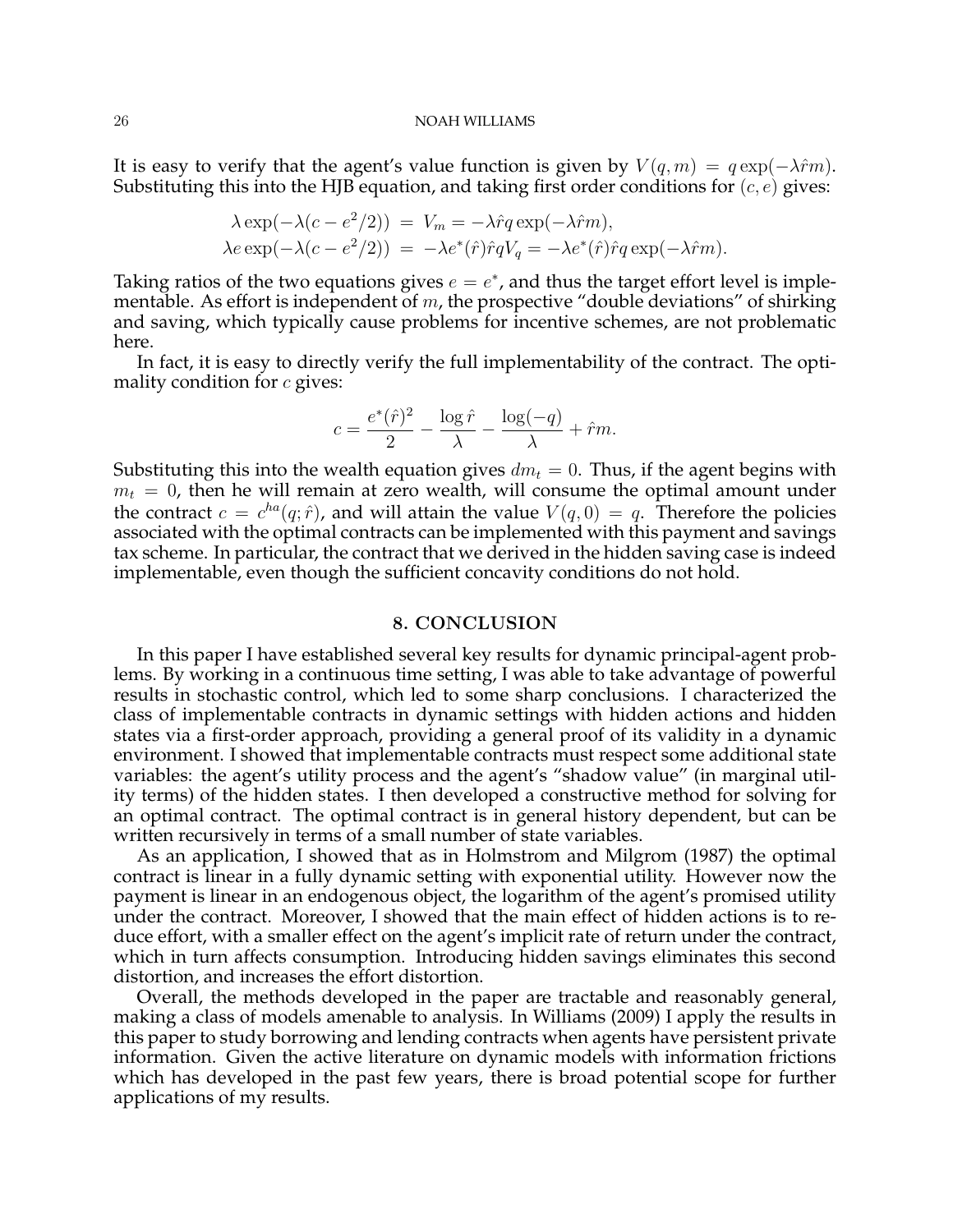# **APPENDIX**

# A.1. DETAILS OF THE CHANGE OF MEASURE

Here I provide technical detail associated with the change of measure in Section 3.2. I start by working with the induced distributions on the space of continuous functions, which I take to be the underlying probability space. Thus I let the sample space  $\Omega$  be the space  $C^{n_y}$ , and let  $W_t^0=\omega(t)$  be the family of coordinate functions, and  $\mathcal{F}_t^0=\sigma\{W_s^0\,|\,s\leq t\}$  $t\}$  the filtration generated by  $W_t^0.$  I let  $P$  be the Wiener measure on  $(\Omega,\mathcal F^0_T)$ , and let  $\mathcal F_t$  be the completion of  $\mathcal F^0_t$  with the null sets of  $\mathcal{F}_T^0$ . This defines the basic (canonical) filtered probability space, on which is defined the Brownian motion  $W_t^0$ . I now introduce some regularity conditions on the diffusion coefficient in (11) following Elliott (1982).

ASSUMPTIONS A.1. *Denote by*  $\sigma_{ij}(t, y, s)$  *the*  $(i, j)$  *element of the matrix*  $\sigma(t, y, s)$ *. Then I that for all*  $i, j$ *, for some fixed* K *independent of* t *and* i, j*:*

- $1. \sigma_{ii}$  *is continuous*,
- 2.  $|\sigma_{ij}(t, y, s) \sigma_{ij}(t, y', s')| \leq K (|y y'| + |s s'|)$
- *3.*  $\sigma(t, y, s)$  *is non-singular for each*  $(t, y, s)$  *and*  $|(\sigma^{-1}(t, y, s))_{ij}| \leq K$ *.*

Of these, the most restrictive is perhaps the nonsingularity condition, which requires that noise enter every part of the state  $y$ . Under these conditions, there exists a unique strong solution to the stochastic differential equation:

$$
dy_t = \bar{\sigma}(t, \bar{y}, \bar{Z})dW_t^0, \tag{A.1}
$$

with  $y_0$  given. This is the evolution of output under an effort policy  $\bar{e}^0$  which makes  $\bar{f}(t, \bar{y}, m_t, e_t^0) = 0$  at each date. Different effort choices alter the evolution of output by changing the distribution over outcomes in  $C^{n_y}$ .

Now I state some required regularity conditions on the drift function  $f$ .

Assumptions A.2. *I assume that for some fixed* K *independent of* t*:*

*1.* f *is continuous,*

2.  $|f(t, y, m, e, s)| \leq K(1 + |m| + |y| + |s|)$ *.* 

These imply the predictability, continuity, and linear growth conditions on the concentrated function  $\bar{f}$  which are assumed by Elliott (1982). Then for  $\bar{e} \in A$  I define the family of  $\mathcal{F}_t$ -predictable processes:

$$
\Gamma_t(\bar{e})=\exp\left(\int_0^t \bar{\sigma}^{-1}(v,\bar{y})\bar{f}(v,\bar{y},m_v,e_v)dW_v^0-\frac{1}{2}\int_0^t |\bar{\sigma}^{-1}(v,\bar{y})\bar{f}(v,\bar{y},m_v,e_v)|^2dv\right).
$$

Under the conditions above,  $\Gamma_t$  is an  $\mathcal{F}_t$ -martingale (as the assumptions ensure that Novikov's condition is satisfied) with  $E[\Gamma_T(\bar{e})] = 1$  for all  $\bar{e} \in A$ . Thus by the Girsanov theorem, I can define a new measure  $P_{\bar{e}}$  via:

$$
\frac{dP_{\bar{e}}}{dP} = \Gamma_T(\bar{e}),
$$

and the process  $W_t^{\bar{e}}$  defined by:

$$
W_t^{\bar{e}} = W_t^0 - \int_0^t \bar{\sigma}^{-1}(v, \bar{y}) \bar{f}(v, \bar{y}, m_v, e_v) dv
$$

is a Brownian motion under  $P_{\bar{e}}$ . Thus from (A.1), it's clear that the state follows the SDE:

$$
dy_t = \bar{f}(t, \bar{y}, m_t, e_t)dt + \bar{\sigma}(t, \bar{y})dW_t^{\bar{e}}.
$$

Hence each effort choice  $\bar{e}$  results in a different Brownian motion.  $\Gamma_t$  defined above (suppressing  $\bar{e}$ ) satisfies  $\Gamma_t$  =  $E[\Gamma_T|\mathcal{F}_t]$ , and thus is the relative density process for the change of measure.

# A.2. ASSUMPTIONS FOR RESULTS

Here I list some additional regularity conditions. The first is a differentiability assumption for the agent's problem.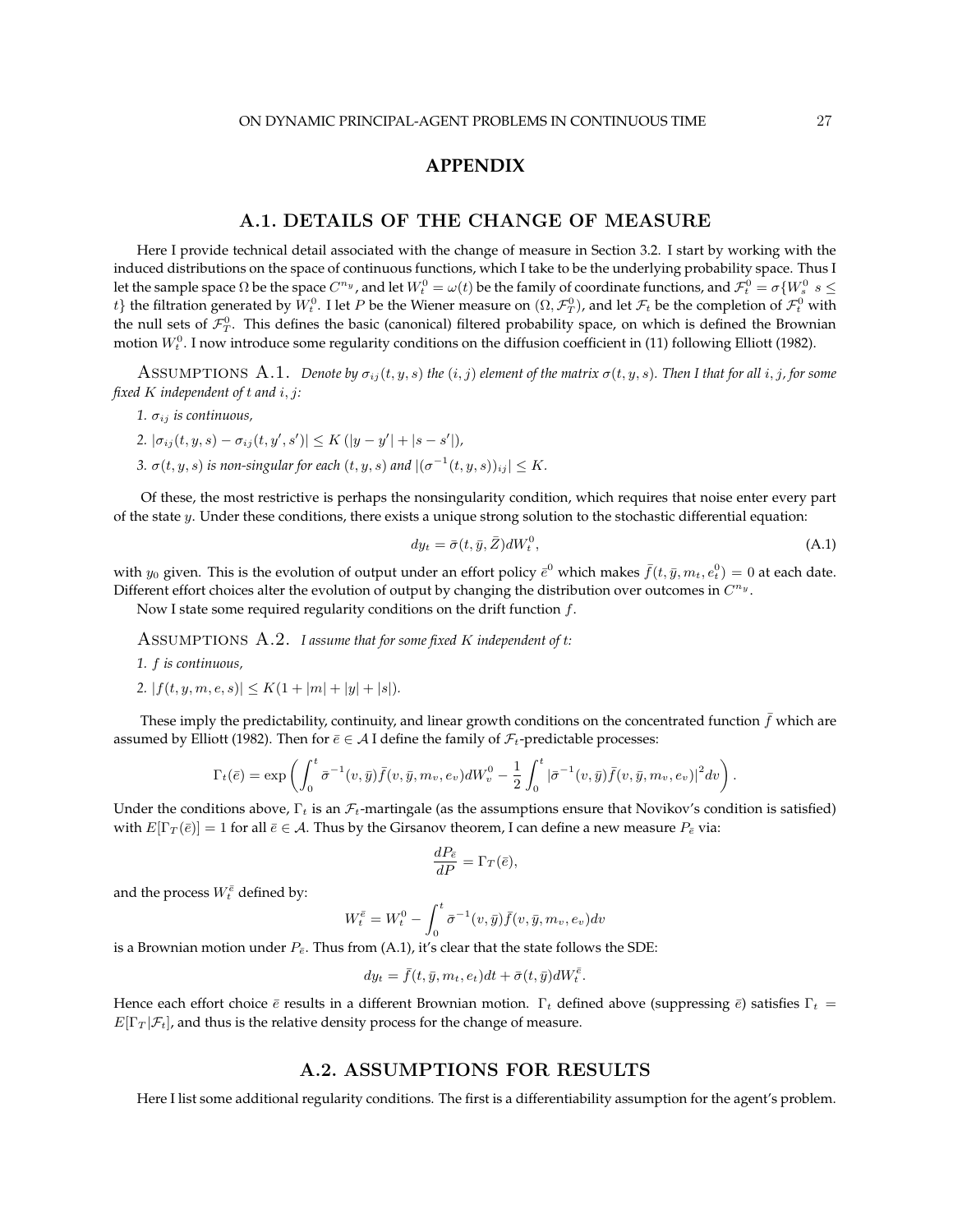ASSUMPTION A.3. *The functions*  $(u, v, f, b)$  are continuously differentiable in m.

The next sets of assumptions guarantee that the local incentive constraint is satisfied in the hidden action and hidden state cases.

ASSUMPTIONS A.4. *The function* u *is concave in e, f is concave in e, and and*  $u_e f_e \leq 0$ .

ASSUMPTIONS A.5. *The function* u *is separable in e and c and concave in*  $(e, c)$ , *b is concave in c*, and  $u_c b_c \leq 0$ .

# A.3. PROOFS OF RESULTS

*Proof* (Proposition 4.1). This follows by applying the results in Bismut (1973)-(1978) to my problem. Under the assumptions, the maximum principle applies to the system with  $(\Gamma, x)$  as the state variables. I now illustrate the calculations leading to the Hamiltonian (16) and the adjoint equations (17)-(18). I first define the stacked system:

$$
X_t = \begin{bmatrix} \Gamma_t \\ x_t \end{bmatrix}, \ \Theta_t = \begin{bmatrix} q_t \\ p_t \end{bmatrix}, \ \Lambda_t = \begin{bmatrix} \gamma_t \\ Q_t \end{bmatrix}.
$$

Then note from (14)-(15) that  $X_t$  satisfies (suppressing arguments):

$$
dX_t = \Gamma_t \begin{bmatrix} 0 \\ \bar{b} \end{bmatrix} dt + \Gamma_t \begin{bmatrix} \sigma^{-1} \bar{f} \\ m_t \sigma^{-1} \bar{f} \end{bmatrix} dW_t^0
$$
  
=  $M(t) dt + \Sigma(t) dW_t^0$ 

Thus, as in Bismut (1978), the Hamiltonian for the problem is:

$$
\tilde{H} = \Theta M + \text{tr}(\Lambda' \Sigma) + \Gamma \bar{u} = \Gamma H,
$$

where H is from (16). As  $\Gamma \ge 0$ , the optimality condition (19) is the same with H or  $\tilde{H}$ . The adjoint variables follow:

$$
d\Theta_t = -\frac{\partial \tilde{H}}{\partial X}(t)dt + \Lambda_t dW_t^0
$$
  

$$
\Theta_T = \frac{\partial(\Gamma_T v(y_T, m_T))}{\partial X_T}.
$$

By carrying out the differentiation and simplifying I arrive at (17)-(18).

*Proof* (Proposition 5.1). The result is an extension of Theorem 4.2 in Schattler and Sung (1993). The necessity of the conditions follow directly from my results above: if the contract is implementable then it clearly must satisfy the participation constraint, and by Proposition 4.1 it must satisfy promise-keeping and be locally incentive compatible.

To show the converse, I verify that  $\hat{e}$  is an optimal control when the agent faces the contract  $(s, \hat{e})$ . Recall that the expected utility from following  $\hat{e}$  is given by  $V(\hat{e}) = \hat{q}_0$ . From the results above, for any  $\bar{e} \in A$  the following holds:

$$
V(\bar{e}) - V(\hat{e}) = E_{\bar{e}} \left[ \int_0^T [u(t, y_t, e_t, s_t) - u(t, y_t, \hat{e}_t, s_t)]dt + \int_0^T \hat{\gamma}_t \sigma(t, y_t, s_t) dW_t^{\hat{e}} \right]
$$
  
\n
$$
= E_{\bar{e}} \left[ \int_0^T [u(t, y_t, e_t, s_t) - u(t, y_t, \hat{e}_t, s_t)]dt + \int_0^T \hat{\gamma}_t \sigma(t, y_t, s_t) dW_t^{\bar{e}} \right]
$$
  
\n
$$
+ E_{\bar{e}} \left[ \int_0^T \hat{\gamma}_t [f(t, y_t, e_t, s_t) - f(t, y_t, \hat{e}_t, s_t)]dt \right]
$$
  
\n
$$
= E_{\bar{e}} \left[ \int_0^T [H^*(t, e_t) - H^*(t, \hat{e}_t)]dt + \int_0^T \hat{\gamma}_t \sigma(t, y_t, s_t) dW_t^{\bar{e}} \right]
$$
  
\n
$$
\leq E_{\bar{e}} \left[ \int_0^T \hat{\gamma}_t \sigma(t, y_t, s_t) dW_t^{\bar{e}} \right] = 0.
$$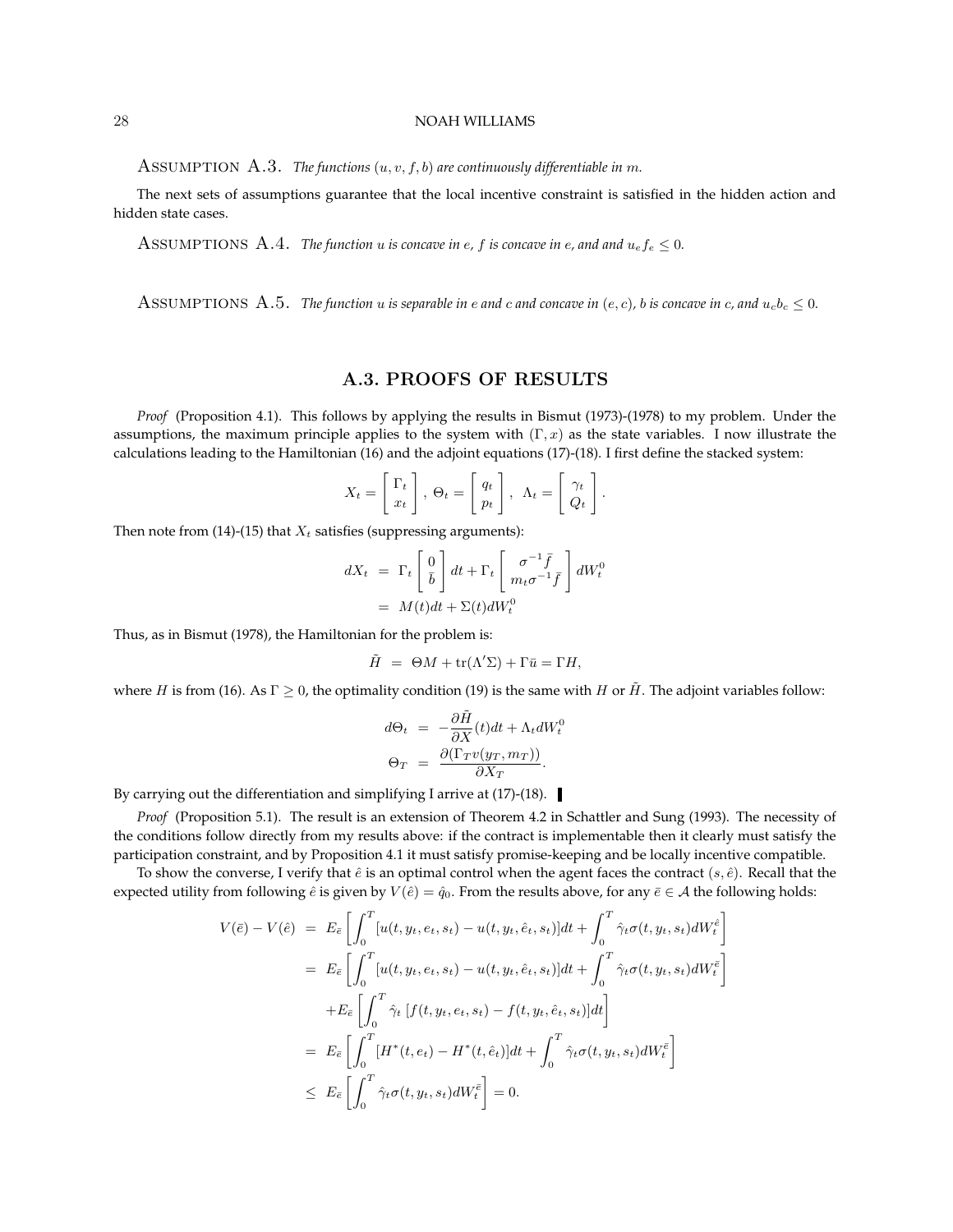Here the first equality uses (22), the second equality uses the definitions of the change of measure between  $W^{\hat{e}}$  and  $W^{\bar{e}}$ , the third equality uses the definition of the  $H^*$  function in (23), the inequality follows from the local incentive constraint (24), and the final result uses the fact that the stochastic integral is a martingale due to the square integrability of the  $\hat{\gamma}_t\sigma(t)$  process. Thus since  $\bar{e}$  was arbitrary, the agent can achieve at most the utility  $V(\hat{e})$  which is greater than his reservation level by assumption. Thus  $\hat{e}$  is an optimal control, and so the contract is implementable.

*Proof* (Proposition 5.2). This proof combines ideas from Schattler and Sung (1993) with those in Zhou (1996). The necessity of the conditions follows directly as in Proposition 5.1 above, as it is a consequence of Proposition 4.1.

To show the converse, I consider an arbitrary ( $\bar{e}, \bar{c}$ ) which imply a process  $\bar{m} = \{m_t\}$ . Under my assumptions the local incentive constraint (28) ensures that:

$$
H_e^{**}(t, \hat{m}_t, \hat{e}_t, \hat{c}_t) = H_e^{**}(t, \hat{m}_t, \hat{e}_t, \hat{c}_t) = 0.
$$

Thus by the concavity of  $H^{**}$ , for any  $(m_t, e_t, c_t)$  we get:

$$
H^{**}(t, m_t, e_t, c_t) - H^{**}(t, \hat{m}_t, \hat{e}_t, \hat{c}_t) \le \langle H_m^{**}(t, \hat{m}_t, \hat{e}_t, \hat{c}_t), m_t - \hat{m}_t \rangle.
$$
 (A.2)

I extend the shorthand notation above to now write  $b(\hat{t}) = b(t, \hat{m}_t, \hat{c}_t, s_t)$  and so on. Then I define  $\Delta_t = m_t - \hat{m}_t$ , and I can write its evolution as:

$$
d\Delta_t = [b_m(\hat{t})\Delta_t + \alpha_t]dt,\tag{A.3}
$$

with  $\Delta_0=0$  where I define:

$$
\alpha_t = -b_m(\hat{t})\Delta_t + b(t) - b(\hat{t})
$$

Then we have the following relationship between  $\hat{p}_t$  in (18) for the target policy and  $\Delta_t$  in (A.3):

$$
v_m(\hat{T})\Delta_t = \hat{p}_T \Delta_T = \int_0^T \left[\Delta_t d\hat{p}_t + \hat{p}_t d\Delta_t\right]
$$
  
= 
$$
\int_0^T \left(\alpha_t \hat{p}_t - \Delta_t \left[ (\hat{\gamma}_t + \hat{Q}_t \hat{m}_t) f_m(\hat{t}) + \hat{Q}_t f(\hat{t}) + u_m(\hat{t}) \right] \right) dt + \int_0^T \Delta_t \hat{Q}_t \sigma(t) dW_t^0
$$

Hence by the concavity of  $v$  I have:

$$
E_{\bar{e}}[v(T) - v(\hat{T})] \le E_{\bar{e}}[v_m(\hat{T})\Delta_T] = E_{\bar{e}}\left[\int_0^T \left(\hat{p}_t\alpha_t - \left[(\hat{\gamma}_t + \hat{Q}_t\hat{m}_t)f_m(\hat{t}) + u_m(\hat{t}) + \hat{Q}_t(f(t) - f(\hat{t}))\right]\Delta_t\right)dt\right],
$$
 (A.4)

where the final term in  $\hat{Q}_t$  is due to the change from the base measure  $P_0$  to  $P_{\bar{e}}$  (associated with  $\bar{e}$ ).

Then I proceed as in Proposition 5.1 and note that for any  $(\bar{e}, \bar{c}) \in A$  I have:

$$
V(\bar{e}, \bar{c}) - V(\hat{e}, \hat{c}) = E_{\bar{e}} \left[ \int_0^T [u(t) - u(\hat{t})]dt + \int_0^T [\hat{\gamma}_t + \hat{Q}_t \hat{m}_t] \sigma(t) dW_t^{\hat{e}} + v(T) - v(\hat{T}) \right]
$$
  
\n
$$
= E_{\bar{e}} \left[ \int_0^T [u(t) - u(\hat{t}) + (\hat{\gamma}_t + \hat{Q}_t \hat{m}_t) (f(t) - f(\hat{t}))] dt + \int_0^T [\hat{\gamma}_t + \hat{Q}_t \hat{m}_t] \sigma(t) dW_t^{\bar{e}} + v(T) - v(\hat{T}) \right]
$$
  
\n
$$
\leq E_{\bar{e}} \left[ \int_0^T \left( u(t) - u(\hat{t}) + [\hat{\gamma}_t + \hat{Q}_t \hat{m}_t] f(\hat{t}) + \hat{p}_t \alpha_t - \left[ (\hat{\gamma}_t + \hat{Q}_t \hat{m}_t) f_m(\hat{t}) + u_m(\hat{t}) + \hat{Q}_t (f(t) - f(\hat{t})) \right] \Delta_t \right) dt \right]
$$
  
\n
$$
= E_{\bar{e}} \left[ \int_0^T \left( u(t) - u(\hat{t}) - u_m(\hat{t}) \Delta_t + (\hat{\gamma}_t + \hat{Q}_t m_t) (f(t) - f(\hat{t})) - (\hat{\gamma}_t + \hat{Q}_t \hat{m}_t) \Delta_t f_m(\hat{t}) \right) dt \right]
$$
  
\n
$$
+ E_{\bar{e}} \left[ \int_0^T (\hat{p}_t [b(t) - b(\hat{t}) - b_m(\hat{t}) \Delta_t)] dt \right]
$$
  
\n
$$
= E_{\bar{e}} \left[ \int_0^T [H^{**}(t) - H^{**}(\hat{t}) - H^{**}_m(\hat{t}) \Delta_t] dt \right] \leq 0.
$$

Here the first equality uses (27), while the second equality uses the definitions of the change of measure between  $P_{\hat{e}}$ and  $P_{\epsilon}$ . The following inequality uses (A.4), while the next equality uses the definition of  $\alpha_t$ . The following equality uses the definition of  $H^{**}$  in (26), and the final result follows from its concavity as in (A.2). Thus since  $(\bar{e}, \bar{c})$  was arbitrary, we see that  $(\hat{e}, \hat{c})$  is an optimal control, and the contract is thus implementable.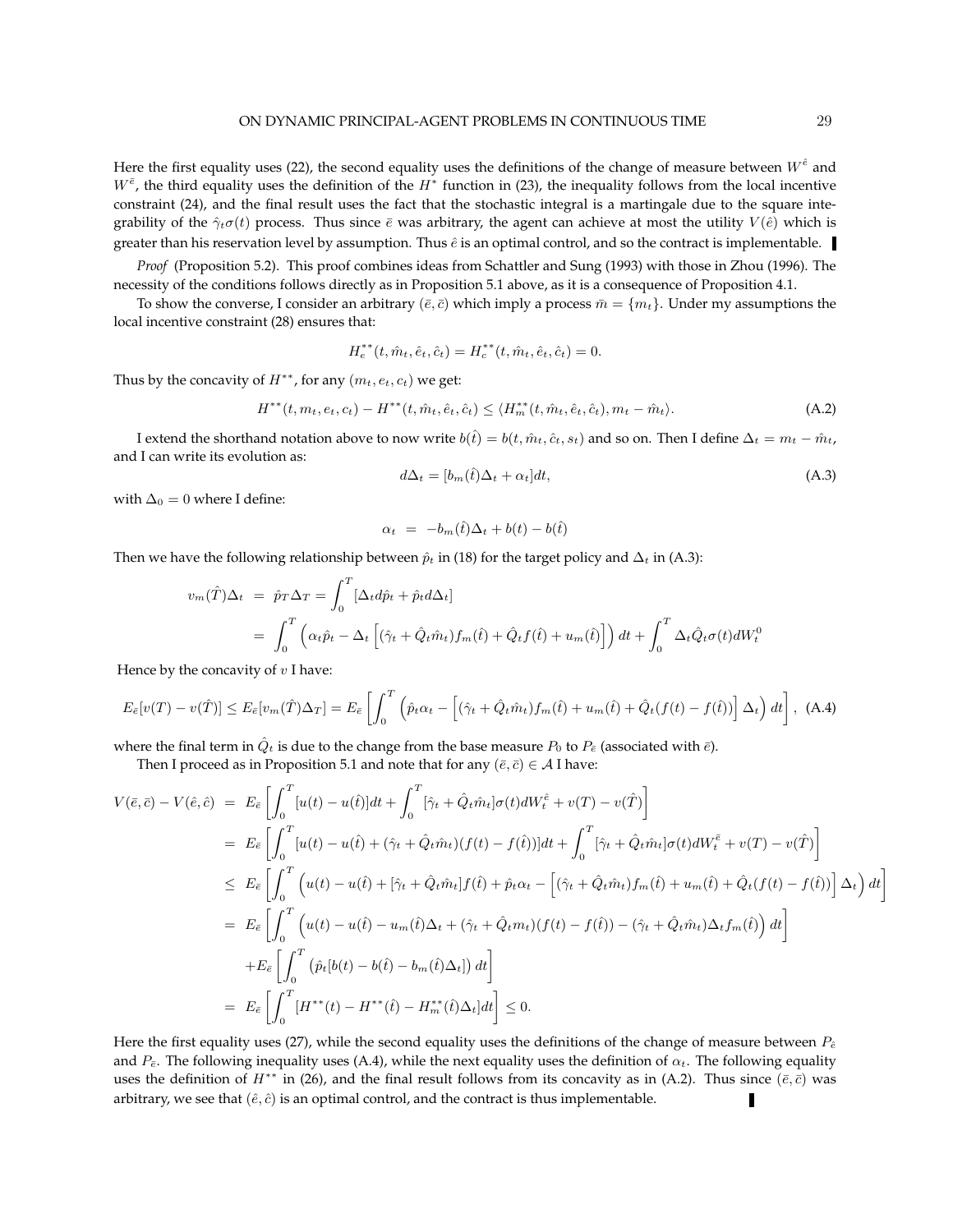*Proof* (Corollary 5.1 and 5.2). In either case, the stated assumptions ensure that  $H^*$  is concave in e and  $H^{**}$  is concave in  $(e, c)$ . This is clear from (21) in the hidden action case. The parallel first order conditions give the result in the hidden state case, where the separability ensures that I can simply look at the separate first order conditions. But by assumption, each function has a stationary point on the feasible set, which is then a maximum.

# A.4. DETAILED CALCULATIONS FOR THE EXAMPLE

# A.4.1. The hidden action case

Here we provide explicit expressions for the key constants which determine the policy functions in the hidden action case. Note that  $u(t, c(q), e^*) = e^{-\rho t} kq$ . Using this along with the form of the value function in the first order conditions for  $(e, c)$  determines the equations that  $e^*$  and  $k$  must satisfy:

$$
r - k + \sigma^2 r \lambda^2 e^* k / B - 2\sigma^2 \lambda^2 (e^*)^2 k^2 / B^2 = 0,
$$
\n
$$
-Br + \lambda e^* k - \sigma^2 r \lambda (1 + \lambda (e^*)^2) k / B - 2\sigma^2 \lambda e^* (1 + \lambda (e^*)^2) k^2 / B^2 = 0.
$$
\n(A.5)

These can be solved to get  $e^*(k)$ :

$$
e^* = \frac{B^3r + \sigma^2 \lambda Brk}{B^2r + 2\sigma^2 \lambda k^2},\tag{A.6}
$$

then substituting this back into the first equation in (A.5) gives an expression for k. Notice that for  $\sigma = 0$  these collapse to the full information solution  $e^* = B$  and  $k = r$ . The constant  $J_1$  is determined from the HJB equation after substituting in the optimal policies, which implies:

$$
J_1 = \frac{1}{kr} \exp\left(\frac{r + k - 2\rho}{rA} - \lambda e^*\left(B - \frac{e^*}{2}\right) + \sigma^2 \lambda^2 \left(\frac{r}{2} - \frac{e^*k}{B} + \frac{(e^*)^2 k^2}{rB^2}\right)\right).
$$

# A.4.2. The hidden saving case

I now derive the optimality conditions in the hidden savings case. To simplify notation, I define  $z = p/q$  as the argument of the F function, noting that  $z \in (-\infty, 0)$ . Thus the optimality condition for  $p_0^*$  translates to  $F'(z_0^*) = 0$ , or  $p_0^* = (F')^{-1}(0)q_0$ . Using the guess of the form of the solution in the HJB equation (31), I take the first order condition for the dividend, and obtain a policy function similar to the hidden action case:

$$
d^{hs}(y, q, z) = -\frac{\log(F(z)r)}{\lambda} + \frac{\log(-q)}{\lambda} + ry.
$$

For the volatility of marginal utility, I find it convenient to normalize  $Q_t = \hat{Q}_t p_t$ . Then the optimal choices of e and  $\hat{Q}$ are determined by the first order conditions:

$$
-\lambda r F(z)(B - e) + (F''(z)z^{2} + 4F'(z)z + 2F(z)) \frac{\sigma^{2} z^{2} e}{B^{2}}
$$
  
 
$$
+\lambda r(F'(z)z + F(z)) \frac{\sigma^{2} z}{B} - (2F'(z) + F''(z)z) \hat{Q} \frac{\sigma^{2} z^{2}}{B} = 0,
$$
 (A.7)

$$
F''(z)z\hat{Q} - \lambda r F'(z) - (2F'(z) + F''(z)z)\frac{ez}{B} = 0.
$$
 (A.8)

Thus given F, these equations determine the optimal policies as a function of z alone:  $e^{hs}(z)$  and  $\hat{Q}(z)$ . Substituting these into (31), I find that  $F$  is the solution of the second order ODE:

$$
\rho F(z) = rF(z) - (F'(z)z + F(z))(\rho + z/\lambda) - \lambda rF(z) \left[ Be^{hs}(z) - \frac{e^{hs}(z)^2}{2} + \frac{\log(-rzF(z)/\lambda)}{\lambda} \right]
$$
  
+ (\rho - r)zF'(z) + (F''(z)z<sup>2</sup> + 4F'(z)z + 2F(z))\frac{\sigma^2 e^{hs}(z)^2 z^2}{2B^2} + (F'(z)z + F(z))\frac{\sigma^2 \lambda r e^{hs}(z)z}{B}  
+ \sigma^2 \left( \frac{\lambda^2 r^2}{2}F(z) + F''(z)z^2 \frac{\hat{Q}(z)^2}{2} - \lambda rF'(z)z\hat{Q}(z) - (2F'(z) + F''(z)z^2) \frac{e^{hs}(z)\hat{Q}(z)z^2}{B} \right),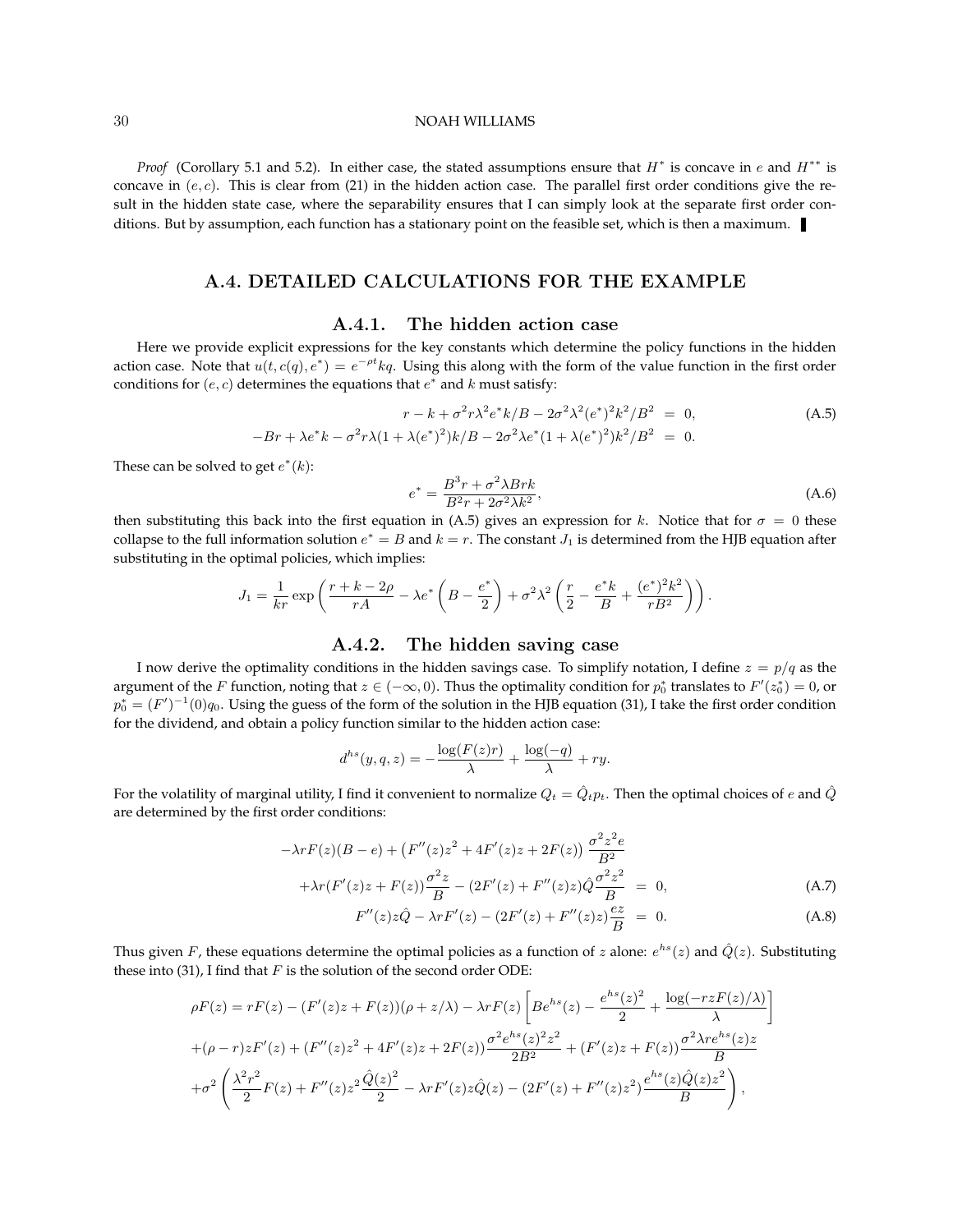with the boundary conditions  $\lim_{z\to 0} F(z) = \infty$  and  $\lim_{z\to -\infty} F(z) = \infty$ . These conditions imply that the principal's utility falls without bound as the agent's current consumption or future promised utility increase without bound.

Thus I have reduced the solution of the three dimensional PDE for the value function to an ODE. The ODE is sufficiently complex that an explicit solution for arbitrary z does not seem feasible. However, I can obtain more explicit results for the value and the policies at the optimal starting value  $z_0^*$ . At  $z_0^*$  (A.7) and (A.8) imply:

$$
\hat{Q}(z_0^*) = \frac{e^{hs}(z_0^*)z_0^*}{B}, \quad e_0^* = e^{hs}(z_0^*) = \frac{B^3r - \sigma^2 Br z_0^*}{B^2r + 2\sigma^2(z_0^*)^2/\lambda}.
$$

Then using these in the ODE we get:

$$
F(z_0^*) = \frac{-\lambda}{rz_0^*} \exp\left(\frac{\lambda r - z_0^* - 2\lambda \rho}{\lambda r} - \lambda e_0^*\left(B - \frac{e_0^*}{2}\right) + \sigma^2 \lambda^2 \left(\frac{r}{2} + \frac{e_0^* z_0^*}{\lambda B} + \frac{(e_0^* z_0^*)^2}{\lambda r B^2}\right)\right).
$$

Note that if  $z_0^* = -\lambda k$  then these results agree with the hidden action case, as  $e^{hs}(-\lambda k) = e^*$  from (A.6) and  $F(-\lambda k) = J_1$ . But this is indeed the optimal choice of  $z_0$  when the return on the agent's saving differs from the principal's and is equal to  $k$ . This can be verified analytically by implicitly differentiating the ODE for  $F$  and using the expressions for  $e^{hs}(z_0^*)$  and  $\hat{Q}(z_0^*)$  to solve for  $z_0^*$ . However in general I cannot analytically solve for the optimal starting value, and so I numerically solve the ODE for  $F(z)$ , then choose  $z_0^*$  as the minimizing value. (These calculations are straightforward but lengthy and thus are not included here. Details can be furnished upon request.) For the parametrization below, I find that  $z_0^* = -\lambda r$ . I have also verified the same result in alternative parameterizations.

These results imply that  $z_t$  is in fact constant over time, which follows from the evolution of  $z_t$ : .<br>م  $\overline{a}$  $\frac{1}{2}$  $\overline{a}$ 

$$
dz_t = -\left[ (z_t/\lambda + r)z_t + \frac{\sigma^2 e^{hs}(z_t)^2 z_t^2}{B} \left( \hat{Q}(z_t) - \frac{e^{hs}(z_t)z_t}{B} \right) \right] dt + \sigma z_t \left( \hat{Q}(z_t) - \frac{e^{hs}(z_t)z_t}{B} \right) dW_t.
$$

Using the expression for  $\hat{Q}(z_0^*)$  above, note that  $dz_t = 0$  if  $z_0^* = -\lambda r$ . Therefore utility and marginal utility remain proportional forever under the contract.

### References

- Abraham, A. and N. Pavoni (2008). Efficient Allocations with Moral Hazard and Hidden Borrowing and Lending. *Review of Economic Dynamics 11*, 781–803.
- Abreu, D., D. Pearce, and E. Stacchetti (1986). Optimal Cartel Equilibria with Imperfect Monitoring. *Journal of Economic Theory 39*, 251–269.
- Abreu, D., D. Pearce, and E. Stacchetti (1990). Toward a Theory of Discounted Repeated Games with Imperfect Monitoring. *Econometrica 58*, 1041–1063.
- Allen, F. (1985). Repeated Principal-Agent Relationships with Borrowing and Lending. *Economics Letters 17*, 27–31.
- Bismut, J. M. (1973). Conjugate Convex Functions in Optimal Stochastic Control. *Journal of Mathematical Analysis and Applications 44*, 384–404.
- Bismut, J. M. (1975). Growth and the Optimal Intertemporal Allocation of Risks. *Journal of Economic Theory 10*, 239–257.
- Bismut, J. M. (1978). Duality Methods in the Control of Densities. *SIAM Journal on Control and Optimization 16*, 771–777.
- Bolton, P. and M. Dewatripont (2005). *Contract Theory*. Cambridge: MIT Press.
- Brock, W. A. and M. J. Magill (1979). Dynamics Under Uncertainty. *Econometrica 47*, 843–868.
- Cadenillas, A., J. Cvitanić, and F. Zapatero (2007). Optimal Risk-Sharing with Effort and Project Choice. *Journal of Economic Theory 133*, 403–440.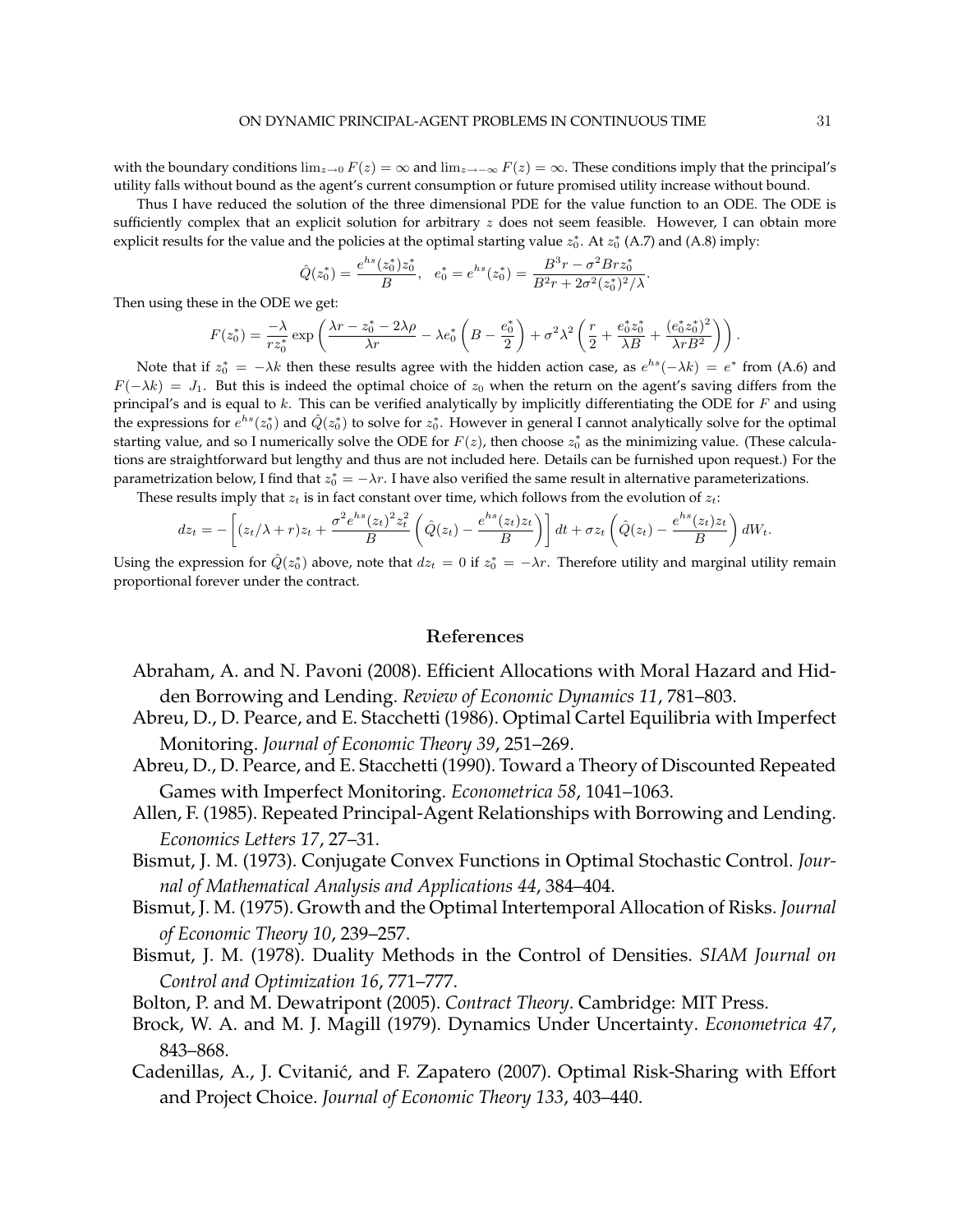- Chari, V. V., P. J. Kehoe, and E. McGrattan (2007). Business Cycle Accounting. *Econometrica 75*, 781–836.
- Cole, H. L. and N. Kocherlakota (2001). Efficient Allocations with Hidden Income and Hidden Storage. *Review of Economic Studies 68*, 523–542.
- Cox, J., S. Ross, and M. Rubinstein (1979). Option Pricing: A Simplified Approach. *Journal of Financial Economics 7*, 229–263.
- Cvitanic, J., X. Wan, and J. Zhang (2009). Continuous-Time Principal-Agent Problems ´ with Hidden Action and Lump-Sum Payment. *Applied Mathematics and Optimization 59*, 99–146.
- Detemple, J., S. Govindaraj, and M. Loewenstein (2005). Wealth-Robust Intertemporal Incentive Contracts. Working paper, Boston University.
- Doepke, M. and R. M. Townsend (2006). Dynamic Mechanism Design with Hidden Income and Hidden Storage. *Journal of Economic Theory 126*, 235–285.
- El Karoui, N., S. Peng, and M. C. Quenez (1997). Backward Stochastic Differential Equations in Finance. *Mathematical Finance 7*, 1–71.
- Elliott, R. J. (1982). *Stochastic Calculus and Applications*. New York: Springer-Verlag.
- Fudenberg, D., B. Holmstrom, and P. Milgrom (1990). Short-Term Contracts and Long-Term Agency Relationships. *Journal of Economic Theory 51*, 1–31.
- Golosov, M., N. Kocherlakota, and A. Tsyvinski (2003). Optimal Indirect and Capital Taxation. *Review of Economic Studies 70*, 569–587.
- Hellwig, M. F. and K. M. Schmidt (2002). Discrete-Time Approximations of the Holmstrom-Milgrom Brownian-Motion Model of Intertemporal Incentive Provision. *Econometrica 70*, 2225–2264.
- Holmstrom, B. and P. Milgrom (1987). Aggregation and Linearity in the Provision of Intertemporal Incentives. *Econometrica 55*, 303–328.
- Hopenhayn, H. A. and J. P. Nicolini (1997). Optimal Unemployment Insurance. *Journal of Political Economy 105*, 412–38.
- Jewitt, I. (1988). Justifying the First-Order Approach to Principal-Agent Problems. *Econometrica 56*, 1177–1190.
- Karatzas, I. and S. E. Shreve (1991). *Brownian Motion and Stochastic Calculus* (2nd ed.). New York: Springer-Verlag.
- Kocherlakota, N. R. (2004a). Figuring Out The Impact of Hidden Savings on Optimal Unemployment Insurance. *Review of Economic Dynamics 7*, 541–554.
- Kocherlakota, N. R. (2004b). Wedges and Taxes. *American Economic Review (Papers and Proceedings) 94*, 109–113.
- Ma, J. and J. Yong (1999). *Forward-Backward Stochastic Differential Equations and Their Applications*, Volume 1702 of *Lecture Notes in Mathematics*. New York: Springer-Verlag.
- Mirrlees, J. A. (1999). The Theory of Moral Hazard and Unobservable Behaviour: Part I. *Review of Economic Studies 66*, 3–21.